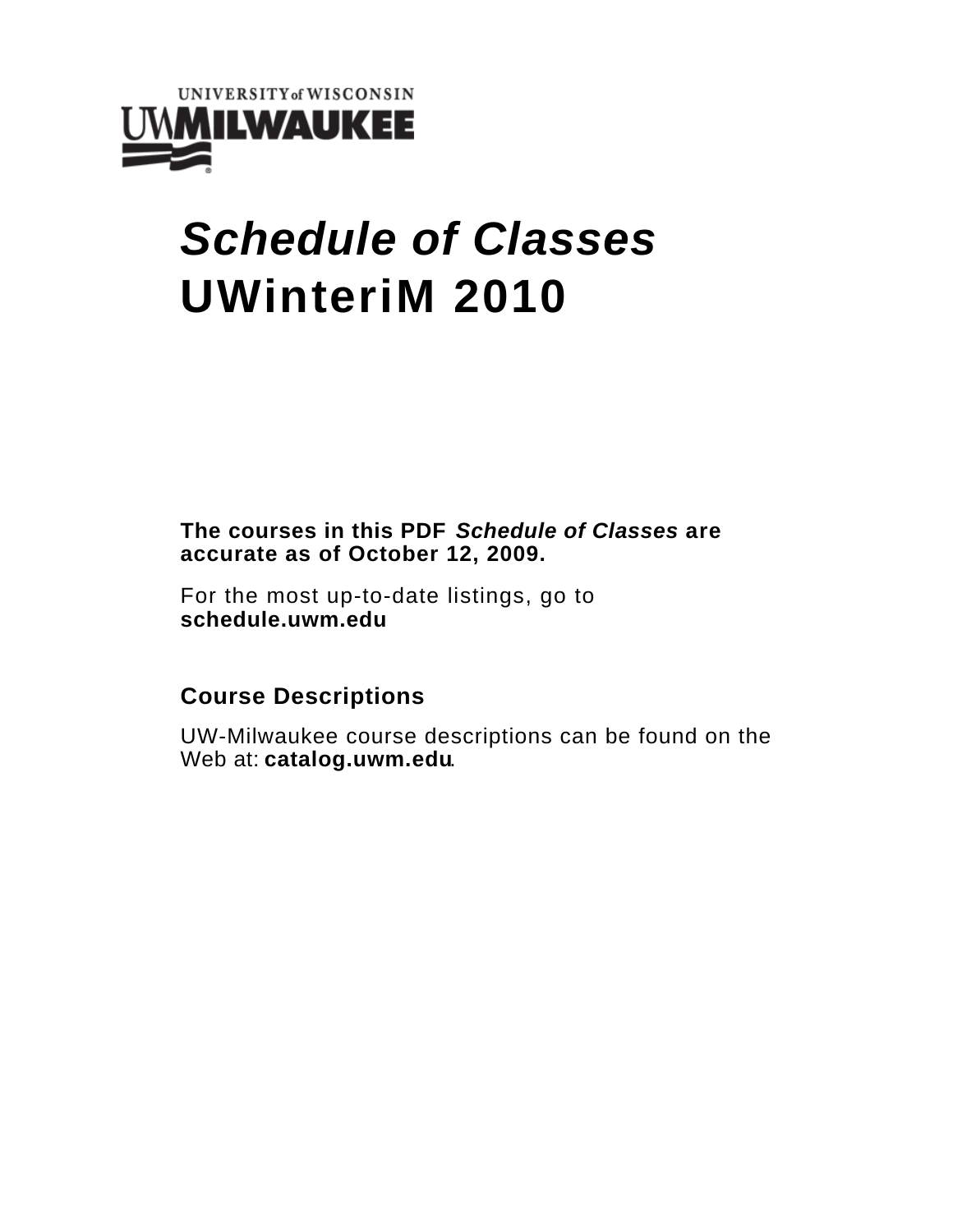# **Abbreviations and Symbols**

## **Prerequisite Abbreviations**

## **(P) = Prerequisite**

A course in which a student is required to earn credit prior to being allowed to enroll in a subsequent higher-level course. A prerequisite course may not be taken for credit subsequent to the earning of credit in the higher-level course.

## **(NP) = Nonrepeatable Prerequisite**

A prerequisite course for which the student is not permitted to substitute the grade earned when the course is repeated subsequent to earning credit in the higher-level course.

## **(C) = Corequisite**

A course which may be taken as either a prerequisite or as a concurrent registration with the higher-level course.

## **(NC) = Nonrepeatable Corequisite**

A corequisite course for which the student is not permitted to substitute the grade earned when the course is repeated subsequent to earning credit in the higher-level course.

## **(R) = Recommended Course**

A course which the instructor strongly recommends be taken prior to enrollment in a subsequent course.

## **(ER) = Enrollment Restriction**

A course which is not open for enrollment to students that have earned credits in a specified course (or courses) with similar or overlapping content.

## **Course Abbreviations:**

| (A)              |     | = Satisfies GER Arts distribution requirement                    |
|------------------|-----|------------------------------------------------------------------|
| (A8)             |     | = Satisfies GER Arts/Cultural Diversity requirement              |
| C/NC             |     | = Credit/No Credit (special grading option) requirement          |
| <b>DIS</b>       | $=$ | Discussion section                                               |
| <b>FLD</b>       |     | = Fieldwork section                                              |
| Fr <sub>11</sub> |     | $=$ Freshman                                                     |
| G                |     | $=$ Graduate-level course                                        |
| Grad             |     | $=$ Graduate                                                     |
| H                |     | $=$ Honors                                                       |
|                  |     | (HU) = Satisfies GER Humanities distribution requirement         |
| (HU&)            |     | = Satisfies GER Humanities/Cultural Diversity requirement        |
| IND              |     |                                                                  |
|                  | $=$ | Independent study section                                        |
| Jr<br>LAB        | $=$ | Junior                                                           |
|                  |     | $=$ Lab section                                                  |
| EC               |     | $=$ Lecture                                                      |
| (NS)             |     | = Satisfies GER Natural Sciences requirement                     |
|                  |     | (NS+) = Satisfies GER Natural Sciences lab/fieldwork requirement |
| Reg              | $=$ | Requirement                                                      |
| <b>SEM</b>       |     | $=$ Seminar section                                              |
|                  |     | $Soph = Sophomore$                                               |
| Sr               | $=$ | Senior                                                           |
| (SS)             | $=$ | Satisfies GER Social Sciences distribution requirement           |
| (SS&)            |     | = Satisfies GER Social Sciences/Cultural Diversity requirement   |
| St               | $=$ | Class standing (freshman, sophomore, etc.)                       |
| TBA              | $=$ | To be arranged                                                   |
| U                | $=$ | Undergraduate-level course                                       |
| U/G              | $=$ | Undergraduate or graduate-level course                           |
| E.               | $=$ | Evening section                                                  |
| W ·              | $=$ | Weekend section                                                  |
|                  |     | $=$ Audit not allowed                                            |
| &                |     | = Satisfies GER Cultural Diversity requirement                   |
| #                |     | $=$ Written consent required to audit                            |
| $\ddot{}$        | $=$ | Not open to University Special Students or Summer Guest          |
|                  |     | students                                                         |
| $\{v, w\}$       |     | Course number in persptheses indicates provisue source           |

(xxx) = Course number in parentheses indicates previous course number of current course. For undergraduates, current course is repeat of course in parentheses.

## **Meeting Days:**

- 
- $M =$  Monday<br> $T =$  Tuesday  $=$  Tuesday
- $W =$  Wednesday
- $R =$ Thursday
- $F =$  Friday
- S = Saturday
- $U =$  Sunday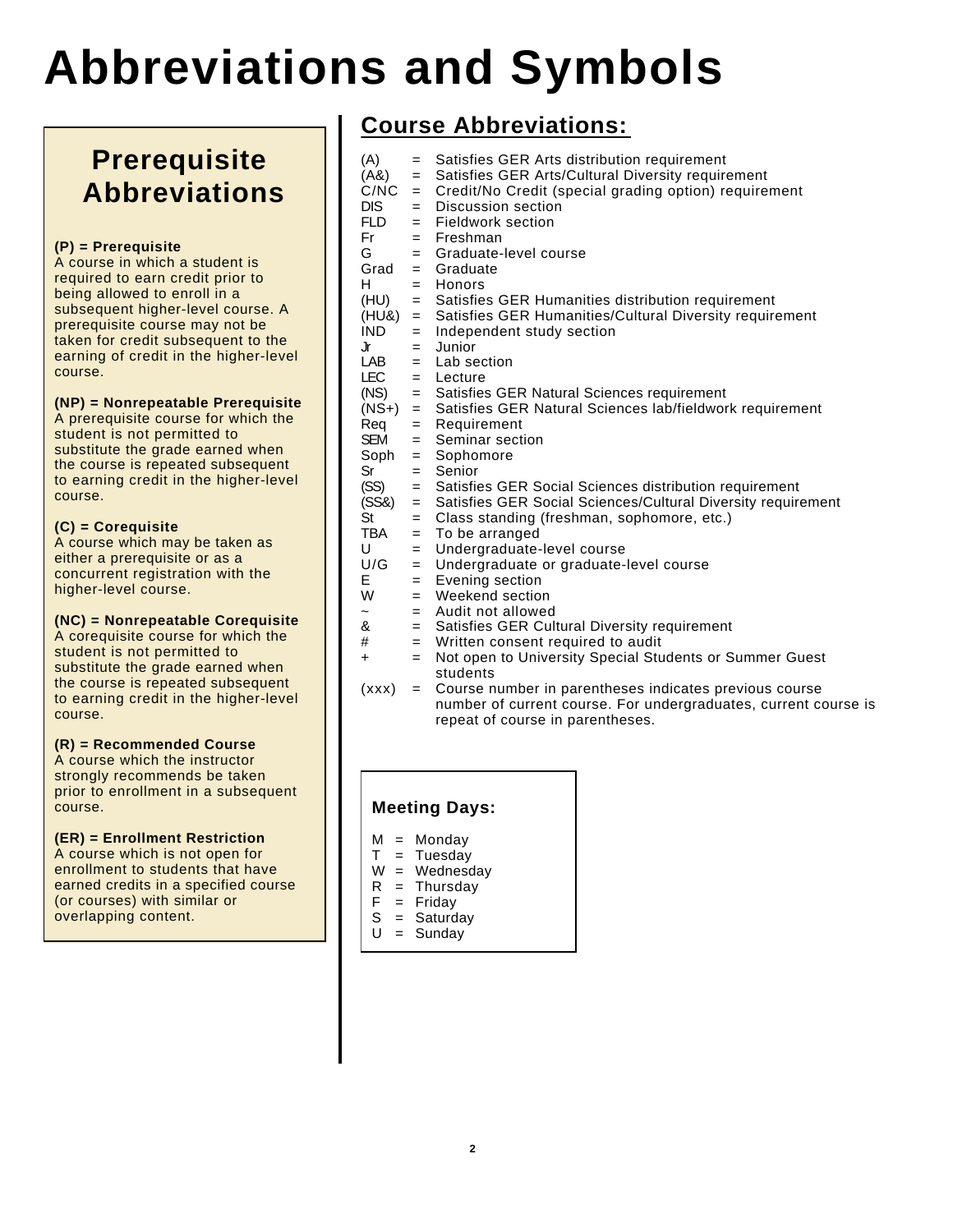# **Table of Contents**

| Africology                                                   | 8  |
|--------------------------------------------------------------|----|
| <b>American Indian Studies</b>                               | 43 |
| <b>Ancient Mediterranean Studies</b>                         | 44 |
| Anthropology                                                 | 9  |
| <b>Architecture</b>                                          | 36 |
| <b>Art Education</b><br>------------------------------       | 33 |
| <b>Art History</b>                                           | 10 |
| Art                                                          | 32 |
| <b>Asian Studies</b><br>--------------------------           | 45 |
| <b>Atmospheric Sciences</b>                                  | 11 |
| <b>Biological Sciences</b><br>------------------------------ | 12 |
| <b>Business Administration</b>                               | 41 |
| <b>Business Management</b>                                   | 42 |
| <b>Childhood and Adolescence Studies</b>                     | 46 |
| Classics                                                     | 13 |
| <b>Clinical Laboratory Sciences</b>                          | 5  |
| <b>College of Engineering and Applied</b><br><b>Science</b>  | 4  |
| <b>College of Health Sciences</b>                            | 5  |
| <b>College of Letters and Science</b>                        | 8  |
| Communication                                                | 14 |
| <b>Comparative Literature</b>                                | 15 |
| <b>Conservation and Environmental</b><br>Sciences            | 16 |

| <b>Criminal Justice</b>                            | 30 |
|----------------------------------------------------|----|
| <b>Cultures and Communities</b>                    | 47 |
| <b>Curriculum and Instruction</b>                  | 37 |
| Dance                                              | 34 |
| <b>Digital Arts and Culture</b>                    | 48 |
| <b>Educational Policy and Community</b><br>Studies | 38 |
| <b>Engineering and Applied Science</b>             | 4  |
| <b>English</b><br>.                                | 17 |
| <b>Ethnic Studies, Comparative</b>                 | 18 |
| <b>Forensic Sciences</b>                           | 49 |
| Geosciences                                        | 19 |
| <b>Global Studies - Global Communications</b>      | 50 |
| <b>Global Studies - Global Security</b>            | 51 |
| <b>Helen Bader School of Social Welfare</b>        | 30 |
| History                                            | 20 |
| Hmong                                              | 52 |
| <b>Human Movement Sciences</b>                     | 6  |
| <b>Information Studies</b>                         | 39 |
| Journalism and Media Communication                 | 21 |
| Letters and Science-Natural Science                | 22 |
| Linguistics                                        | 23 |
| Literature in Translation                          | 53 |

| <b>Master of Human Resources and Labor</b><br><b>Relations</b>                    | 54  |
|-----------------------------------------------------------------------------------|-----|
| <b>Mathematical Sciences</b>                                                      | 24  |
| <b>Mathematical Statistics</b>                                                    | 2.5 |
| <b>Middle Eastern and North African</b><br><b>Studies</b>                         | 55  |
| Milton and Lillian Peck School of the Arts                                        | 32  |
| Music                                                                             | 35  |
| <b>Nursing</b>                                                                    | 40  |
| <b>Occupational Therapy</b>                                                       | 7   |
| Organizational Administration                                                     | 56  |
| Philosophy                                                                        | 26  |
| <b>Political Science</b><br>-------------------------------------                 | 27  |
| <b>Premedical Studies</b>                                                         | 57  |
| Psychology                                                                        | 28  |
| ----------------------------<br><b>Russian and East European Studies</b>          | 58  |
| School of Architecture and Urban<br><b>Planning</b>                               | 36  |
| <b>School of Education</b><br>----------------------------                        | 37  |
| <b>School of Information Studies</b><br>----- <del>----</del> ------------------- | 39  |
| <b>School of Nursing</b>                                                          | 40  |
| <b>Service Learning</b>                                                           | 59  |
| Sheldon B. Lubar School of Business                                               | 41  |
| Social Work                                                                       | 31  |
| Sociology                                                                         | 29  |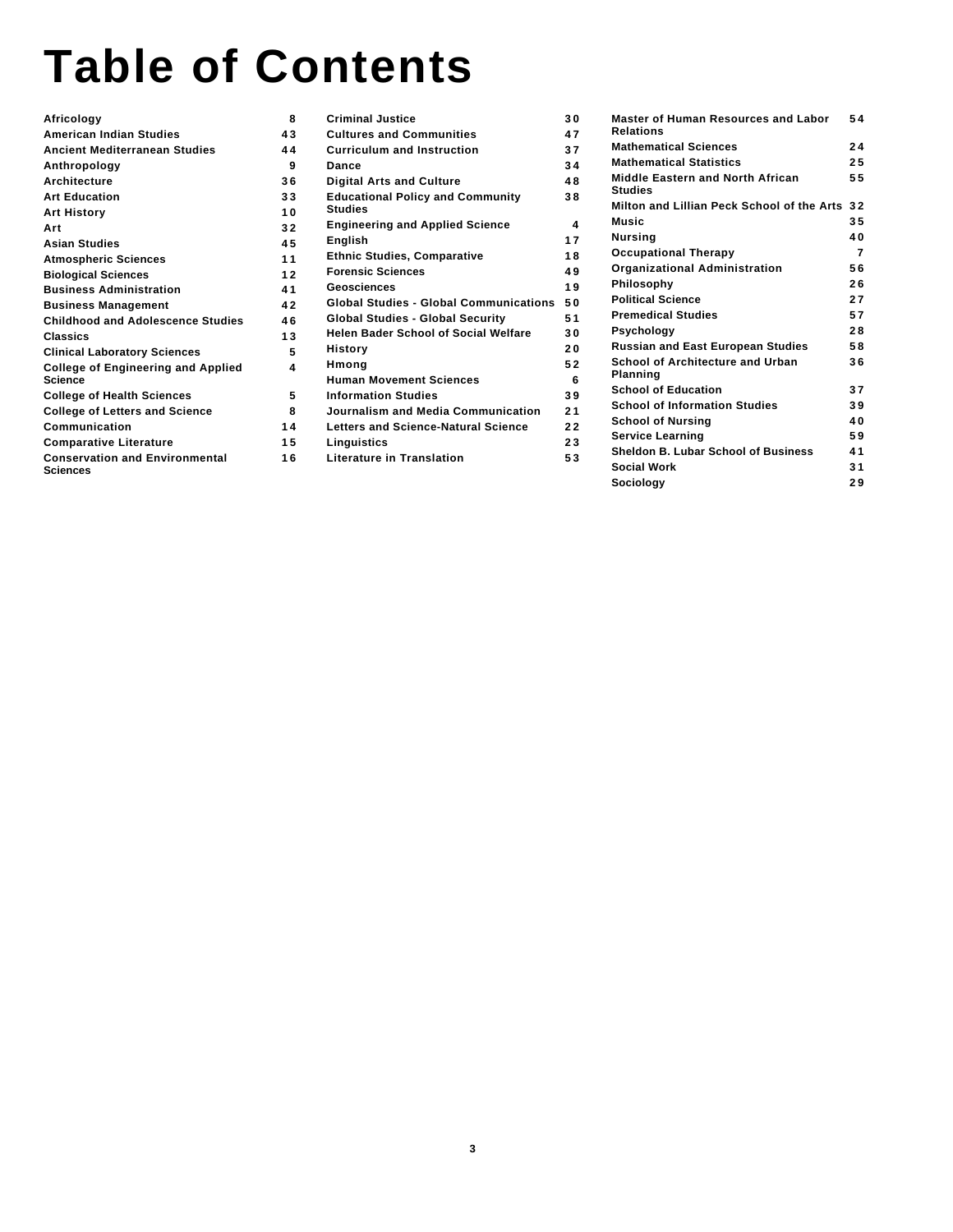## **College of Engineering and Applied Science**

#### **Engineering and Applied Science**

Retakeable with change in topic to 12 cr max for undergrad & 9 cr max for grad. Prereq: acceptance to Study Abroad Prog; cons CEAS assoc dean for academic prog. EAS 497 U/G 1-5 Study Abroad: 80075 LEC 101 - STBA TOPIC: Environment Engineering & Renewable Energy<br>Sources 3 cr, Germany, December 29, 2009-January 19,<br>2010. Contact CIE Overseas Programs, PER 166, 299-5182.<br>Consult with your advisor. Course may coun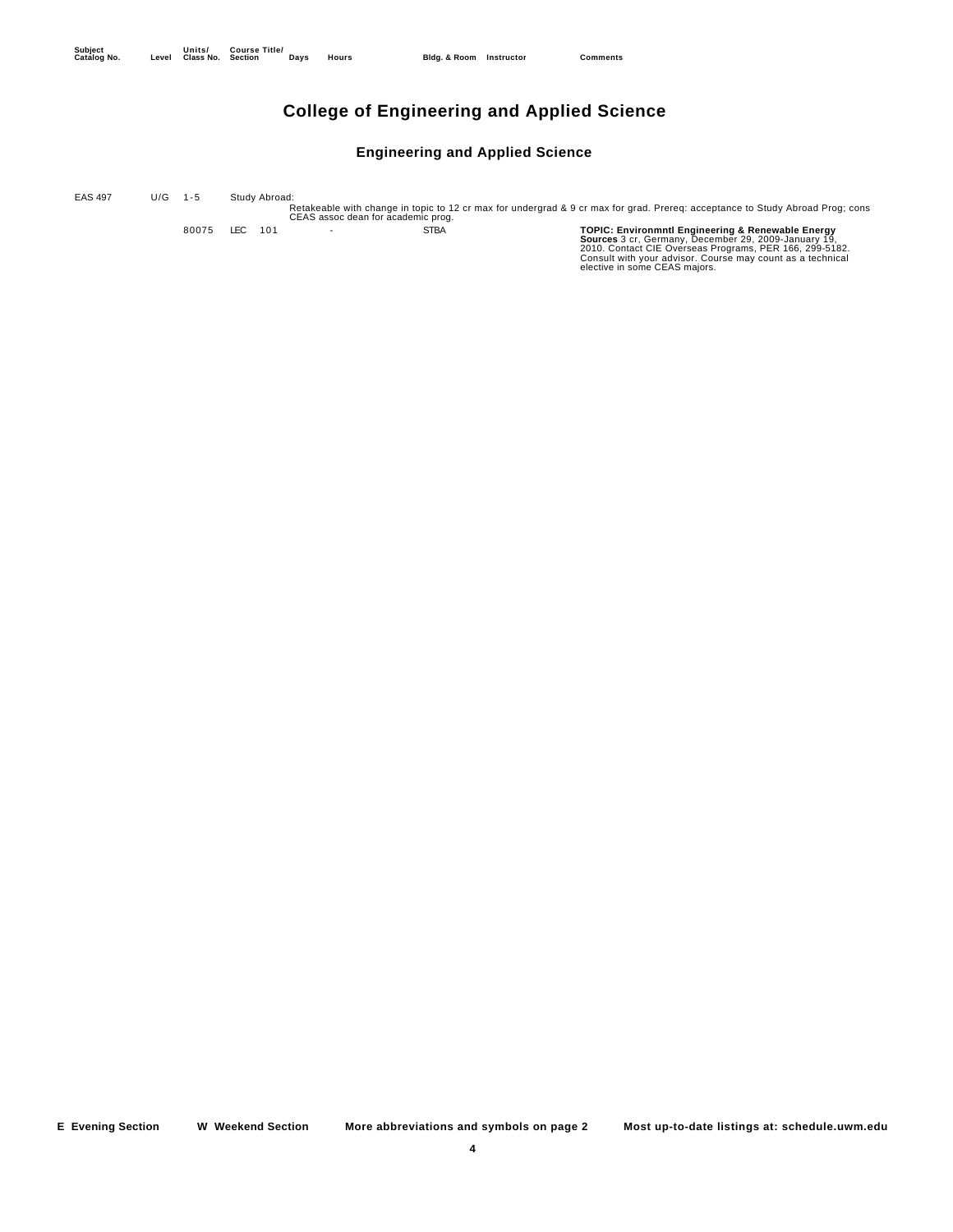## **College of Health Sciences**

## **Clinical Laboratory Sciences**

| C L SCI 332 |     |         |                                                                                    | <b>Clinical Nutrition</b>               |                |                         |                                                                                                                                                                                                                                                                                             |  |  |  |  |  |
|-------------|-----|---------|------------------------------------------------------------------------------------|-----------------------------------------|----------------|-------------------------|---------------------------------------------------------------------------------------------------------------------------------------------------------------------------------------------------------------------------------------------------------------------------------------------|--|--|--|--|--|
|             |     |         | Prereq: Chem 103(P), Bio Sci 202(P) & 203(P), or C L Sci 232(P) or HlthSci 232(P). |                                         |                |                         |                                                                                                                                                                                                                                                                                             |  |  |  |  |  |
|             |     | 80004   | LEC.<br>001                                                                        | MTWRF 5:30pm-8:20pm                     | <b>END 107</b> | Wright, L               | Class meets January 7-21, 2010.<br>Prereq: Chem 103(P), Bio Sci 202(P) & 203(P), or C L Sci 232(P)<br>or HithSci 232(P).                                                                                                                                                                    |  |  |  |  |  |
| C L SCI 590 | U/G | $1 - 5$ |                                                                                    | Topics in Clinical Laboratory Sciences: |                |                         |                                                                                                                                                                                                                                                                                             |  |  |  |  |  |
|             |     |         |                                                                                    |                                         |                |                         | May be repeated with change in topic to max of 9 cr for grad students. Prereg: jr st; cons instr for grad cr.                                                                                                                                                                               |  |  |  |  |  |
|             |     | 80148   | LAB<br>801                                                                         | MTWRF 9:00am-4:00pm                     | END B70        | Anders, S<br>Firmani, M | TOPIC: Molecular Diagnostics Lab Techniques 1 - 5 cr.<br>01/11/2010-01/16/2010 Special Course Fee of \$1,000.00<br>will be the ONLY charge assessed for this Lab. This applies to<br>all students enrolled in addition to tuition/fees for any other<br>classes in which they are enrolled. |  |  |  |  |  |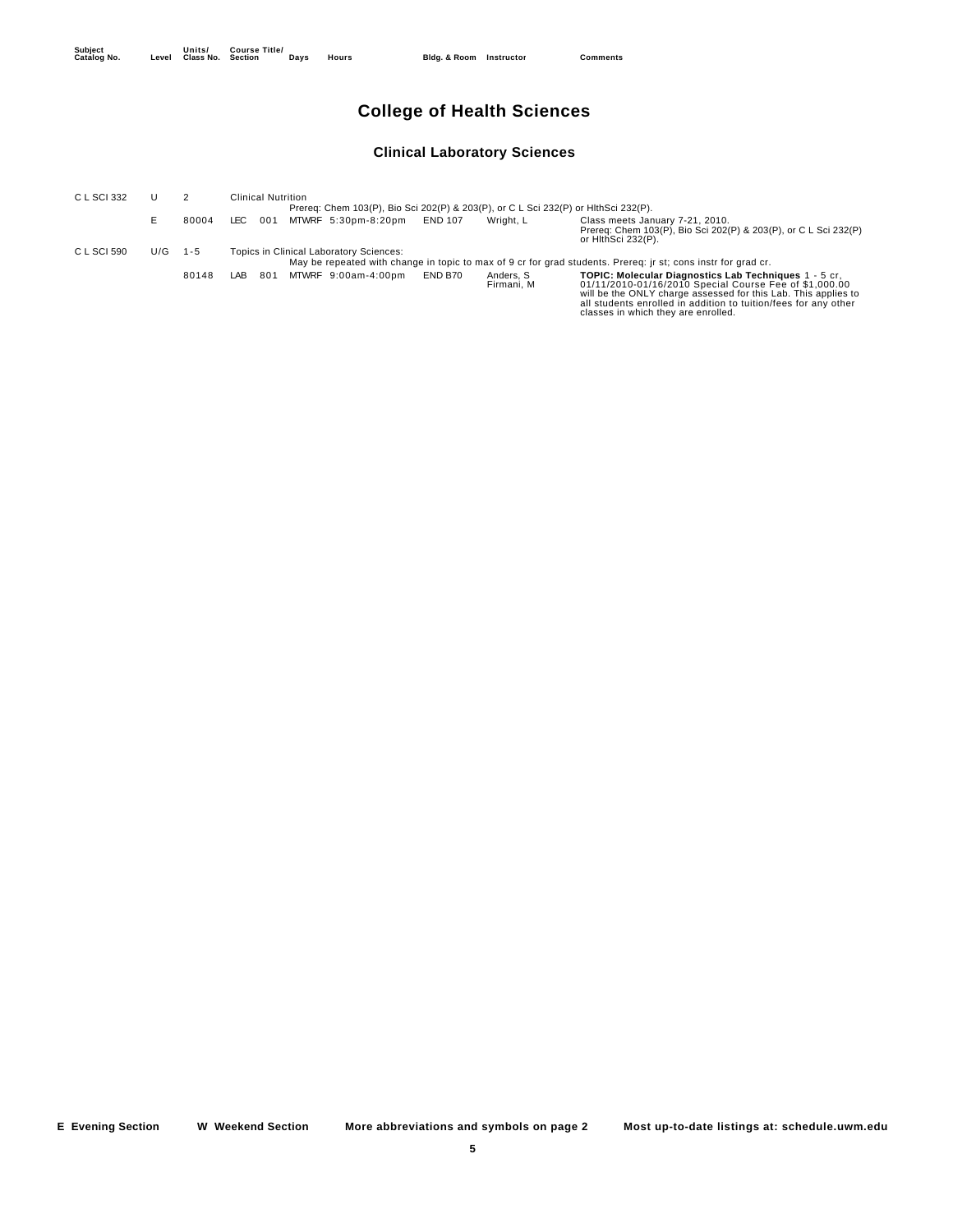#### **Human Movement Sciences**

| <b>HMS 230</b><br>(NS) |   |       |         |     |         | Health Aspects of Exercise and Nutrition |                      | Not open to students with credit in HMS 330, 530, 532, or 536. Prereg: none. |                                                                |
|------------------------|---|-------|---------|-----|---------|------------------------------------------|----------------------|------------------------------------------------------------------------------|----------------------------------------------------------------|
|                        |   | 80042 | LEC 201 |     |         | $\sim$                                   | ONLINE WEB Snyder, A |                                                                              |                                                                |
| <b>HMS 681</b>         | G |       |         |     |         | Fieldwork II: Basic Skills Experience    |                      | Prereq: grad st, admis to DPT program; HMS 680(P); or cons instr.            |                                                                |
|                        |   | 80002 | SEM     | 101 | MTWRF - |                                          | <b>TBA</b>           | Dietrich, A                                                                  | Open only to DPT students. Meeting times will be clinic hours. |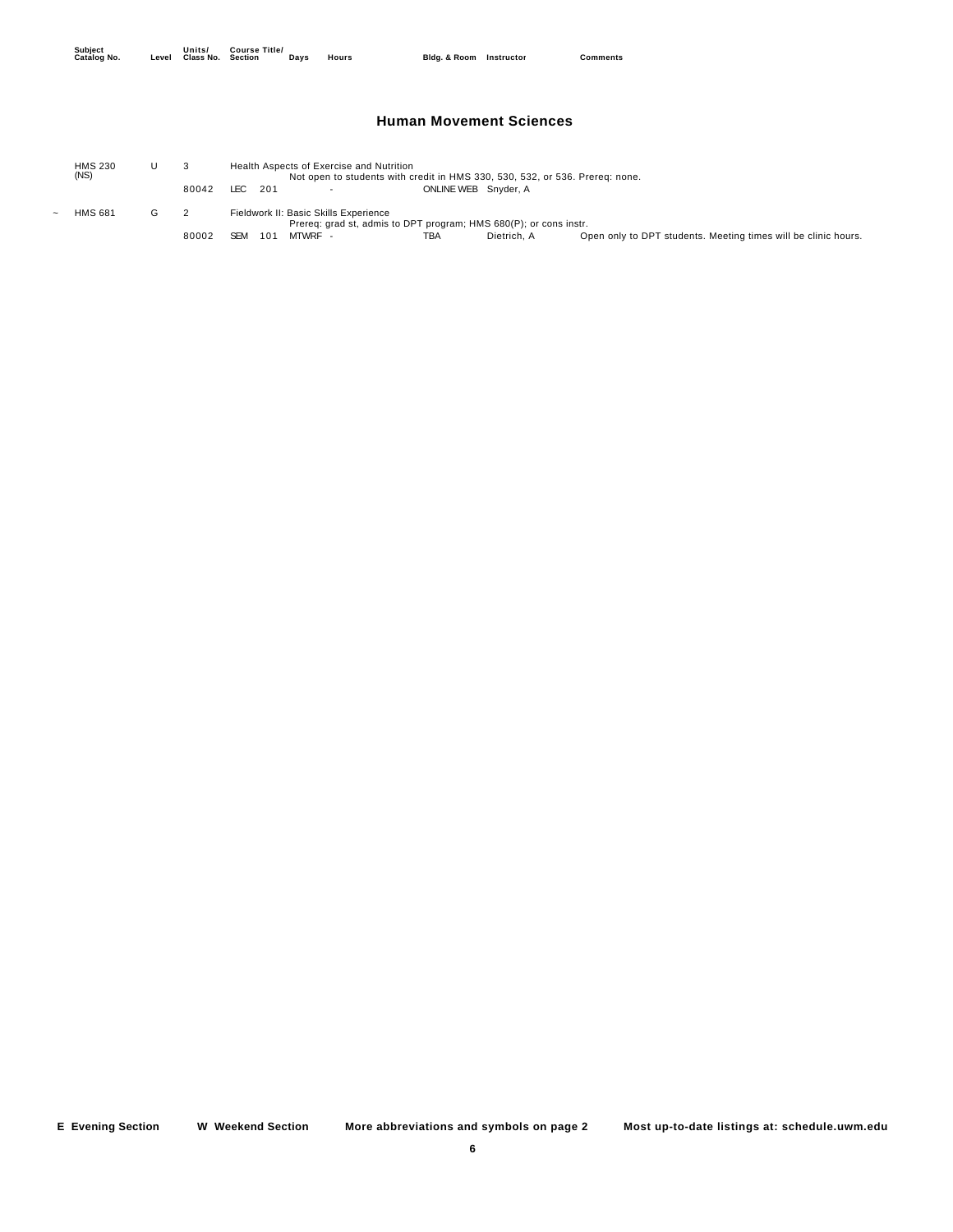## **Occupational Therapy**

Jointly offered with & counts as repeat of Nurs 788 & Ind Eng 788. Prereq: grad st; Ind Eng 580(P); a course in statistics or cons instr. OCCTHPY 788 G 1 Legal Issues and Regulatory Agencies in Ergonomics

80003 LEC 201 - 201 - ONLINE WEB King, P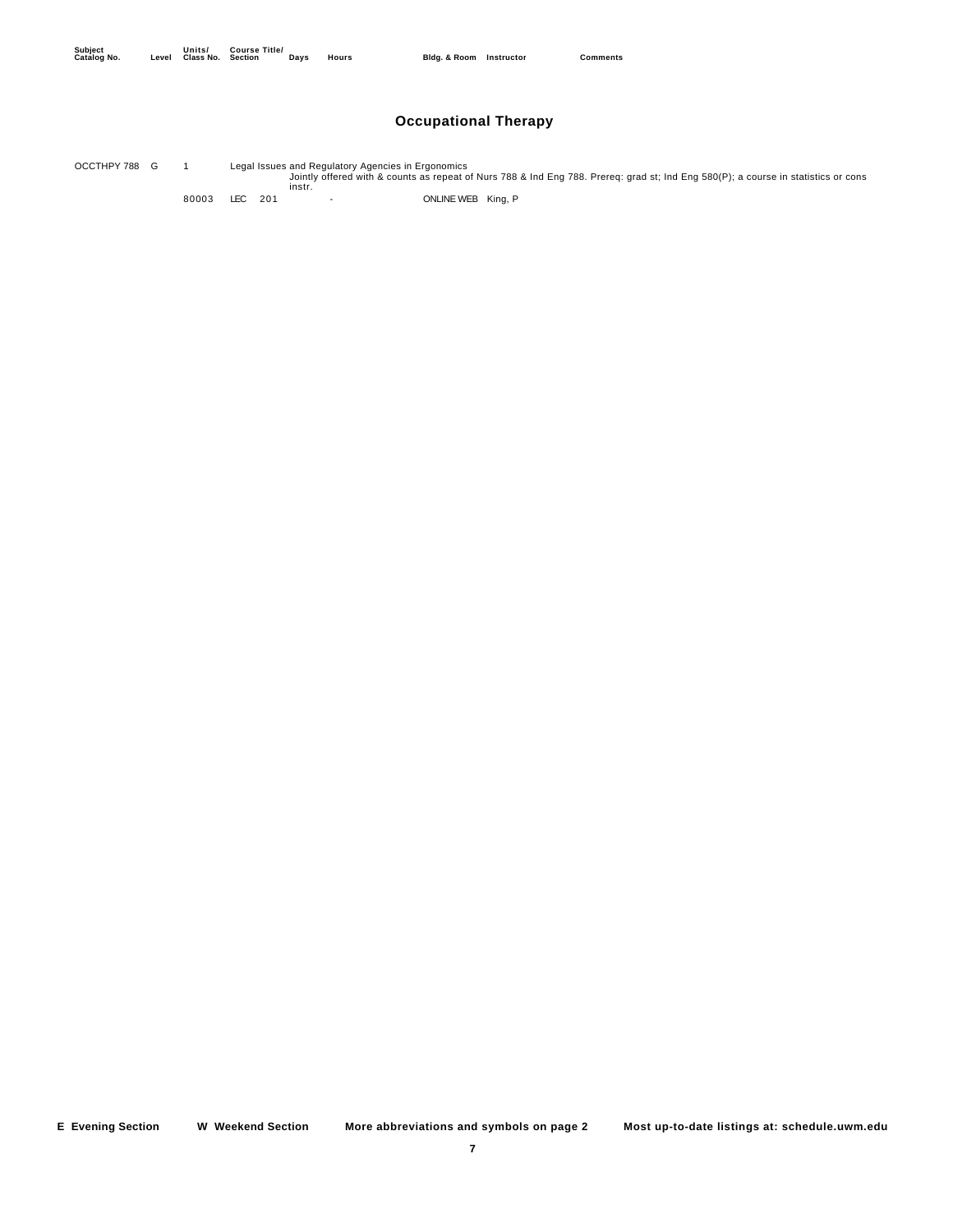## **College of Letters and Science**

## **Africology**

| AFRICOL 100<br>(HU&) |     | 3        | Black Reality: Survey of African-American Society<br>Prereg: none. |                                                                            |             |              |                                                                                                                      |  |  |  |  |
|----------------------|-----|----------|--------------------------------------------------------------------|----------------------------------------------------------------------------|-------------|--------------|----------------------------------------------------------------------------------------------------------------------|--|--|--|--|
|                      |     | 80098    | LEC.<br>001                                                        | MTWRF 9:00am-12:15pm                                                       | MIT 361     | Rogers, W    |                                                                                                                      |  |  |  |  |
| AFRICOL 297          |     | $1 - 12$ | Study Abroad:                                                      | Retakable w/chq in topic. Prereq: acceptance for Study Abroad Proq.        |             |              |                                                                                                                      |  |  |  |  |
|                      |     | 80066    | LEC.<br>101                                                        |                                                                            | <b>STBA</b> | Aborampah, O | TOPIC: The Traditions of Ghana 3 cr. Ghana, January 4-19,<br>2010. Contact CIE Overseas Programs, PER 166, 229-5182. |  |  |  |  |
| AFRICOL 497          | U/G | $1 - 12$ | Study Abroad:                                                      |                                                                            |             |              |                                                                                                                      |  |  |  |  |
|                      |     |          |                                                                    | Retakable w/chq in topic. Prereq: jr st; acceptance for Study Abroad Proq. |             |              |                                                                                                                      |  |  |  |  |
|                      |     | 80067    | LEC.<br>101                                                        |                                                                            | <b>STBA</b> | Aborampah. O | TOPIC: The Traditions of Ghana 3 cr. Ghana, January 4-19,<br>2010. Contact CIE Overseas Programs, PER 166, 229-5182. |  |  |  |  |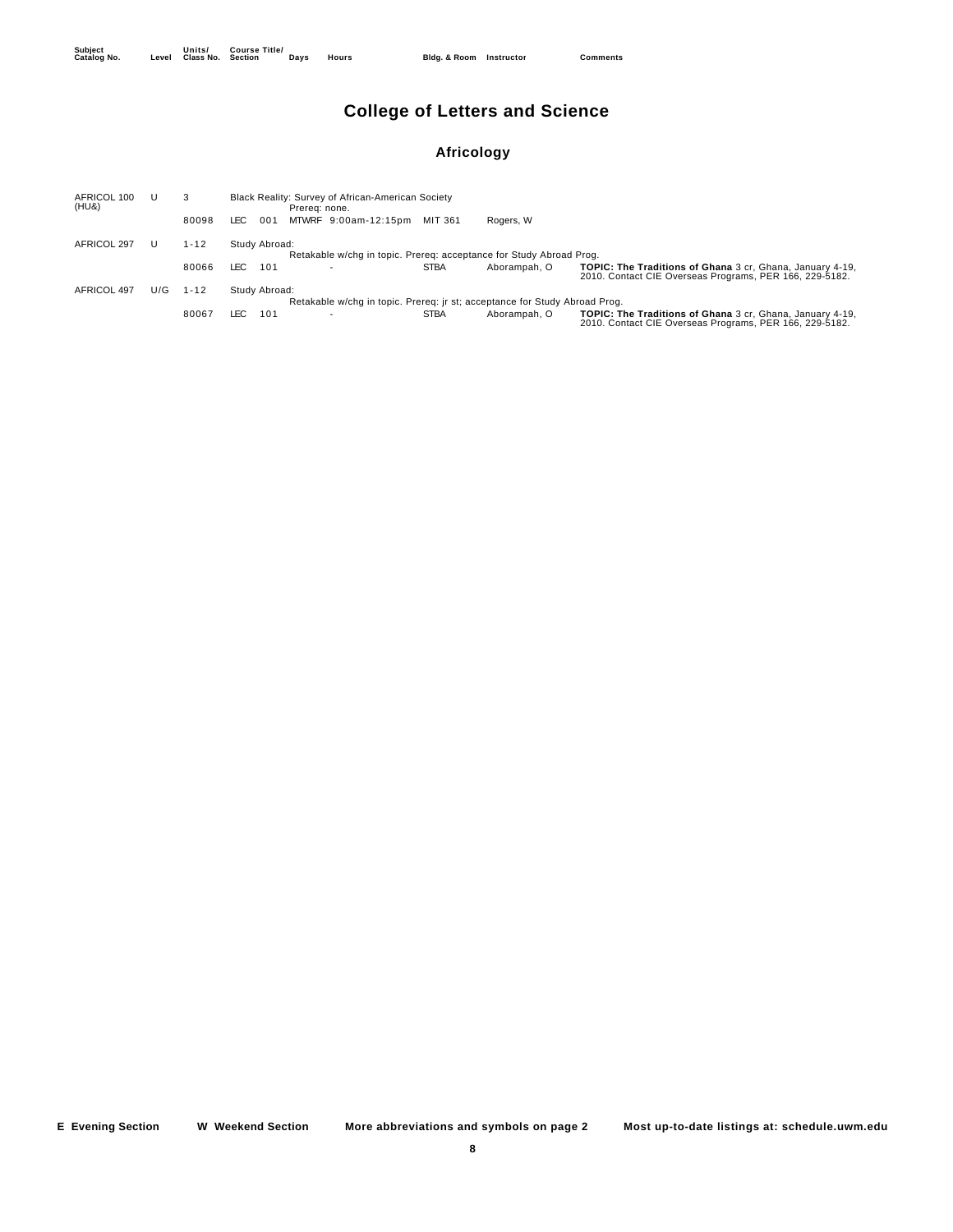## **Anthropology**

| ANTHRO 150<br>(SS8) | U   |       | Multicultural America<br>Cultures and Communities Prog course; reg'd service learning component. Not open to students who have cr in English 150(ER). |  |  |  |  |  |  |  |  |
|---------------------|-----|-------|-------------------------------------------------------------------------------------------------------------------------------------------------------|--|--|--|--|--|--|--|--|
|                     |     |       | Hist 150(ER), Sociol 150(ER), or Wmns 150(ER). Prereq: none.                                                                                          |  |  |  |  |  |  |  |  |
|                     |     | 80100 | A special course fee of \$1000.00 will be assessed for this<br>MTWRF 9:00am-12:15pm<br><b>NEWORL</b><br>LEC.<br>101<br>Aiirotutu. C<br>course.        |  |  |  |  |  |  |  |  |
| ANTHRO 403<br>(NS)  | U/G | - 3   | The Human Skeleton<br>Prereq: jr st; Anthro 301(P) or cons instr.                                                                                     |  |  |  |  |  |  |  |  |
|                     |     | 80101 | MTWRF 9:00am-12:15pm<br>LEC.<br>001<br>SAB 165<br>Anapol. F                                                                                           |  |  |  |  |  |  |  |  |
| ANTHRO 540          | U/G | - 3   | Applications of Anthropology<br>Prereg: jr st; Anthro 102(R).                                                                                         |  |  |  |  |  |  |  |  |
|                     |     | 80102 | A special course fee of \$1000.00 will be assessed for this<br>MTWRF 9:00am-12:15pm<br><b>NEWORL</b><br>LEC<br>101<br>Ajirotutu, C<br>course.         |  |  |  |  |  |  |  |  |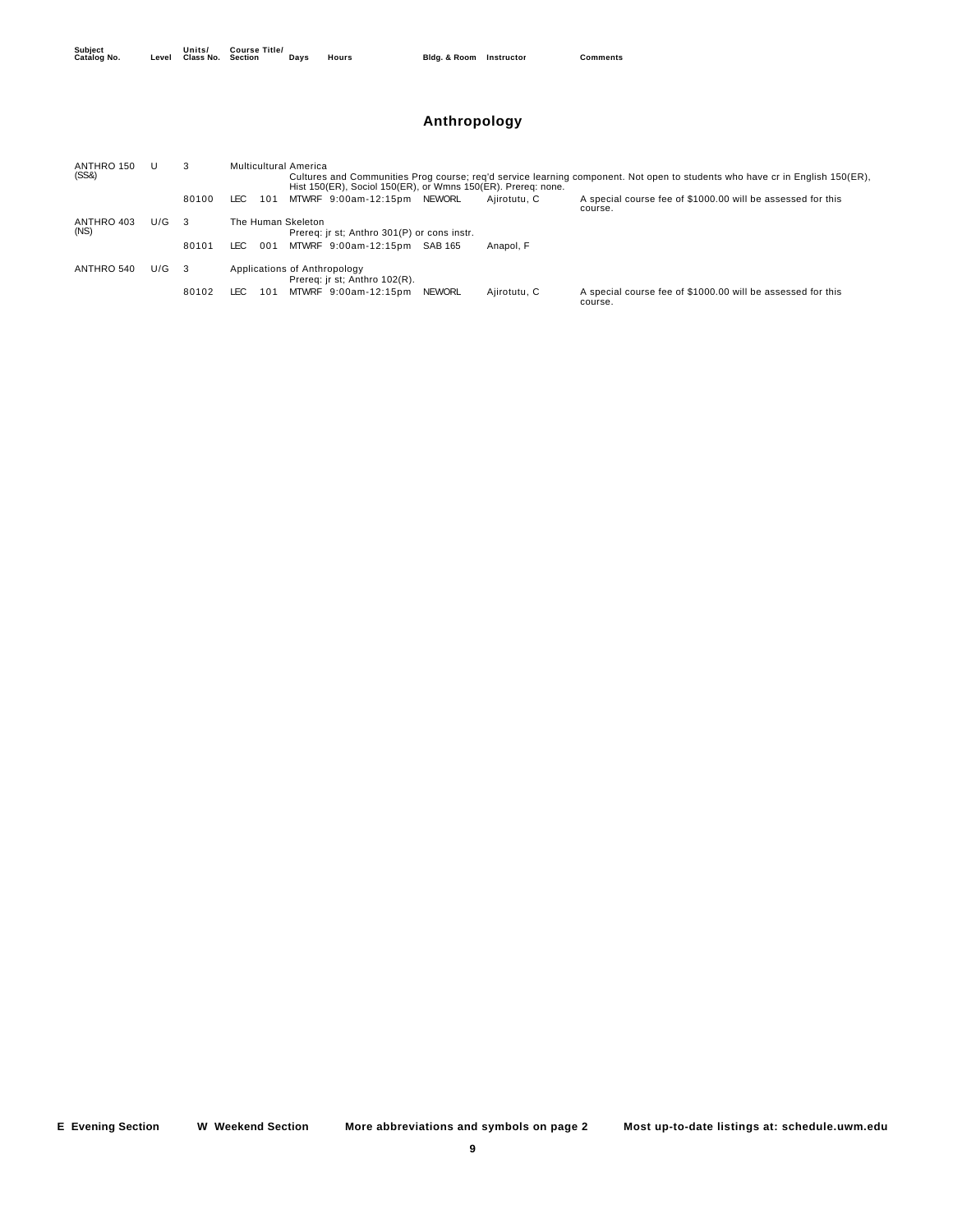## **Art History**

| <b>ARTHIST 297</b> |     | l - 12 |     | Study Abroad: |                          |                                                                            |         |                                                                                                                                                    |
|--------------------|-----|--------|-----|---------------|--------------------------|----------------------------------------------------------------------------|---------|----------------------------------------------------------------------------------------------------------------------------------------------------|
|                    |     |        |     |               |                          | Retakable w/chq in topic. Prereq: acceptance for Study Abroad Proq.        |         |                                                                                                                                                    |
|                    |     | 80049  | LEC | 101           | $\overline{\phantom{a}}$ | <b>STBA</b>                                                                | Kahl. J | <b>TOPIC: Mexico: Air Pollution and Ancient Cultures 3 cr.</b><br>Mexico, January 9-20, 2010. Contact CIE Overseas Programs,<br>PER 166, 229-5182. |
| ARTHIST 497        | U/G | 1-12   |     | Study Abroad: |                          |                                                                            |         |                                                                                                                                                    |
|                    |     |        |     |               |                          | Retakable w/chq in topic. Prereq: jr st; acceptance for Study Abroad Proq. |         |                                                                                                                                                    |
|                    |     | 80050  | LEC | 101           | $\overline{\phantom{a}}$ | <b>STBA</b>                                                                | Kahl, J | TOPIC: Mexico: Air Pollution and Ancient Cultures 3 cr.<br>Mexico, January 9-20, 2010. Contact CIE Overseas Programs,<br>PER 166, 229-5182.        |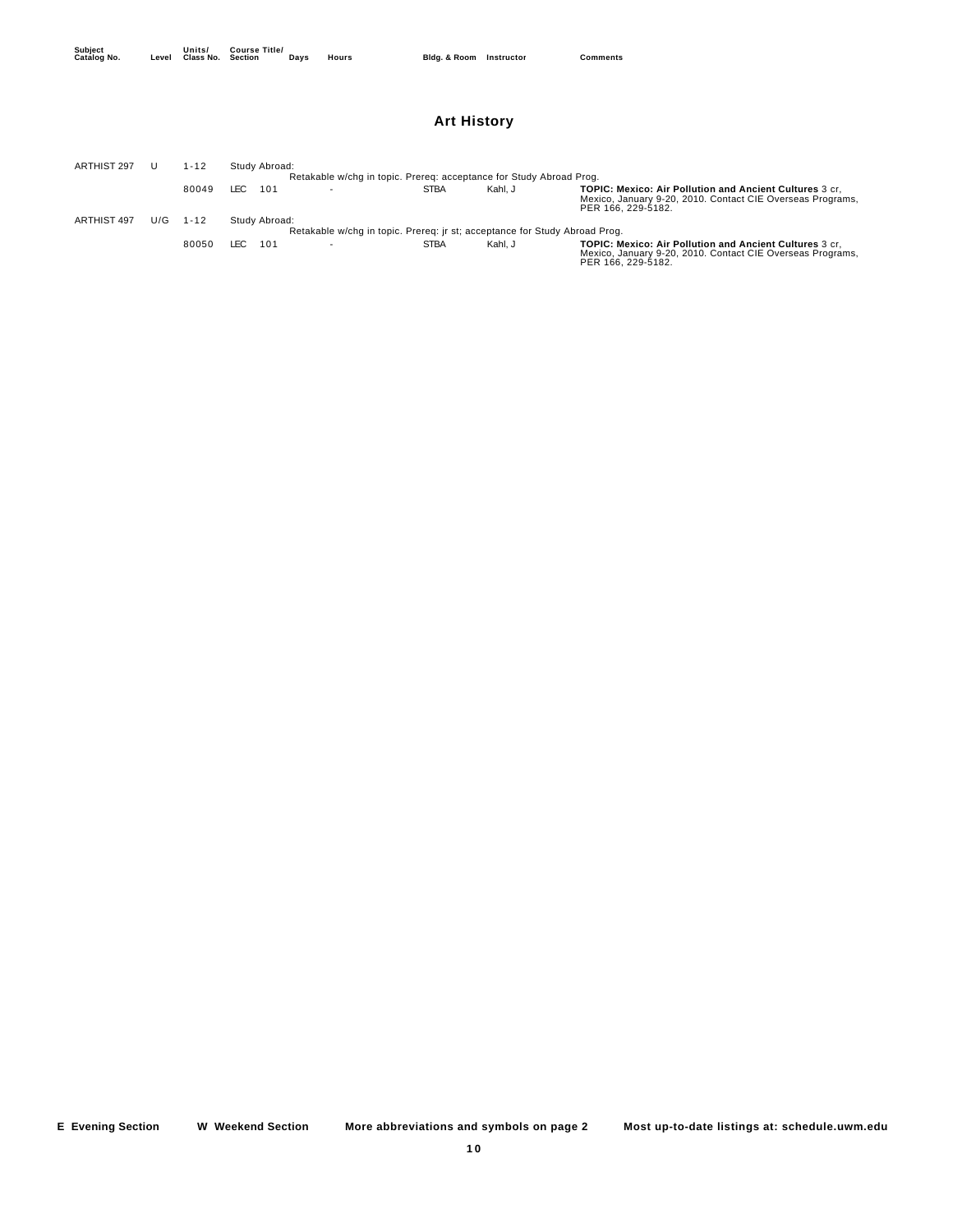## **Atmospheric Sciences**

| ATM SCI 106<br>(NS) |     | 3                                                                   |                                                                            | Prereg: none. | Principles and Forecasting of the Weather |                 |           |                                                                                                                                                    |  |  |
|---------------------|-----|---------------------------------------------------------------------|----------------------------------------------------------------------------|---------------|-------------------------------------------|-----------------|-----------|----------------------------------------------------------------------------------------------------------------------------------------------------|--|--|
|                     |     | 80118                                                               | LEC .<br>001                                                               |               | MTWRF 12:30pm-3:45pm                      | <b>EMS E170</b> | Tsonis. A |                                                                                                                                                    |  |  |
| ATM SCI 109<br>(NS) |     | 3                                                                   |                                                                            | Prereg: none. | Thunderstorms, Tornadoes and Hurricanes   |                 |           |                                                                                                                                                    |  |  |
|                     |     | 80119                                                               | LEC.                                                                       | 001           | MTWRF 8:30am-11:45am                      | <b>EMS E170</b> | Kahl, J   |                                                                                                                                                    |  |  |
| ATM SCI 297         |     | $1 - 12$                                                            | Study Abroad:                                                              |               |                                           |                 |           |                                                                                                                                                    |  |  |
|                     |     | Retakable w/chq in topic. Prereq: acceptance for Study Abroad Proq. |                                                                            |               |                                           |                 |           |                                                                                                                                                    |  |  |
|                     |     | 80045                                                               | LEC .<br>101                                                               |               |                                           | <b>STBA</b>     | Kahl, J   | <b>TOPIC: Mexico: Air Pollution and Ancient Cultures 3 cr.</b><br>Mexico, January 9-20, 2010. Contact CIE Overseas Programs,<br>PER 166, 229-5182. |  |  |
| ATM SCI 497         | U/G | $1 - 12$                                                            | Study Abroad:                                                              |               |                                           |                 |           |                                                                                                                                                    |  |  |
|                     |     |                                                                     | Retakable w/chq in topic. Prereq: ir st; acceptance for Study Abroad Proq. |               |                                           |                 |           |                                                                                                                                                    |  |  |
|                     |     | 80046                                                               | LEC .<br>101                                                               |               | $\overline{\phantom{a}}$                  | <b>STBA</b>     | Kahl, J   | <b>TOPIC: Mexico: Air Pollution and Ancient Cultures 3 cr.</b><br>Mexico, January 9-20, 2010. Contact CIE Overseas Programs,<br>PER 166, 229-5182. |  |  |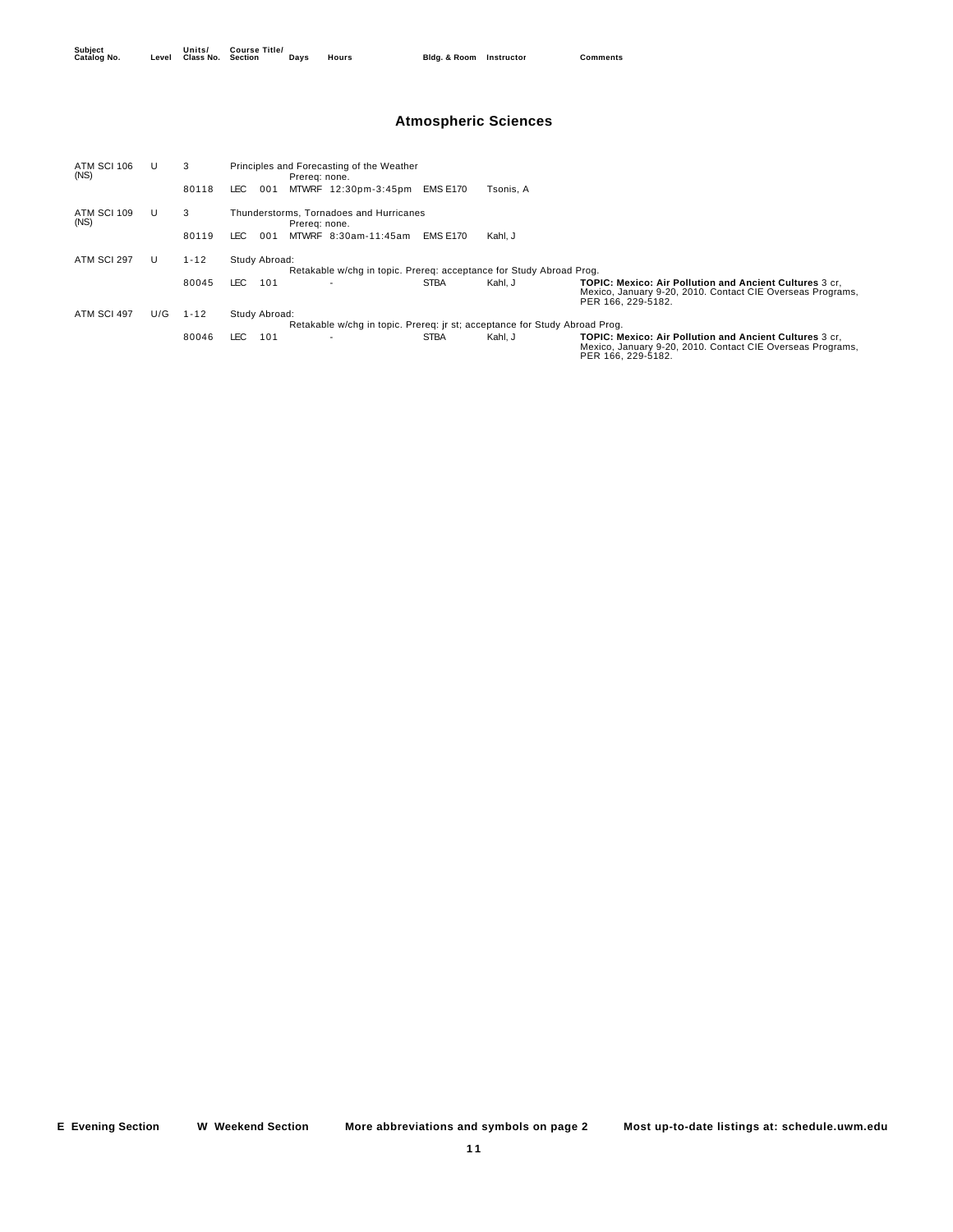## **Biological Sciences**

| <b>BIO SCI 103</b> | U   | 3       | Topics in Modern Biology:<br>Intended for non-majors; does not carry cr toward bio sci major. Retakable w/chq in topic to 9 cr max. Students w/cr in Bio Sci<br>226 or 250 may not take 103 w/those topics. Prereg: none, except as may be required for specific topics. |       |                          |                      |                      |             |                                                                                                                                                                                                                                         |  |  |  |
|--------------------|-----|---------|--------------------------------------------------------------------------------------------------------------------------------------------------------------------------------------------------------------------------------------------------------------------------|-------|--------------------------|----------------------|----------------------|-------------|-----------------------------------------------------------------------------------------------------------------------------------------------------------------------------------------------------------------------------------------|--|--|--|
| (NS)               |     |         |                                                                                                                                                                                                                                                                          |       |                          |                      |                      |             |                                                                                                                                                                                                                                         |  |  |  |
|                    |     | 80103   | LEC .                                                                                                                                                                                                                                                                    | 201   |                          | $\overline{a}$       | ONLINE WEB Wimpee, C |             | <b>TOPIC: The Genetic Revolution</b> 3 cr. A special course fee of<br>\$275.00, in addition to regular tuition, will be charged for<br>this section. Conducted completely online; computer/internet<br>access reg'd.                    |  |  |  |
|                    |     | 80104   | LEC.                                                                                                                                                                                                                                                                     | 202   |                          |                      | <b>ONLINE WEB</b>    | Coggins, J  | <b>TOPIC: Human Biology</b> 3 cr. A special course fee of \$275.00,<br>in addition to regular tuition, will be charged for this section.<br>Conducted completely online; computer/internet access reg'd.                                |  |  |  |
| <b>BIO SCI 562</b> | U/G | $1 - 2$ |                                                                                                                                                                                                                                                                          |       | Topics in Field Biology: |                      |                      |             |                                                                                                                                                                                                                                         |  |  |  |
|                    |     |         |                                                                                                                                                                                                                                                                          |       |                          |                      |                      |             | Environmental/evolutionary or may satisfy plant or animal, depending on topic; consult dept. Retakable w/chg in topic to 6 cr<br>max. Prereg: ir st; Bio Sci 310(P) or equivalent; add'l preregs may be required depending on topic.    |  |  |  |
|                    | W   | 80105   | LEC.                                                                                                                                                                                                                                                                     | 101 S |                          | $8:00$ am- $3:00$ pm | <b>FSTA</b>          | Reinartz, J | TOPIC: Eco & Physigy Plants/Winter:Surviving Big Chill 1 cr.<br>01/04/2010-01/09/2010 A special course fee of \$40.00 will<br>be assessed for this course.<br>Meets at UWM Field Station, 3095 Blue Goose Road, Saukville,<br>WI 53080. |  |  |  |
|                    |     |         |                                                                                                                                                                                                                                                                          |       | F                        | $9:00am-6:00dm$      | <b>FSTA</b>          |             | <b>TOPIC: Eco &amp; Physlgy Plants/Winter: Surviving Big Chill 1 cr.</b><br>01/04/2010-01/09/2010                                                                                                                                       |  |  |  |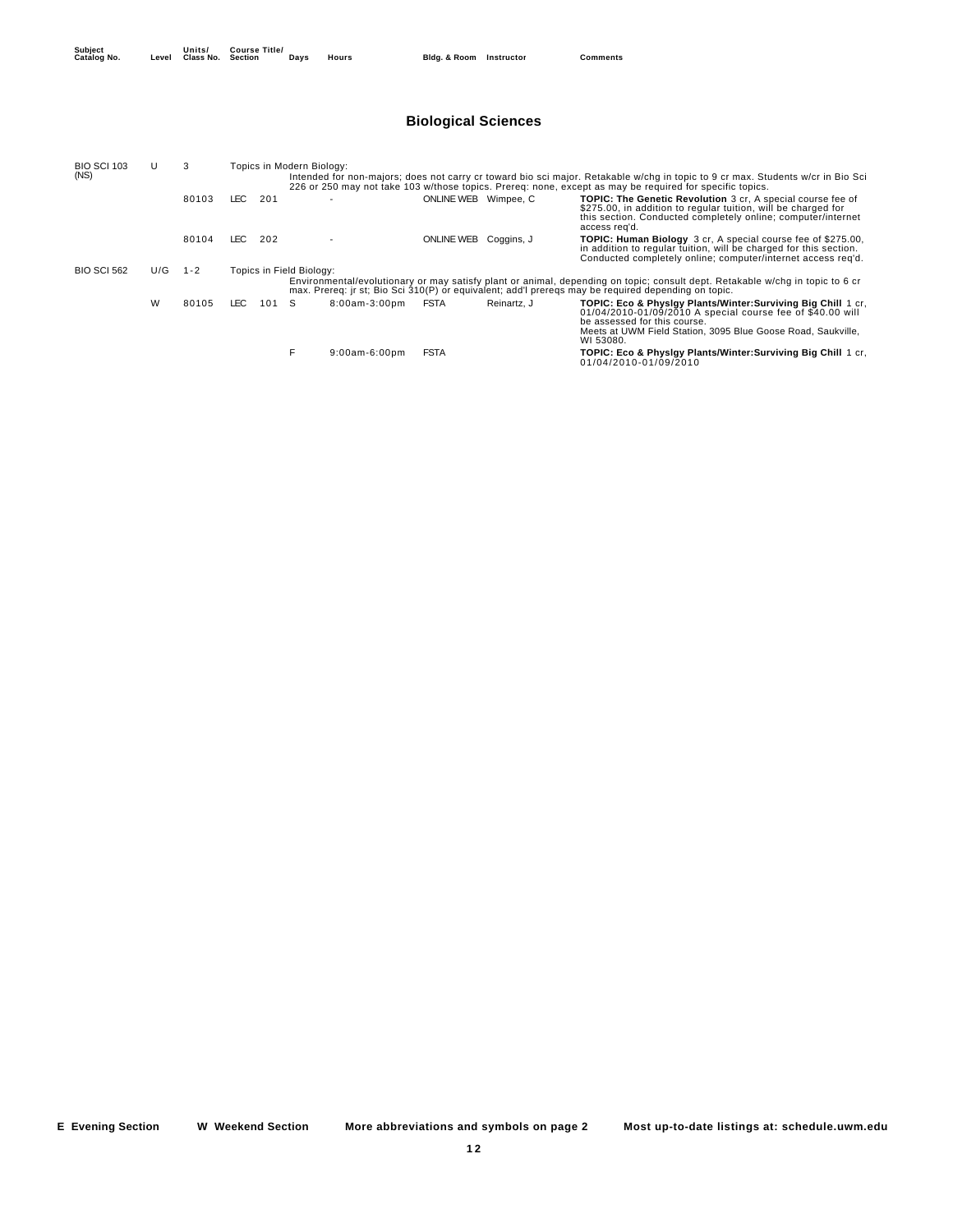#### **Classics**

| CLASSIC 170<br>(HU) |     |       | Classical Mythology<br>Students seeking 3 cr toward the GER reg must enroll conc in Classic 171. Prereg: none.                                                                                                                                                                   |  |  |  |  |  |  |  |  |
|---------------------|-----|-------|----------------------------------------------------------------------------------------------------------------------------------------------------------------------------------------------------------------------------------------------------------------------------------|--|--|--|--|--|--|--|--|
|                     |     | 80052 | MTWRF 12:30pm-2:30pm CRT 109<br>LEC.<br>001<br>Monti, R                                                                                                                                                                                                                          |  |  |  |  |  |  |  |  |
| CLASSIC 171<br>(HU) |     |       | Classical Mythology: An Audio-Visual Supplement<br>Not open for cr to students who have earned 3 or more cr in Classic 170(ER). Prereq: Classic 170(C).                                                                                                                          |  |  |  |  |  |  |  |  |
|                     |     | 80053 | MTWRF 2:40pm-3:45pm<br>CRT 109<br>LEC.<br>001<br>Monti, R                                                                                                                                                                                                                        |  |  |  |  |  |  |  |  |
| CLASSIC 304<br>(HU) | U/G | - 3   | The Graeco-Roman World:<br>Retakable w/chq in topic to 9 cr max. Prereq: jr st; Classic 301(R), 302(R), or 303(R).                                                                                                                                                               |  |  |  |  |  |  |  |  |
|                     |     | 80054 | LEC.<br>201<br><b>ONLINE WEB</b><br><b>TOPIC: Law &amp; Order in Ancient Greece 3 cr. A special course</b><br>Porter, A<br>fee of \$275.00, in addition to regular tuition, will be charged<br>for this section. Conducted completely online;<br>computer/internet access reg'd. |  |  |  |  |  |  |  |  |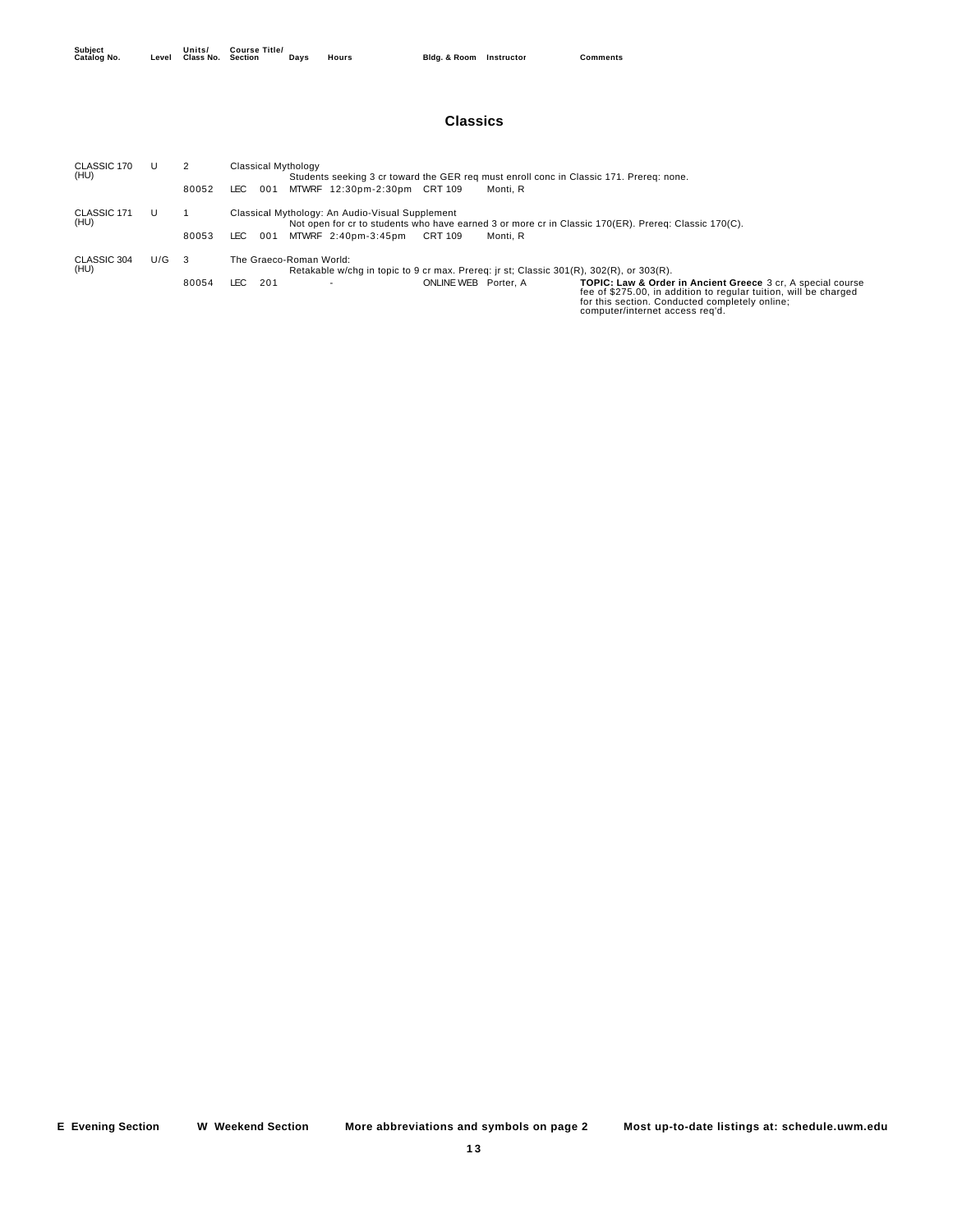#### **Communication**

| # | COMMUN 101<br>(SS)   | U   | 3     | Introduction to Interpersonal Communication<br>Prereg: none.                                                                                                                                                           |
|---|----------------------|-----|-------|------------------------------------------------------------------------------------------------------------------------------------------------------------------------------------------------------------------------|
|   |                      |     | 80051 | LEC.<br>001 MTWRF 9:00am-12:15pm MER 244                                                                                                                                                                               |
| # | COMMUN 103 U<br>(HU) |     | 3     | <b>Public Speaking</b><br>Prerea: none.                                                                                                                                                                                |
|   |                      |     | 80069 | 001 MTWRF 9:00am-12:15pm END 107<br>LEC.<br>Keith, W                                                                                                                                                                   |
|   | COMMUN 310           | -U  | 3     | Communication in Organizations<br>Prereq: jr st & Commun 105(P); satisfaction of GER English Composition competency req; or cons instr.                                                                                |
|   |                      |     | 80070 | <b>LEC</b><br>201<br>ONLINE WEB Timmerman, C<br>A special course fee of \$275.00, in addition to regular tuition,<br>will be charged for this section. Conducted completely online;<br>computer/internet access req'd. |
|   | COMMUN 313           | -U  | 3     | Human Communication and Technology<br>Prereq: jr st; satisfaction of GER English Composition competency req; or cons instr.                                                                                            |
|   |                      |     | 80071 | ONLINE WEB Braman, S<br>LEC.<br>201<br>A special course fee of \$275.00, in addition to regular tuition,<br>will be charged for this section. Conducted completely online;<br>computer/internet access req'd.          |
|   | COMMUN 320           | -U  | 3     | Nonverbal Communication                                                                                                                                                                                                |
|   |                      |     |       | Prereg: ir st; satisfaction of GER English Composition competency reg.                                                                                                                                                 |
|   |                      |     | 80077 | <b>LEC</b><br>201<br>ONLINE WEB Allen, M<br>A special course fee of \$275.00, in addition to regular tuition,<br>will be charged for this section. Conducted completely online;<br>computer/internet access req'd.     |
|   | COMMUN 323           | U   | 3     | Communication in Groups and Teams<br>Prereq: jr st; Commun 105(P); satisfaction of GER English Composition competency req; or cons instr.                                                                              |
|   |                      |     | 80078 | LEC.<br>201<br>ONLINE WEB Fonner, K<br>A special course fee of \$275.00, in addition to regular tuition,                                                                                                               |
|   |                      |     |       | will be charged for this section. Conducted completely online;<br>computer/internet access req'd.                                                                                                                      |
|   | COMMUN 335           | -U  | 3     | Critical Analysis of Communication                                                                                                                                                                                     |
|   |                      |     |       | Prereq: jr st; satisfaction of GER English Composition competency req.<br><b>LEC</b>                                                                                                                                   |
|   |                      |     | 80079 | 201<br>ONLINE WEB Jordan, J<br>A special course fee of \$275.00, in addition to regular tuition,<br>will be charged for this section. Conducted completely online;<br>computer/internet access reg'd.                  |
|   | COMMUN 350           | - U | 3     | Intercultural Communication                                                                                                                                                                                            |
|   | (SS8)                |     |       | Prereq: jr st; satisfaction of GER English Composition competency req.                                                                                                                                                 |
|   |                      |     | 80080 | <b>LEC</b><br>201<br>ONLINE WEB Kim, S<br>A special course fee of \$275.00, in addition to regular tuition,<br>will be charged for this section. Conducted completely online;<br>computer/internet access req'd.       |
|   | COMMUN 363           | -U  | 3     | <b>Communication in Human Conflict</b>                                                                                                                                                                                 |
|   |                      |     |       | Prereq: jr st; Commun 101(P); satisfaction of GER English Composition competency req.                                                                                                                                  |
|   |                      |     | 80081 | LEC.<br>201<br>ONLINE WEB Burrell, N<br>A special course fee of \$275.00, in addition to regular tuition,<br>will be charged for this section. Conducted completely online;<br>computer/internet access req'd.         |
|   | COMMUN 450           | -U  | 3     | Cross-Cultural Communication                                                                                                                                                                                           |
|   |                      |     |       | Prereq: jr st; satisfaction of GER English Composition competency req.                                                                                                                                                 |
|   |                      |     | 80082 | LEC.<br>ONLINE WEB Lim, T<br>201<br>A special course fee of \$275.00, in addition to regular tuition,<br>will be charged for this section. Conducted completely online;<br>computer/internet access reg'd.             |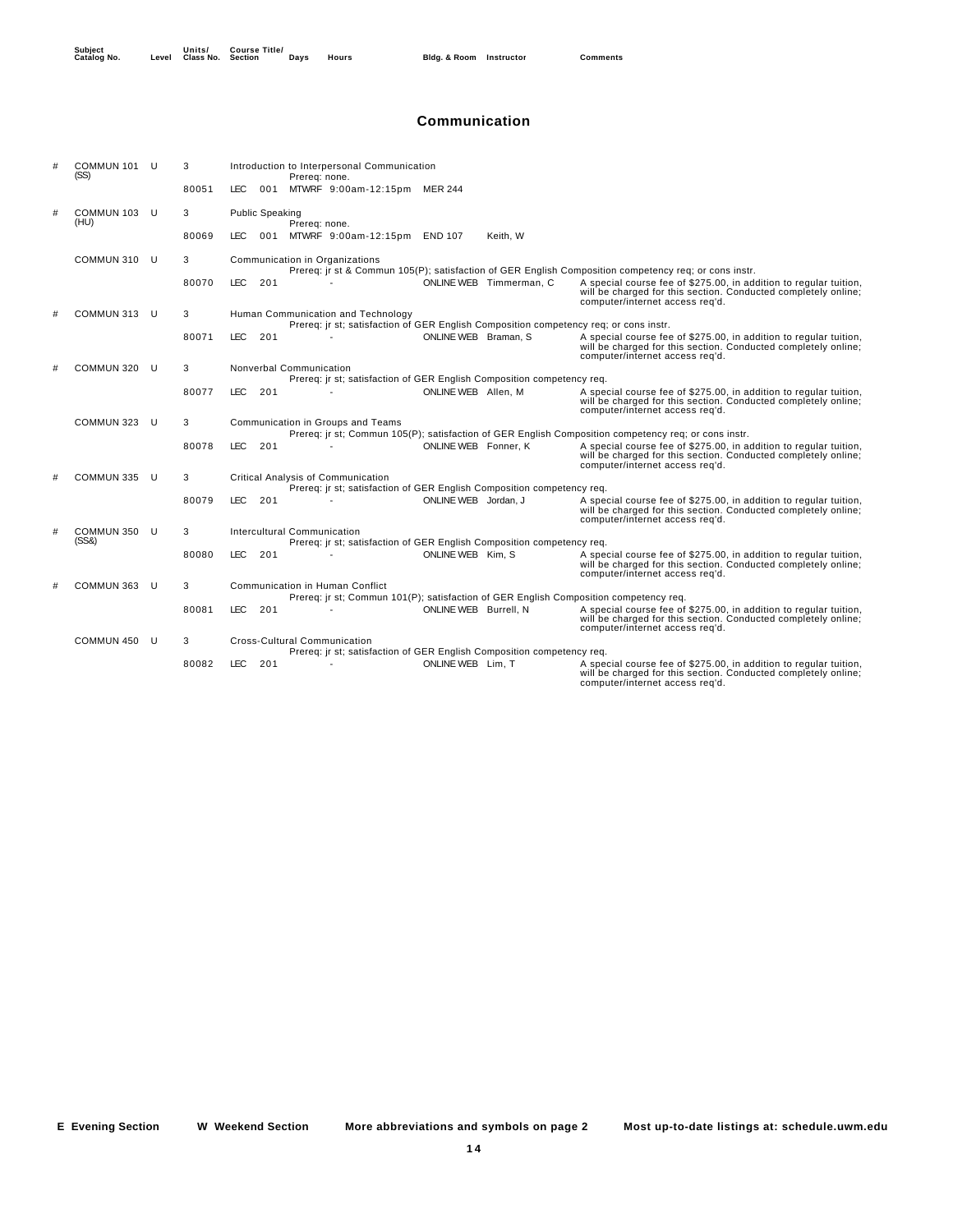### **Comparative Literature**

Prereq: none. COMPLIT 133 (HU) 3 Contemporary Imagination in Literature and the Arts 80083 LEC 201 - ONLINE WEB Bolduc, M A special course fee of \$275.00, in addition to regular tuition, will be charged for this section. Conducted completely online; computer/internet access req'd.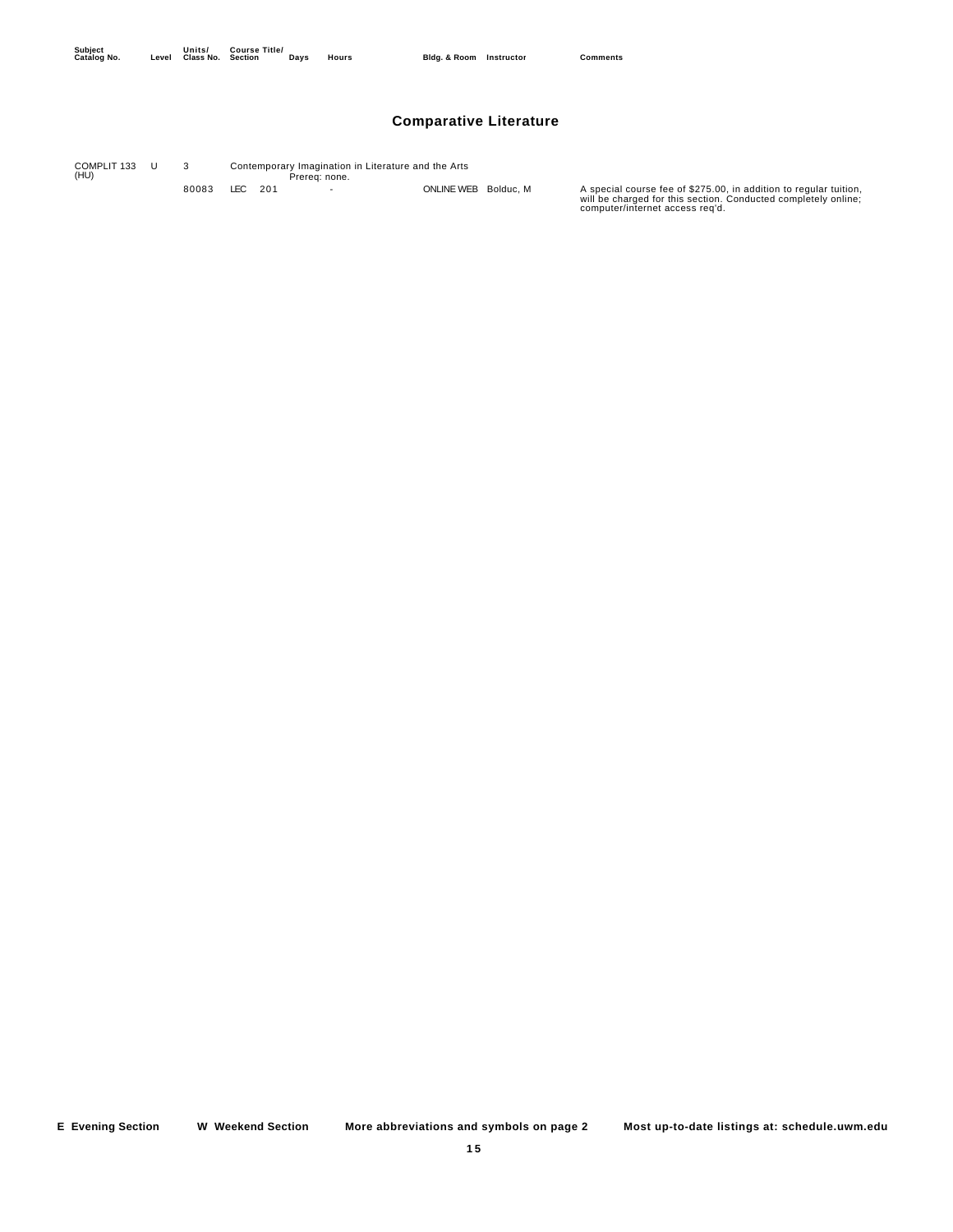## **Conservation and Environmental Sciences**

| # | CES 550                                          | U/G |       |  | Introduction to Science Interpretation |  |                                          |                                                                   |  |  |  |  |
|---|--------------------------------------------------|-----|-------|--|----------------------------------------|--|------------------------------------------|-------------------------------------------------------------------|--|--|--|--|
|   |                                                  |     |       |  |                                        |  | Prereq: jr st; CES 210(P) or cons instr. |                                                                   |  |  |  |  |
|   | 80106<br>LEC 401<br>MTWRF 9:30am-10:25am<br>WEHR |     |       |  |                                        |  | McRae. D                                 | A special course fee of \$15.00 will be assessed for this course. |  |  |  |  |
|   |                                                  |     | 80107 |  | LAB 801                                |  | MTWRF 10:30am-12:00pm WEHR               |                                                                   |  |  |  |  |
|   |                                                  |     |       |  |                                        |  | 1:00pm-2:25pm WEHR                       |                                                                   |  |  |  |  |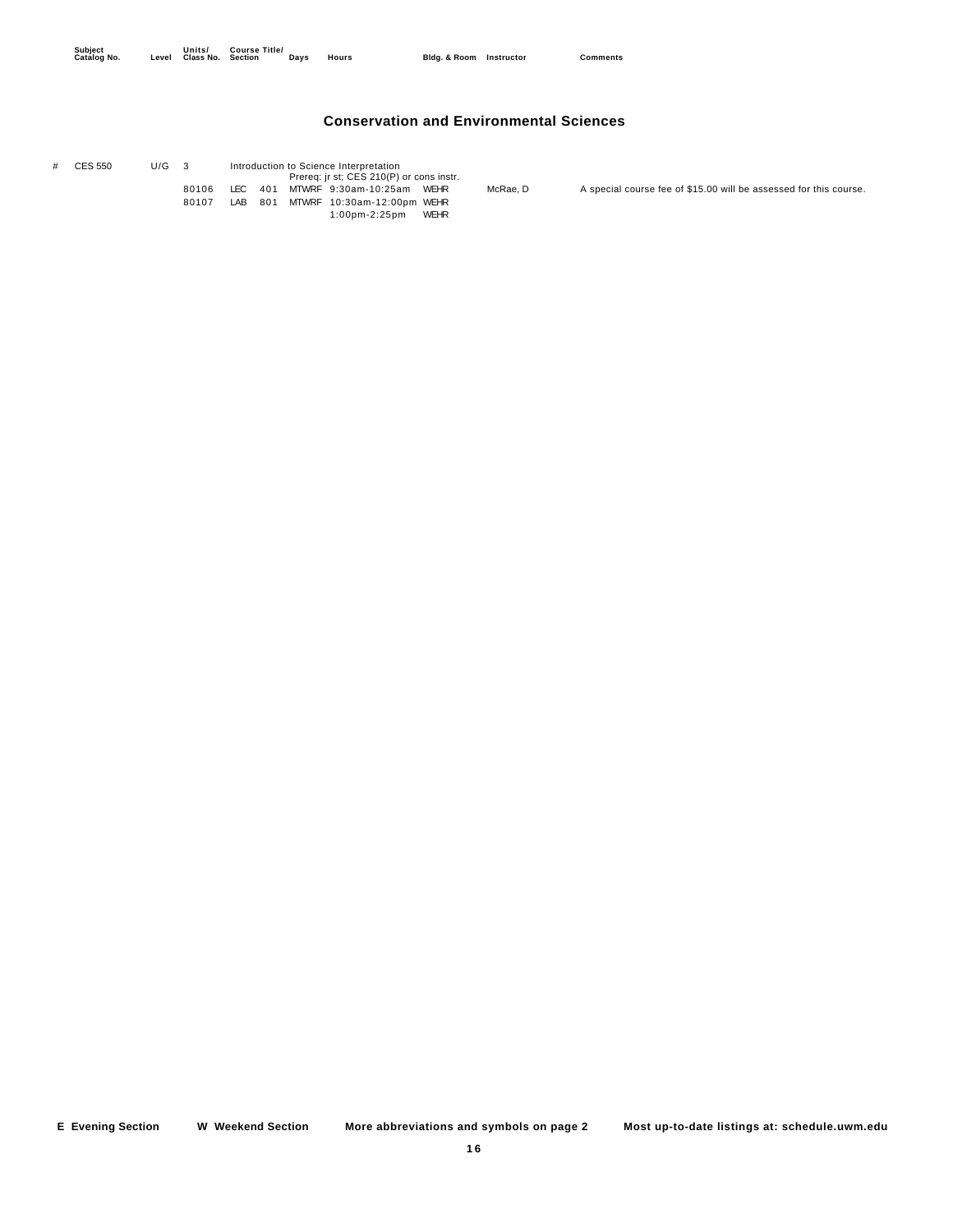## **English**

| <b>ENGLISH 205</b>   | U   | 3     |                                             | <b>Business Writing</b>                                                                                                                                                     |                                              |                         |           |                                                                                                                                                                                                                                                                                                     |  |  |  |  |
|----------------------|-----|-------|---------------------------------------------|-----------------------------------------------------------------------------------------------------------------------------------------------------------------------------|----------------------------------------------|-------------------------|-----------|-----------------------------------------------------------------------------------------------------------------------------------------------------------------------------------------------------------------------------------------------------------------------------------------------------|--|--|--|--|
|                      |     |       |                                             |                                                                                                                                                                             |                                              |                         |           | May not be taken cr/no cr. Prereq: soph st; grade of C or better in English 102(P) or score at level 4 on EPT.                                                                                                                                                                                      |  |  |  |  |
|                      |     | 80084 | <b>LEC</b>                                  | 201                                                                                                                                                                         |                                              | ONLINE WEB Spilka, R    |           | A special course fee of \$275.00, in addition to regular tuition,<br>will be charged for this section. Conducted completely online;<br>computer/internet access req'd.                                                                                                                              |  |  |  |  |
|                      |     | 80085 | LEC.                                        | 202                                                                                                                                                                         |                                              | ONLINE WEB Clark, D     |           | A special course fee of \$275.00, in addition to regular tuition,<br>will be charged for this section. Conducted completely online;<br>computer/internet access reg'd.                                                                                                                              |  |  |  |  |
| ENGLISH 215          | U   | 3     |                                             | Introduction to English Studies<br>Required for English & secondary education English majors. Prereg: grade of C or better in English 102(P) or score at level 4 on<br>EPT. |                                              |                         |           |                                                                                                                                                                                                                                                                                                     |  |  |  |  |
| (HU)                 |     |       |                                             |                                                                                                                                                                             |                                              |                         |           |                                                                                                                                                                                                                                                                                                     |  |  |  |  |
|                      |     | 80086 | <b>LEC</b>                                  | 201                                                                                                                                                                         |                                              | ONLINE WEB Sands, P     |           | A special course fee of \$275.00, in addition to regular tuition,<br>will be charged for this section. Conducted completely online;<br>computer/internet access reg'd.                                                                                                                              |  |  |  |  |
| <b>ENGLISH 276</b>   | U   | 3     | Introduction to American Indian Literature: |                                                                                                                                                                             |                                              |                         |           |                                                                                                                                                                                                                                                                                                     |  |  |  |  |
| (HU&)                |     |       |                                             | Retakable w/chq in topic to 9 cr max. Prereq: grade of C or better in English 102(P) or score at level 4 on EPT.                                                            |                                              |                         |           |                                                                                                                                                                                                                                                                                                     |  |  |  |  |
|                      |     | 80087 | LEC.                                        | 201                                                                                                                                                                         |                                              | ONLINE WEB Wilson, M    |           | TOPIC: Hist, Lit & Sovereignty of Wisconsin Tribes3 cr, A<br>special course fee of \$275.00, in addition to regular tuition,<br>will be charged for this section. Conducted completely online;<br>computer/internet access reg'd.<br>Self-paced; satisfies Act 31 Requirement for Education Majors. |  |  |  |  |
| <b>ENGLISH 277</b>   | U   | 3     |                                             |                                                                                                                                                                             | Introduction to Ethnic Minority Literature:  |                         |           |                                                                                                                                                                                                                                                                                                     |  |  |  |  |
| (HU&)                |     |       |                                             |                                                                                                                                                                             |                                              |                         |           | Retakable w/chq in topic to 9 cr max. Prereq: grade of C or better in English 102(P) or score at level 4 on EPT.                                                                                                                                                                                    |  |  |  |  |
|                      |     | 80088 | <b>LEC</b>                                  | 001                                                                                                                                                                         | MTWRF 9:00am-12:15pm CRT 109                 |                         | Hazard, J | TOPIC: Ethnic Energy in American Literature 3 cr                                                                                                                                                                                                                                                    |  |  |  |  |
| ENGLISH 281<br>(HU&) | U   | 3     |                                             |                                                                                                                                                                             | Introduction to African-American Literature: |                         |           |                                                                                                                                                                                                                                                                                                     |  |  |  |  |
|                      |     |       |                                             |                                                                                                                                                                             |                                              |                         |           | Retakable w/chg in topic to 9 cr max. Prereq grad of C or better in English 102(P) or score at level 4 of EPT.                                                                                                                                                                                      |  |  |  |  |
|                      |     | 80089 | <b>LEC</b>                                  | 001                                                                                                                                                                         | MTWRF 1:00pm-4:15pm                          | <b>CRT 119</b>          | Clark, R  | TOPIC: Slave & Neo-Slave Narratives 3 cr                                                                                                                                                                                                                                                            |  |  |  |  |
| ENGLISH 329          | U/G | 3     |                                             |                                                                                                                                                                             | Film and Literature                          |                         |           |                                                                                                                                                                                                                                                                                                     |  |  |  |  |
|                      |     |       |                                             |                                                                                                                                                                             |                                              |                         |           | Prereq: jr st, English 290(P), satisfaction of GER English Composition competency req; or cons instr.                                                                                                                                                                                               |  |  |  |  |
|                      |     | 80090 | <b>LEC</b>                                  | 201                                                                                                                                                                         |                                              | ONLINE WEB Schneider, B |           | A special course fee of \$275.00, in addition to regular tuition,<br>will be charged for this section. Conducted completely online;<br>computer/internet access reg'd.                                                                                                                              |  |  |  |  |
| <b>ENGLISH 415</b>   | U   | 3     |                                             | <b>Fiction Workshop</b>                                                                                                                                                     |                                              |                         |           |                                                                                                                                                                                                                                                                                                     |  |  |  |  |
|                      |     |       |                                             |                                                                                                                                                                             |                                              |                         |           | Retakable to 6 cr max. Prereq: ir st; satisfaction of GER English Composition competency req; English 233(P) or 234(P).                                                                                                                                                                             |  |  |  |  |
|                      |     | 80091 | <b>LEC</b>                                  | 001                                                                                                                                                                         | MTWRF 1:00pm-4:15pm                          | <b>CRT 221</b>          | Clark. G  |                                                                                                                                                                                                                                                                                                     |  |  |  |  |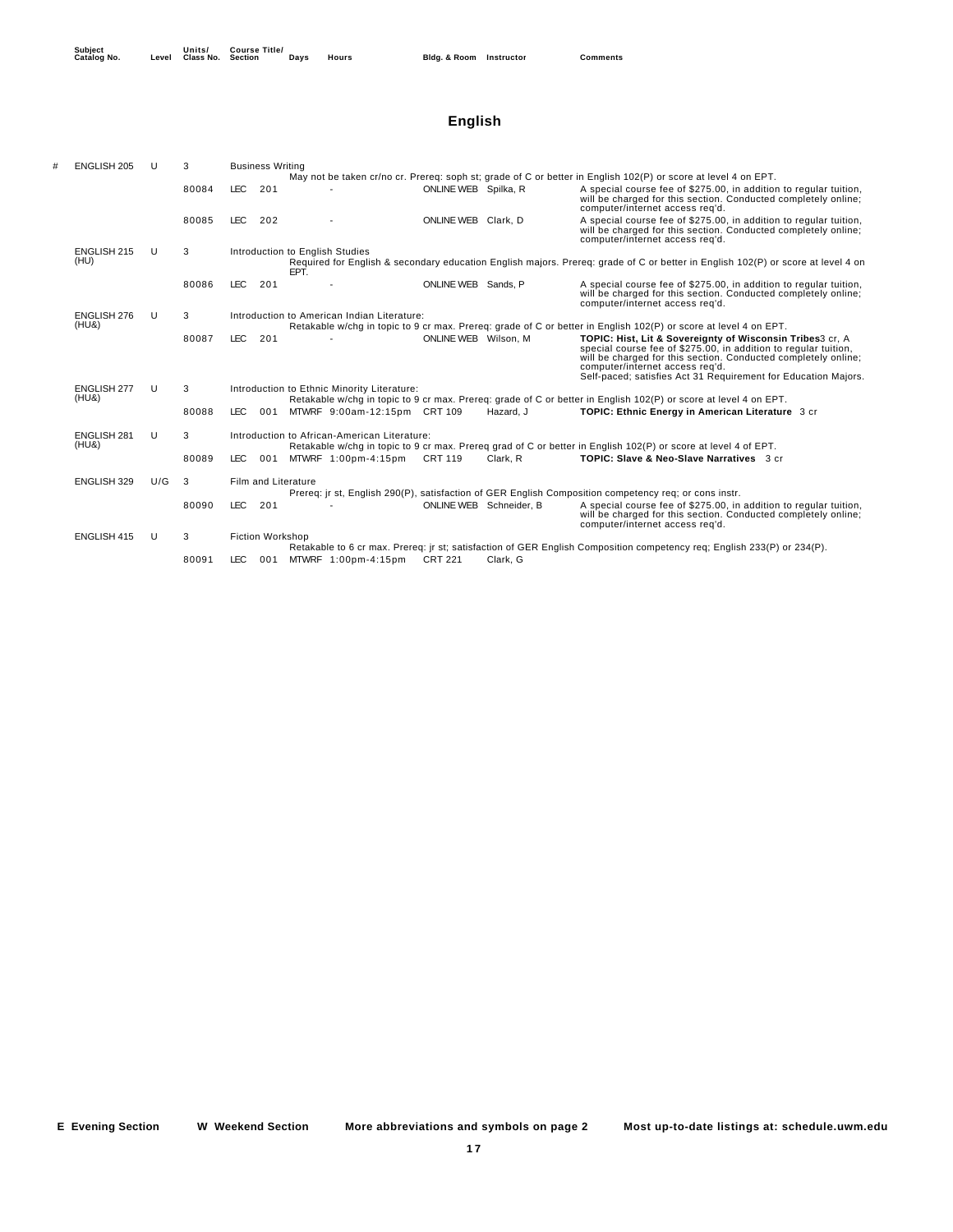## **Ethnic Studies, Comparative**

Prereq: none. U 3 Transnational Migrations: Asian-, Arab-, Euro-American and Latino Identity ETHNIC 102 (HU&) 80099 LEC 001 MTWRF 1:00pm-4:15pm CRT 209 Walter, S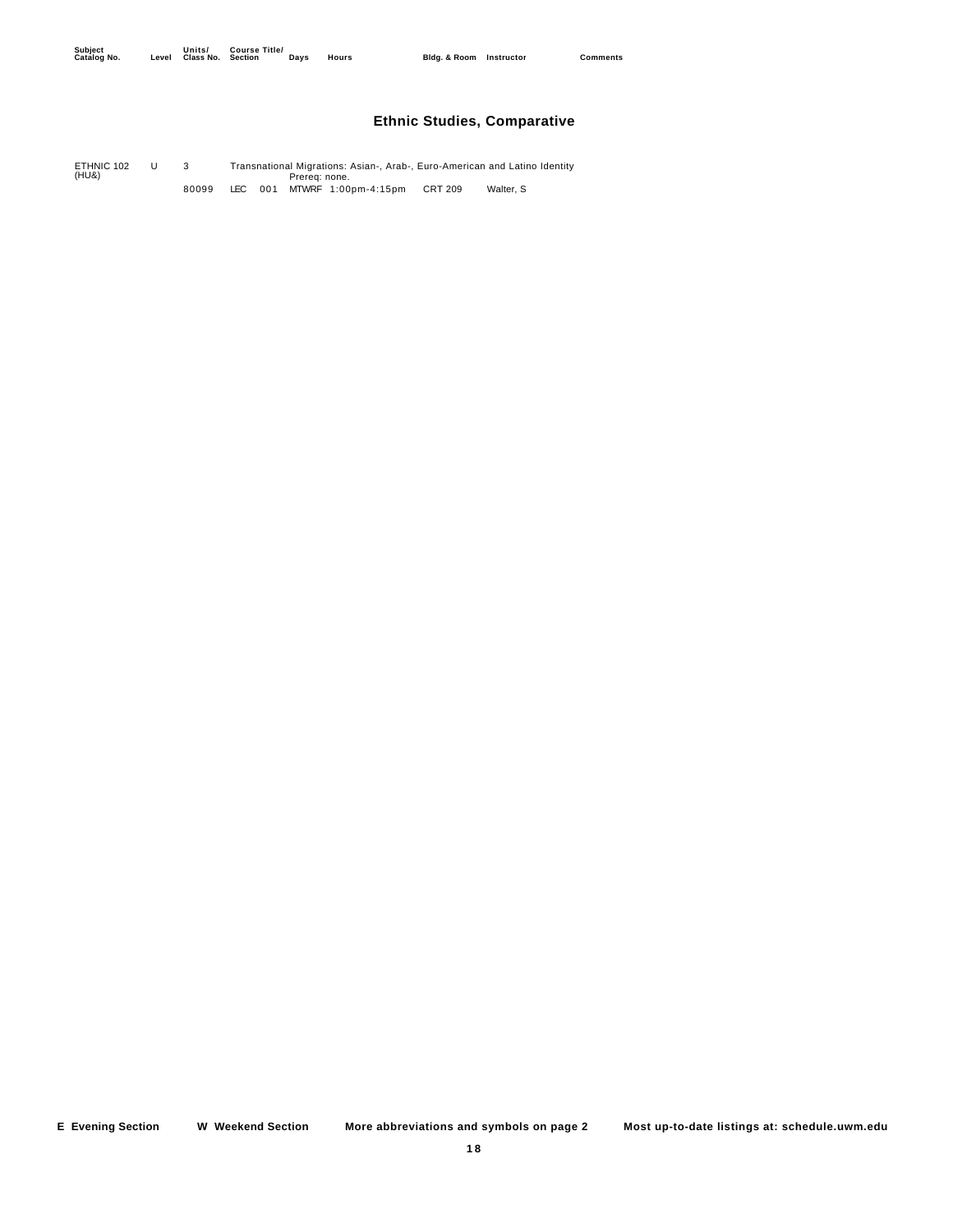#### **Geosciences**

| GEO SCI 105<br>(NS) | Earth, Air, Fire and Water<br>Prerea: none. |      |     |  |                                   |  |                                                                     |  |  |
|---------------------|---------------------------------------------|------|-----|--|-----------------------------------|--|---------------------------------------------------------------------|--|--|
|                     | 80116                                       | LEC. |     |  | 001 MTWRF 9:00am-12:15pm LAP N101 |  | Cameron, B                                                          |  |  |
| GEO SCI 150<br>(NS) | 3                                           |      |     |  | Introduction to Ocean Sciences    |  | Not open for cr to students who have had Geo Sci 460. Prereq: none. |  |  |
|                     | 80117                                       | LEC- | 001 |  | MTWRF 9:00am-12:15pm LAP 160      |  | Sverdrup, K                                                         |  |  |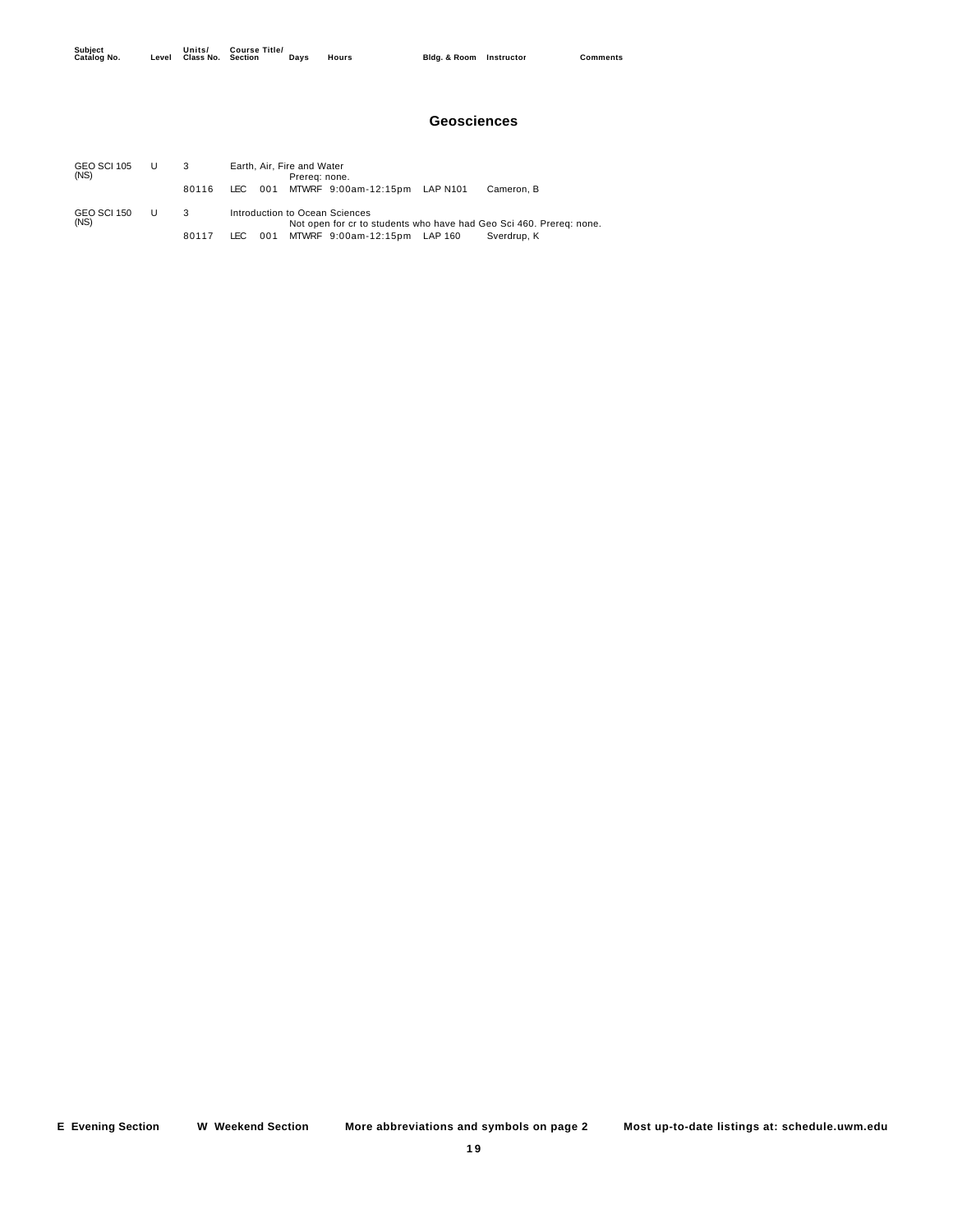## **History**

| <b>HIST 132</b><br>(HU) | U   | 3      |                    |                                                                                                                                                                                                | World History Since 1500<br>Prereg: none. |                                |                       |                                                                    |                                                                                                                                                                                                                                                                                                                                                          |  |  |  |  |
|-------------------------|-----|--------|--------------------|------------------------------------------------------------------------------------------------------------------------------------------------------------------------------------------------|-------------------------------------------|--------------------------------|-----------------------|--------------------------------------------------------------------|----------------------------------------------------------------------------------------------------------------------------------------------------------------------------------------------------------------------------------------------------------------------------------------------------------------------------------------------------------|--|--|--|--|
|                         |     | 80110  | LEC.               | 201                                                                                                                                                                                            |                                           |                                | <b>ONLINE WEB</b>     | McGuinness, A                                                      | A special course fee of \$275.00, in addition to regular tuition,<br>will be charged for this section. Conducted completely online;<br>computer/internet access reg'd.                                                                                                                                                                                   |  |  |  |  |
| <b>HIST 150</b>         | U   | 3      |                    | <b>Multicultural America</b>                                                                                                                                                                   |                                           |                                |                       |                                                                    |                                                                                                                                                                                                                                                                                                                                                          |  |  |  |  |
| (HU&)                   |     |        |                    | Cultures and Communities Prog course; reg'd service learning component. Not open to students who have cr in Anthro 150(ER).<br>English 150(ER), Sociol 150(ER), or Wmns 150(ER). Prereq: none. |                                           |                                |                       |                                                                    |                                                                                                                                                                                                                                                                                                                                                          |  |  |  |  |
|                         |     | 80112  | LEC.               | 201                                                                                                                                                                                            |                                           |                                | ONLINE WEB Alinder, J |                                                                    | A special course fee of \$275.00, in addition to regular tuition,<br>will be charged for this section. Conducted completely online;<br>computer/internet access reg'd.                                                                                                                                                                                   |  |  |  |  |
| <b>HIST 151</b>         | U   | 3      |                    |                                                                                                                                                                                                |                                           | American History: 1607 to 1877 |                       |                                                                    |                                                                                                                                                                                                                                                                                                                                                          |  |  |  |  |
| (SS)                    |     |        |                    |                                                                                                                                                                                                | Prereq: none.                             |                                |                       |                                                                    |                                                                                                                                                                                                                                                                                                                                                          |  |  |  |  |
|                         |     | 80113  | <b>LEC</b>         | 201                                                                                                                                                                                            |                                           |                                | ONLINE WEB Renda, L   |                                                                    | A special course fee of \$275.00, in addition to regular tuition,<br>will be charged for this section. Conducted completely online;<br>computer/internet access reg'd.<br>Course is taught entirely online. Computer/internet access<br>required. Students may access the course syllabus at :<br>https://pantherfile.uwm.edu/renlex/www/H151WINTER.html |  |  |  |  |
| <b>HIST 287</b><br>(SS) | U   | 3      | The Vietnam War    |                                                                                                                                                                                                | Prereq: none.                             |                                |                       |                                                                    |                                                                                                                                                                                                                                                                                                                                                          |  |  |  |  |
|                         |     | 80114  | LEC.               | 001                                                                                                                                                                                            |                                           | MTWRF 9:00am-12:15pm           | <b>HLT 180</b>        | Vang, C                                                            |                                                                                                                                                                                                                                                                                                                                                          |  |  |  |  |
| <b>HIST 419</b>         | U/G | $_{3}$ | America Since 1945 |                                                                                                                                                                                                |                                           |                                |                       | Prereg: jr st; satisfaction of English Composition competency reg. |                                                                                                                                                                                                                                                                                                                                                          |  |  |  |  |
|                         |     | 80115  | LEC.               | 001                                                                                                                                                                                            | TR.                                       | 10:00am-12:50pm HLT 190        |                       | Buff, R                                                            | Course taught partially online. Internet access req'd. Regular<br>UWM tuition assessed.                                                                                                                                                                                                                                                                  |  |  |  |  |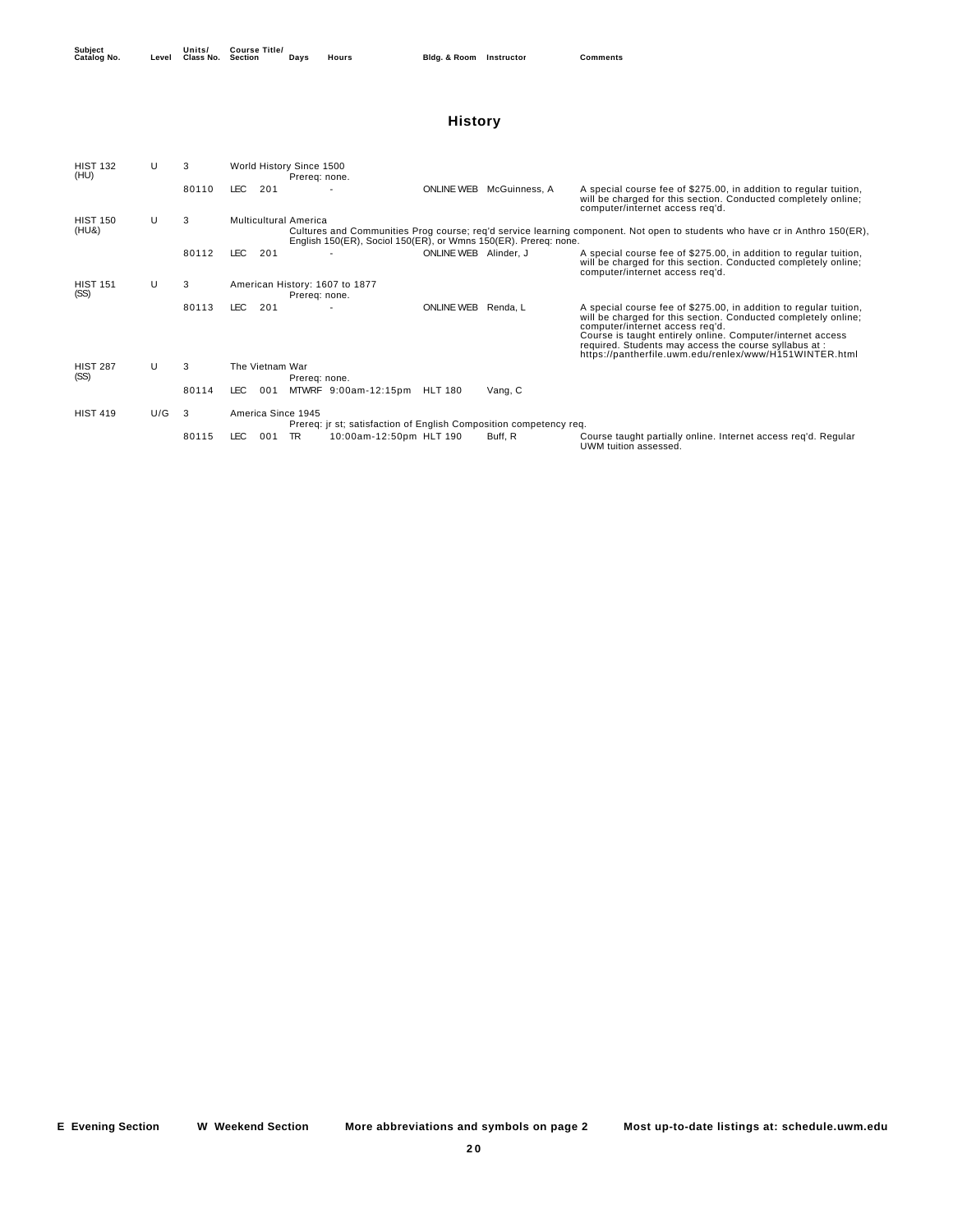#### **Journalism and Media Communication**

| <b>JMC 361</b><br>(HU) |       | Media Ethics | Prereg: ir st. |                     |                                                                                                                                                                        |
|------------------------|-------|--------------|----------------|---------------------|------------------------------------------------------------------------------------------------------------------------------------------------------------------------|
|                        | 80111 | LEC 201      |                | ONLINE WEB Allen, D | A special course fee of \$275.00, in addition to regular tuition,<br>will be charged for this section. Conducted completely online;<br>computer/internet access reg'd. |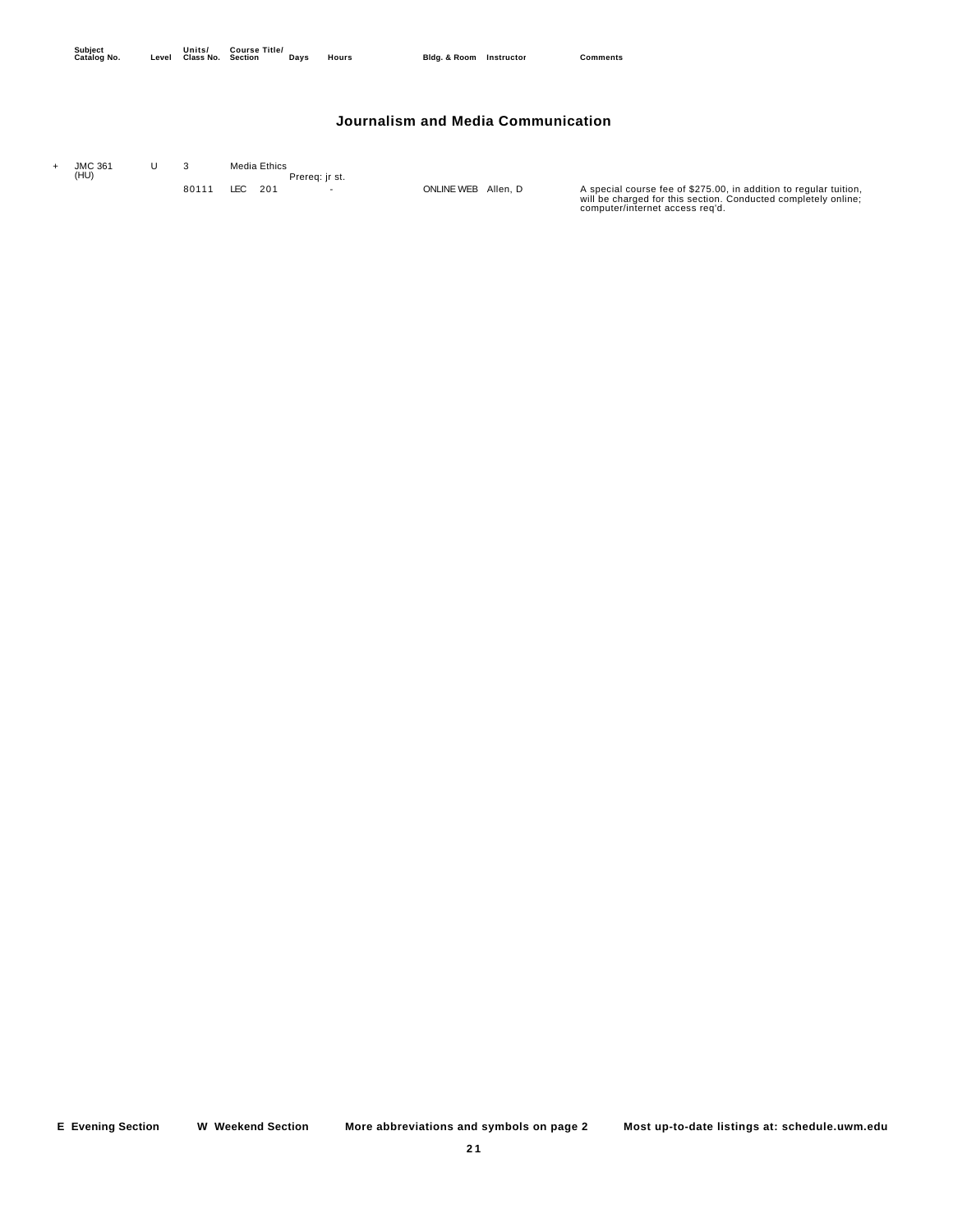#### **Letters and Science-Natural Science**

| L&S NS 297 | $1 - 12$ |       | Study Abroad: |                                                                            |             |         |                                                                                                                                                    |
|------------|----------|-------|---------------|----------------------------------------------------------------------------|-------------|---------|----------------------------------------------------------------------------------------------------------------------------------------------------|
|            |          |       |               | Retakable w/chq in topic. Prereq: acceptance for Study Abroad Proq.        |             |         |                                                                                                                                                    |
|            | 80047    | LEC.  | 101           |                                                                            | <b>STBA</b> | Kahl, J | <b>TOPIC: Mexico: Air Pollution and Ancient Cultures 3 cr.</b><br>Mexico, January 9-20, 2010. Contact CIE Overseas Programs.<br>PER 166, 229-5182. |
| L&S NS 497 | 1-12     |       | Study Abroad: |                                                                            |             |         |                                                                                                                                                    |
|            |          |       |               | Retakable w/chq in topic. Prereq: jr st; acceptance for Study Abroad Proq. |             |         |                                                                                                                                                    |
|            | 80048    | I FC. | 101           |                                                                            | <b>STBA</b> | Kahl, J | <b>TOPIC: Mexico: Air Pollution and Ancient Cultures 3 cr.</b><br>Mexico, January 9-20, 2010. Contact CIE Overseas Programs,<br>PER 166, 229-5182. |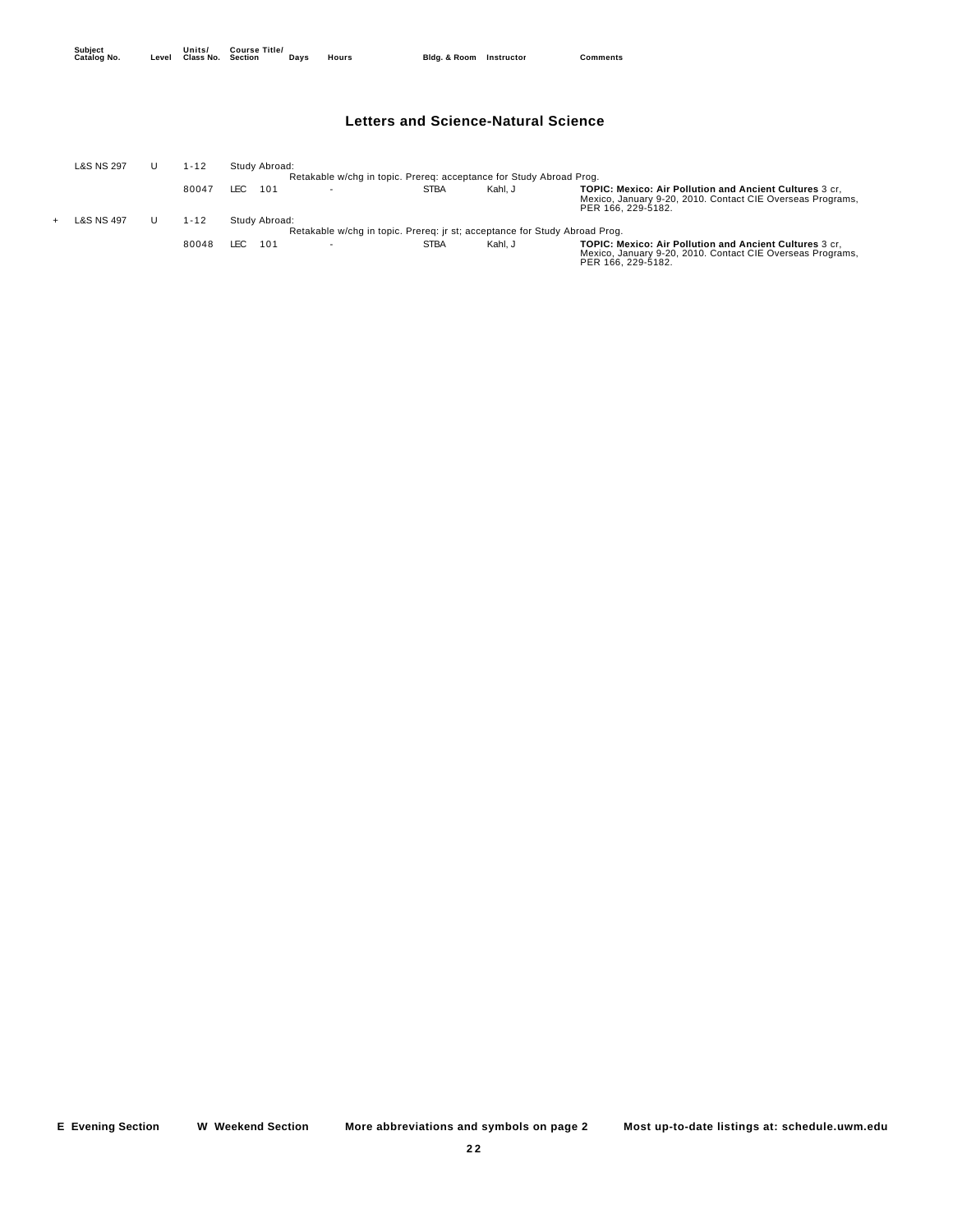## **Linguistics**

| LINGUIS 100<br>(HU&) | U   | 3        | The Diversity of Human Language<br>Prereg: none.                                  |             |          |                                                                                                                                                                                                                |
|----------------------|-----|----------|-----------------------------------------------------------------------------------|-------------|----------|----------------------------------------------------------------------------------------------------------------------------------------------------------------------------------------------------------------|
|                      |     | 80092    | LEC.<br>MTWRF 8:30am-11:45am<br>001                                               | CRT 219     |          |                                                                                                                                                                                                                |
| LINGUIS 210<br>(HU&) | U   | 3        | Power of Words<br>Prereg: none.                                                   |             |          |                                                                                                                                                                                                                |
|                      |     | 80093    | LEC.<br>001<br>MTWRF 12:30pm-3:45pm                                               | CRT 219     |          |                                                                                                                                                                                                                |
| LINGUIS 297          | U   | $1 - 12$ | Study Abroad:<br>Retakable w/topic chg. Prereg: acceptance for Study Abroad Prog. |             |          |                                                                                                                                                                                                                |
|                      |     | 80072    | LEC.<br>101                                                                       | <b>STBA</b> | Davis, G | TOPIC: Thailand: Culture, Ethnicity & Globalization 3 cr,<br>01/04/2010-01/16/2010 Bangkok & Chiang Mai, Thailand,<br>December 27, 2009-January 13, 2010. Contact CIE Overseas<br>Programs, PER 166, 299-5182. |
| LINGUIS 497          | U/G | $1 - 12$ | Study Abroad:                                                                     |             |          |                                                                                                                                                                                                                |
|                      |     |          | Retakable w/chg in topic. Prereq: jr st; acceptance for Study Abroad Prog.        |             |          |                                                                                                                                                                                                                |
|                      |     | 80073    | LEC.<br>101                                                                       | <b>STBA</b> | Davis, G | TOPIC: Thailand: Culture, Ethnicity & Globalization 3 cr.<br>01/04/2010-01/16/2010 Bangkok & Chiang Mai, Thailand,<br>December 27, 2009-January 13, 2010. Contact CIE Overseas<br>Programs, PER 166, 299-5182. |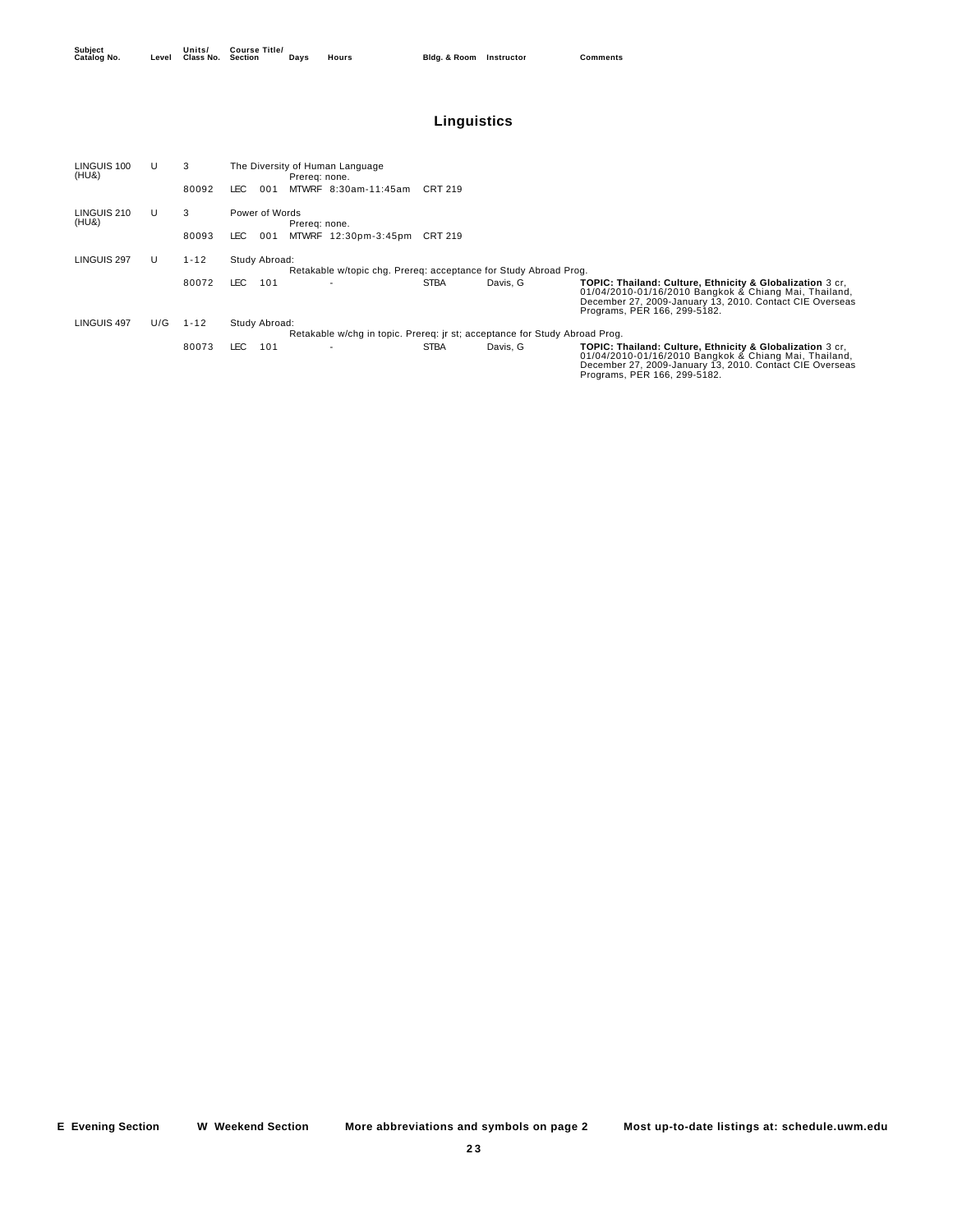**Units/ Class No. Course Title/ Section Days Hours Bldg. & Room Instructor Comments**

#### **Mathematical Sciences**

| <b>MATH 95</b>           | U | $\Omega$       |                                                                             |              | <b>Essentials of Algebra</b>                                                                                       |  |  |  |  |  |  |  |
|--------------------------|---|----------------|-----------------------------------------------------------------------------|--------------|--------------------------------------------------------------------------------------------------------------------|--|--|--|--|--|--|--|
|                          |   |                |                                                                             |              | Fee for 3 cr assessed. Prereq: math placement level D.                                                             |  |  |  |  |  |  |  |
|                          |   | 80120          | LEC.                                                                        | 001          | MTWRF 9:00am-12:15pm<br><b>EMS E145</b><br>Wade, B                                                                 |  |  |  |  |  |  |  |
| <b>MATH 105</b><br>(MTH) | U | 3              | Intermediate Algebra<br>Prereq: math placement level C.                     |              |                                                                                                                    |  |  |  |  |  |  |  |
|                          |   | 80121          | LEC.                                                                        | 001          | <b>EMS E225</b><br>MTWRF 9:00am-12:15pm<br>Zou. Y                                                                  |  |  |  |  |  |  |  |
|                          |   | 80122          | LEC                                                                         | 002          | <b>EMS E145</b><br>MTWRF 12:30pm-3:45pm<br>Lin, T                                                                  |  |  |  |  |  |  |  |
| <b>MATH 106</b><br>(MTH) | U | 3              | Contemporary Applications of Mathematics<br>Prereg: math placement level C. |              |                                                                                                                    |  |  |  |  |  |  |  |
|                          |   | 80123          | LEC                                                                         | 001          | MTWRF 8:30am-11:45am<br><b>EMS E295</b><br>Fan. D                                                                  |  |  |  |  |  |  |  |
| <b>MATH 117</b>          | U | $\overline{2}$ |                                                                             | Trigonometry |                                                                                                                    |  |  |  |  |  |  |  |
|                          |   | 80124          | LEC.                                                                        | 001          | Repeats 2 cr of Math 115. Prereg: math placement level B.<br>MTWRF 9:00am-11:15am<br><b>EMS E159</b><br>Swanson, K |  |  |  |  |  |  |  |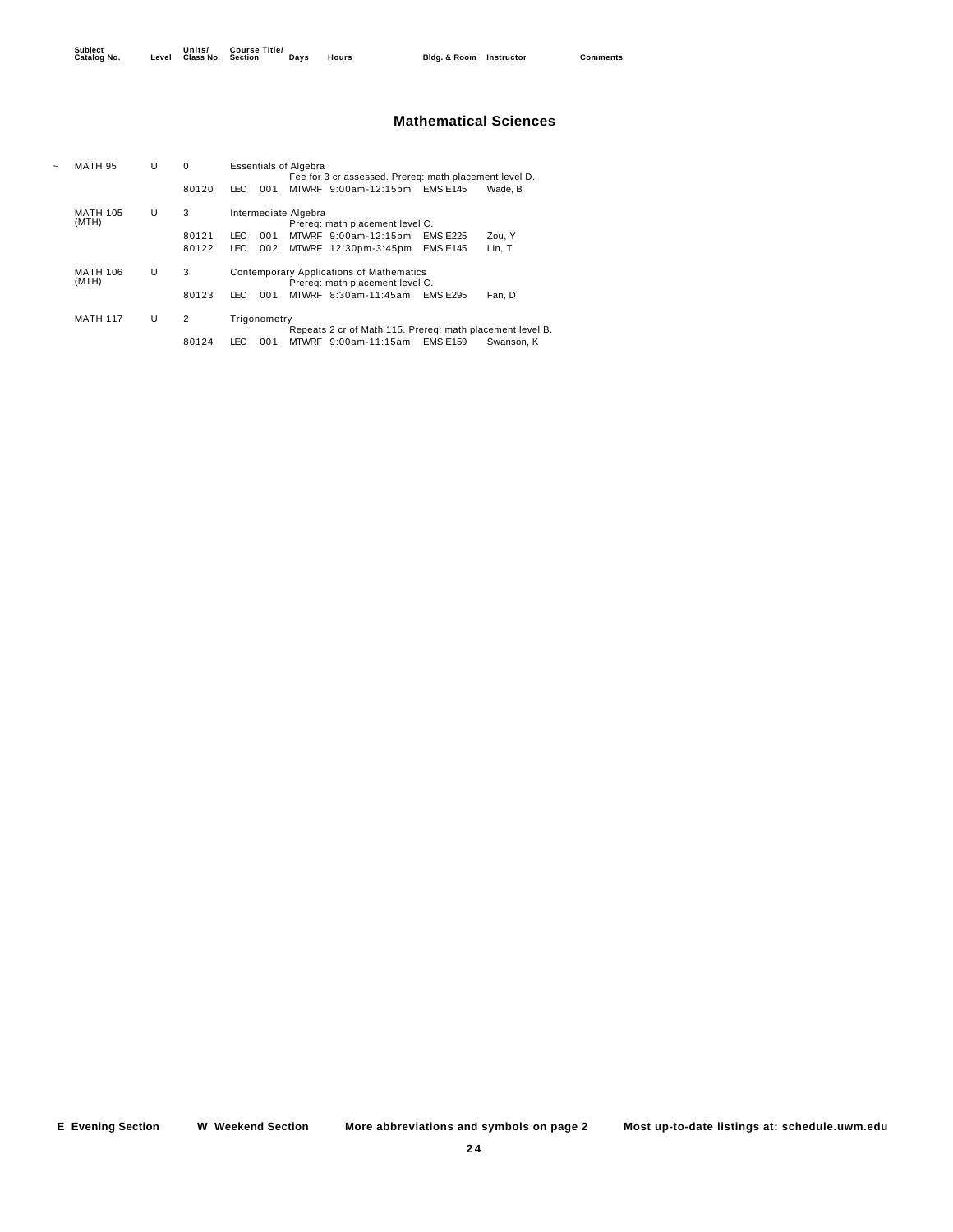#### **Mathematical Statistics**

U 3 Elementary Statistical Analysis<br>Prereq: satisfaction of GER mathematical skills competency req. MTHSTAT 215 (NS) 80125 LEC 001 MTWRF 9:00am-12:15pm EMS E237 Ghorai, J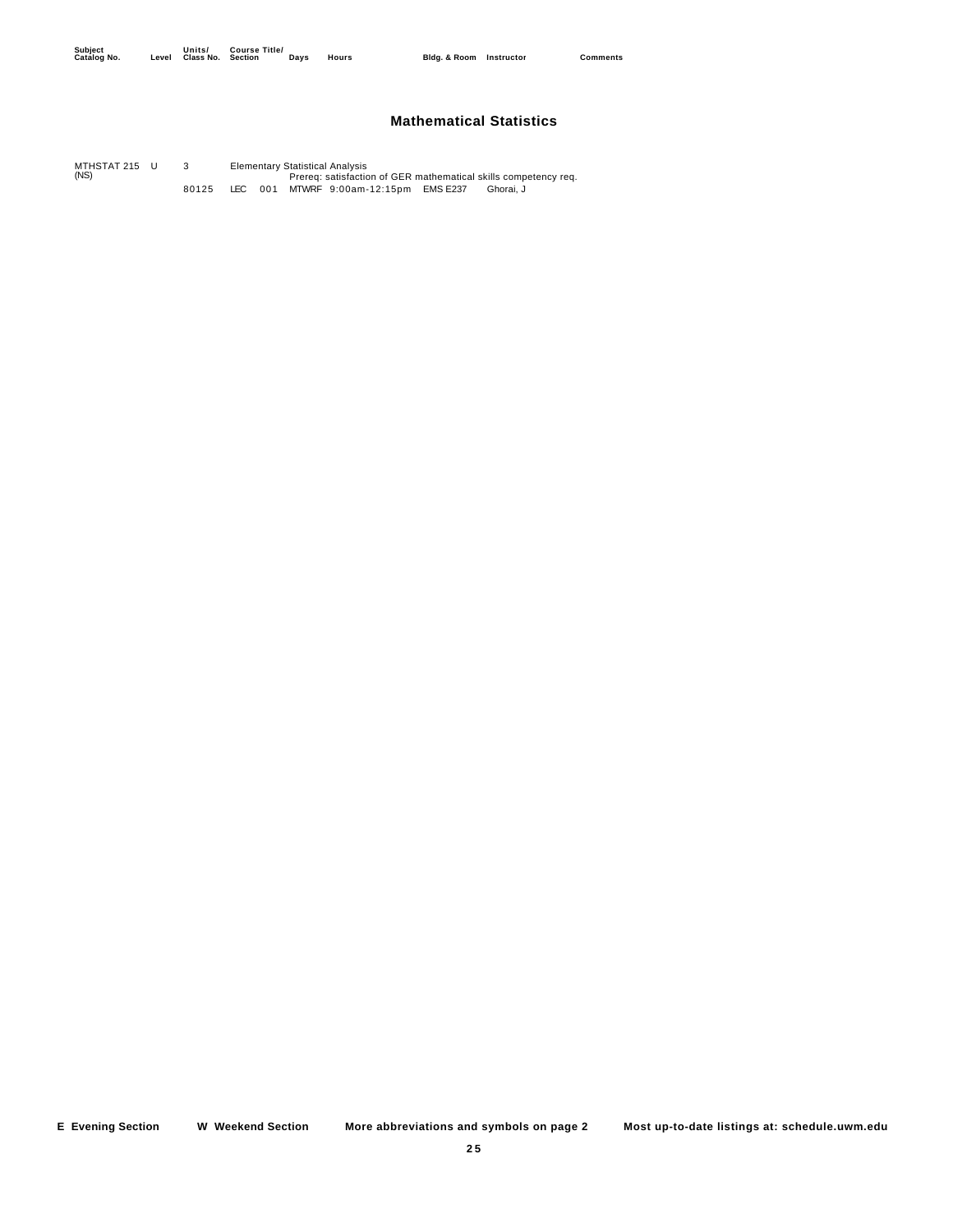## **Philosophy**

| PHILOS 101<br>(HU) | U | 3     |       | Introduction to Philosophy:<br>Not retakable for add'l cr; may be repeated for higher grade. Prereq: none. |               |                      |                     |             |                                                                                                                                                                                                                              |                   |          |                                                                                                                                                                                                      |  |  |
|--------------------|---|-------|-------|------------------------------------------------------------------------------------------------------------|---------------|----------------------|---------------------|-------------|------------------------------------------------------------------------------------------------------------------------------------------------------------------------------------------------------------------------------|-------------------|----------|------------------------------------------------------------------------------------------------------------------------------------------------------------------------------------------------------|--|--|
|                    |   | 80094 | LEC.  | 001                                                                                                        |               | MTWRF 1:00pm-4:15pm  | CRT 175             | Hinchman, E | <b>TOPIC: Reflections on the Human Condition 3 cr</b>                                                                                                                                                                        |                   |          |                                                                                                                                                                                                      |  |  |
| PHILOS 211<br>(HU) | U | 3     |       | <b>Elementary Logic</b>                                                                                    | Prereg: none. |                      |                     |             |                                                                                                                                                                                                                              |                   |          |                                                                                                                                                                                                      |  |  |
|                    |   | 80096 | LEC-  | 001                                                                                                        |               | MTWRF 8:30am-11:45am | CRT 309             | Liston, M   |                                                                                                                                                                                                                              |                   |          |                                                                                                                                                                                                      |  |  |
| PHILOS 243<br>(HU) | U |       |       | Moral Problems:<br>Retakable w/chq in topic to 6 cr max. Prereq: none.                                     |               |                      |                     |             |                                                                                                                                                                                                                              |                   |          |                                                                                                                                                                                                      |  |  |
|                    |   | 80145 | LEC . | 201                                                                                                        |               |                      | ONLINE WEB Boehm, M |             | <b>TOPIC: Abortion</b> 1 cr, A special course fee of \$92.00, in<br>addition to regular tuition, will be charged for this section.<br>Conducted completely online; computer/internet access reg'd.                           |                   |          |                                                                                                                                                                                                      |  |  |
|                    |   |       |       |                                                                                                            | 80146         | LEC.                 | 202                 |             |                                                                                                                                                                                                                              | <b>ONLINE WEB</b> | Boehm, M | <b>TOPIC: Euthanasia</b> 1 cr, A special course fee of \$92.00, in<br>addition to regular tuition, will be charged for this section.<br>Conducted completely online; computer/internet access reg'd. |  |  |
|                    |   | 80147 | LEC.  | 203                                                                                                        |               |                      | <b>ONLINE WEB</b>   | Boehm, M    | <b>TOPIC: Global Issues and Globalization 1 cr. A special</b><br>course fee of \$92.00, in addition to regular tuition, will be<br>charged for this section. Conducted completely online;<br>computer/internet access reg'd. |                   |          |                                                                                                                                                                                                      |  |  |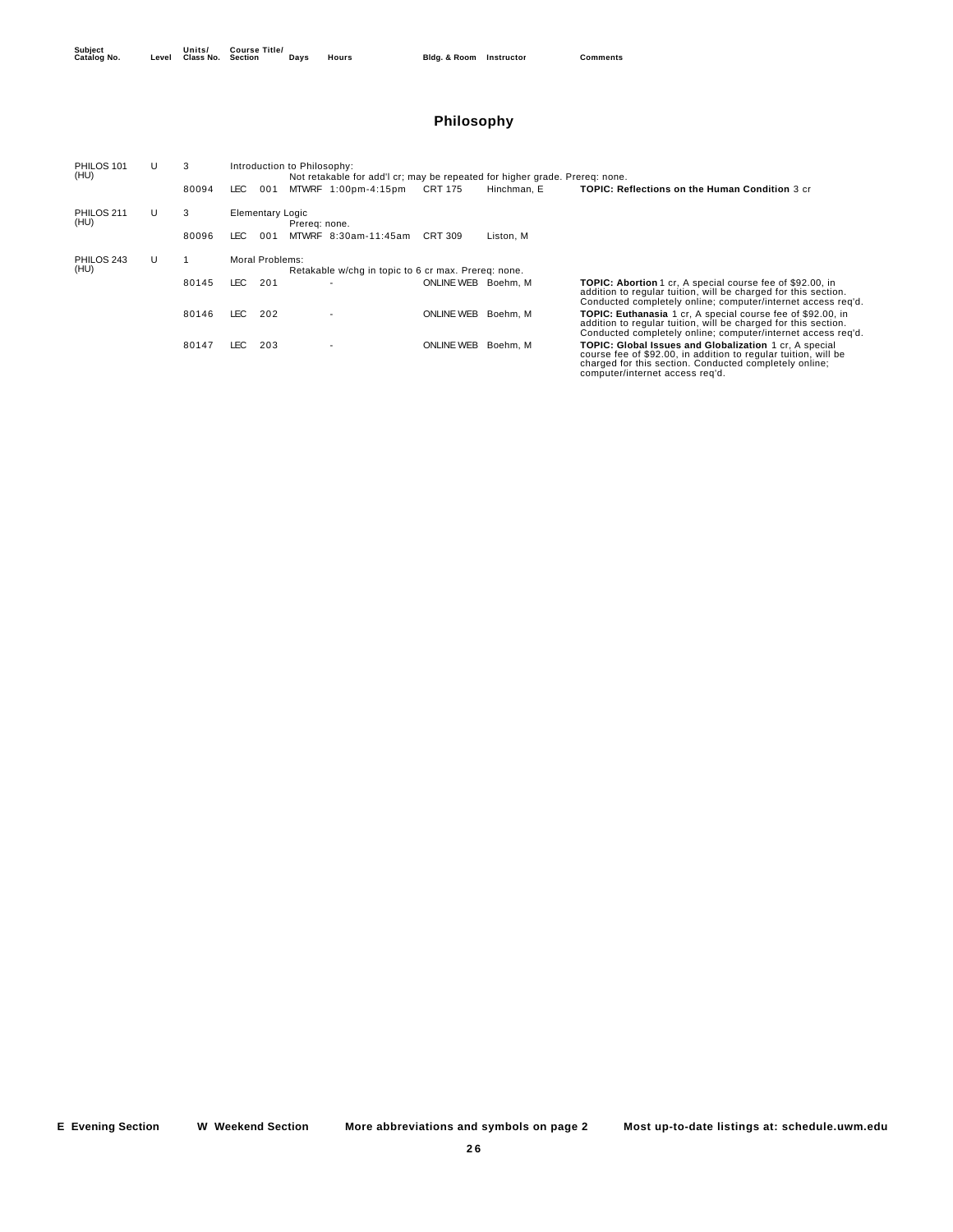## **Political Science**

|   | POL SCI 104<br>(SS) |     | 3     |            |                       | Prereq: none.            | Introduction to American Government and Politics             |                        |                                                                                |                                                                                                                                                                                                                          |
|---|---------------------|-----|-------|------------|-----------------------|--------------------------|--------------------------------------------------------------|------------------------|--------------------------------------------------------------------------------|--------------------------------------------------------------------------------------------------------------------------------------------------------------------------------------------------------------------------|
|   |                     |     | 80126 | LEC        | 001                   |                          | MTWRF 12:30pm-3:45pm                                         | BOL B95                | Ihrke, D                                                                       |                                                                                                                                                                                                                          |
|   |                     |     | 80127 | LEC        | 202                   |                          |                                                              | <b>ONLINE WEB</b>      | Dolan, K                                                                       | A special course fee of \$275.00, in addition to regular tuition,<br>will be charged for this section. Conducted completely online;<br>computer/internet access reg'd.                                                   |
|   | <b>POL SCI 105</b>  | U   | 3     |            | <b>State Politics</b> |                          |                                                              |                        |                                                                                |                                                                                                                                                                                                                          |
|   | (SS)                |     |       |            |                       | Prereq: none.            |                                                              |                        |                                                                                |                                                                                                                                                                                                                          |
|   |                     |     | 80128 | LEC.       | 201                   |                          |                                                              | ONLINE WEB Bohte, J    |                                                                                | A special course fee of \$275.00, in addition to regular tuition,<br>will be charged for this section. Conducted completely online;<br>computer/internet access reg'd.                                                   |
|   | POL SCI 175<br>(SS) | U   | 3     |            |                       | Prereq: none.            | Introduction to International Relations                      |                        |                                                                                |                                                                                                                                                                                                                          |
|   |                     |     | 80129 | <b>LEC</b> | 201                   |                          |                                                              | ONLINE WEB Heo. U      |                                                                                | A special course fee of \$275.00, in addition to regular tuition,<br>will be charged for this section. Conducted completely online;<br>computer/internet access reg'd.                                                   |
| # | POL SCI 371         | U   | 3     |            |                       |                          | Nationalism and Ethnic Conflict                              |                        |                                                                                |                                                                                                                                                                                                                          |
|   | (SS)                |     |       |            |                       |                          | Comparative or international politics course. Prereq: jr st. |                        |                                                                                |                                                                                                                                                                                                                          |
|   |                     |     | 80130 | <b>LEC</b> | 201                   |                          |                                                              | ONLINE WEB Horowitz, S |                                                                                | A special course fee of \$275.00, in addition to regular tuition,<br>will be charged for this section. Conducted completely online;<br>computer/internet access reg'd.                                                   |
|   | POL SCI 423         | U/G | 3     |            |                       |                          | Conduct of American Foreign Affairs                          |                        |                                                                                |                                                                                                                                                                                                                          |
|   |                     |     |       |            |                       |                          | International Politics course. Prereq: jr st.                |                        |                                                                                |                                                                                                                                                                                                                          |
|   |                     |     | 80131 | <b>LEC</b> | 201                   |                          |                                                              | ONLINE WEB Redd, S     |                                                                                | A special course fee of \$275.00, in addition to regular tuition,<br>will be charged for this section. Conducted completely online;<br>computer/internet access reg'd.                                                   |
|   | POL SCI 471         | U/G | 3     |            |                       | Problems in Law Studies: |                                                              |                        |                                                                                |                                                                                                                                                                                                                          |
|   |                     |     |       |            |                       |                          |                                                              |                        | Retakable w/chq in topic to 6 cr max. American politics course. Prereq: jr st. |                                                                                                                                                                                                                          |
|   |                     |     | 80132 | <b>SEM</b> | 201                   |                          |                                                              | ONLINE WEB Pashak, S   |                                                                                | TOPIC: Obscenity and the First Amendment 3 cr, A special<br>course fee of \$275.00, in addition to regular tuition, will be<br>charged for this section. Conducted completely online;<br>computer/internet access reg'd. |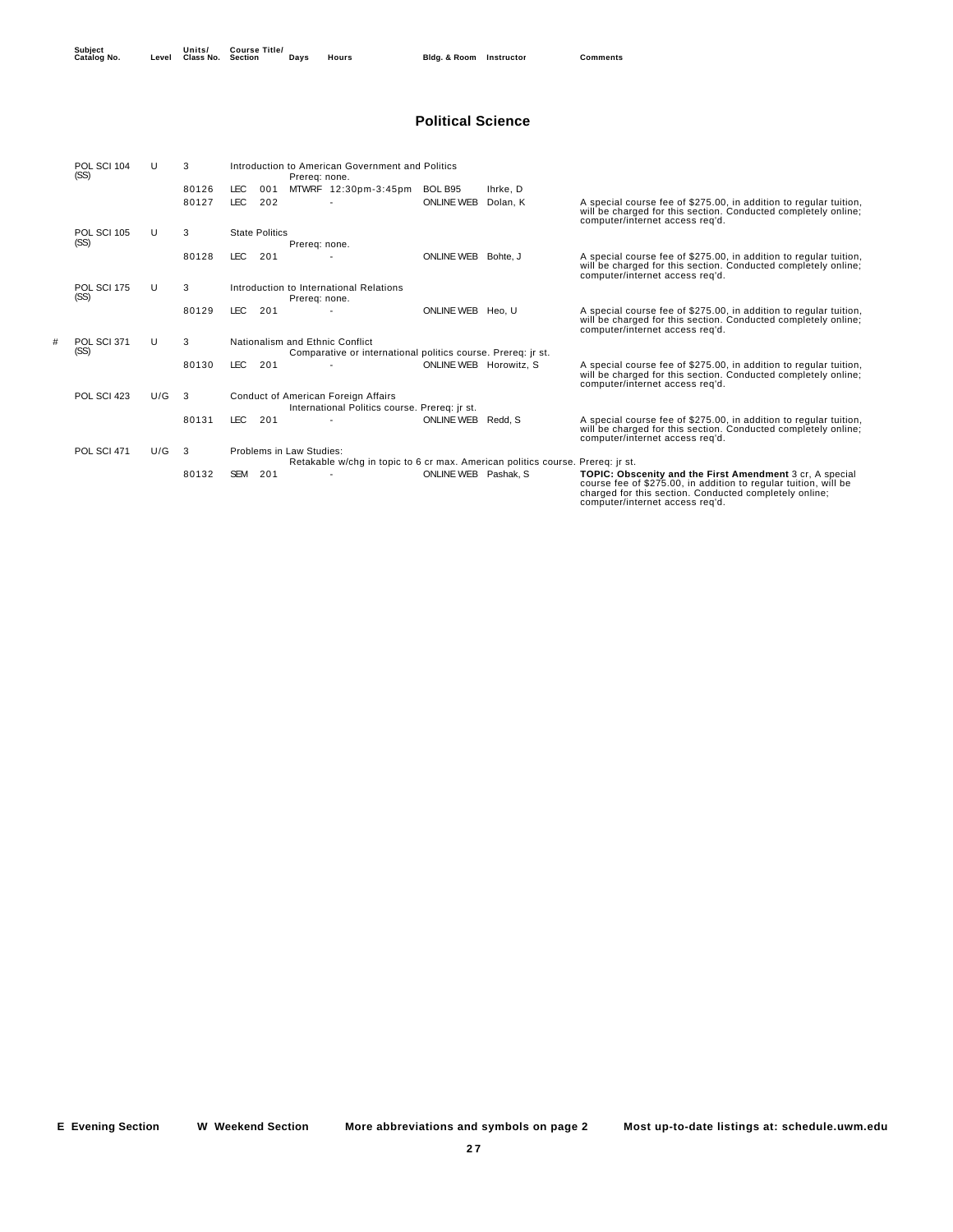## **Psychology**

| PSYCH 101<br>(SS)            | U   | 3     | Introduction to Psychology<br>Prereg: none. |                  |                          |                                                                        |                      |            |                                                                                                                                                                        |  |  |  |
|------------------------------|-----|-------|---------------------------------------------|------------------|--------------------------|------------------------------------------------------------------------|----------------------|------------|------------------------------------------------------------------------------------------------------------------------------------------------------------------------|--|--|--|
|                              |     | 80133 | LEC.                                        | 001              |                          | MTWRF 9:00am-12:15pm                                                   | <b>LUB S191</b>      | Woods, D   |                                                                                                                                                                        |  |  |  |
|                              |     | 80134 | <b>LEC</b>                                  | 202              |                          |                                                                        | <b>ONLINE WEB</b>    | Reddy, D   | A special course fee of \$275.00, in addition to regular tuition,<br>will be charged for this section. Conducted completely online;<br>computer/internet access reg'd. |  |  |  |
| PSYCH <sub>205</sub><br>(SS) | U   | 3     |                                             | Personality      |                          | Prereg: Psych 101(P).                                                  |                      |            |                                                                                                                                                                        |  |  |  |
|                              |     | 80135 | <b>LEC</b>                                  | 201              |                          |                                                                        | ONLINE WEB Osmon, D  |            | A special course fee of \$275.00, in addition to regular tuition,<br>will be charged for this section. Conducted completely online;<br>computer/internet access reg'd. |  |  |  |
| PSYCH <sub>230</sub><br>(SS) | U   | 3     |                                             |                  |                          | Social Psychology: Psychological Perspectives<br>Prereg: Psych 101(P). |                      |            |                                                                                                                                                                        |  |  |  |
|                              |     | 80136 | <b>LEC</b>                                  | 001              |                          | MTWRF 12:30pm-3:45pm LUB N110                                          |                      | Merritt, M |                                                                                                                                                                        |  |  |  |
| PSYCH <sub>254</sub><br>(NS) | U   | 3     |                                             |                  | Physiological Psychology | Prereg: Psych 101(P).                                                  |                      |            |                                                                                                                                                                        |  |  |  |
|                              |     | 80137 | LEC.                                        | 001              |                          | MTWRF 9:00am-12:15pm                                                   | <b>LUB N110</b>      | Moyer, J   |                                                                                                                                                                        |  |  |  |
| PSYCH <sub>260</sub><br>(SS) | U   | 3     |                                             | Child Psychology |                          | Prereg: Psych 101(P).                                                  |                      |            |                                                                                                                                                                        |  |  |  |
|                              |     | 80138 | LEC.                                        | 001              |                          | MTWRF 9:00am-12:15pm                                                   | <b>LUB S165</b>      | Davies, W  |                                                                                                                                                                        |  |  |  |
| PSYCH 412                    | U   | 3     |                                             | Psychopathology  |                          | Systems course. Prereq: Psych 205(P).                                  |                      |            |                                                                                                                                                                        |  |  |  |
|                              |     | 80139 | <b>LEC</b>                                  | 201              |                          |                                                                        | ONLINE WEB Larson, C |            | A special course fee of \$275.00, in addition to regular tuition,<br>will be charged for this section. Conducted completely online;<br>computer/internet access reg'd. |  |  |  |
| PSYCH 503                    | U/G | 3     |                                             | Perception       |                          | Systems course. Prereq: jr st; 9 cr in psych.                          |                      |            |                                                                                                                                                                        |  |  |  |
|                              |     | 80140 | <b>LEC</b>                                  | 201              |                          |                                                                        | ONLINE WEB Greene, A |            | A special course fee of \$275.00, in addition to regular tuition,<br>will be charged for this section. Conducted completely online;<br>computer/internet access reg'd. |  |  |  |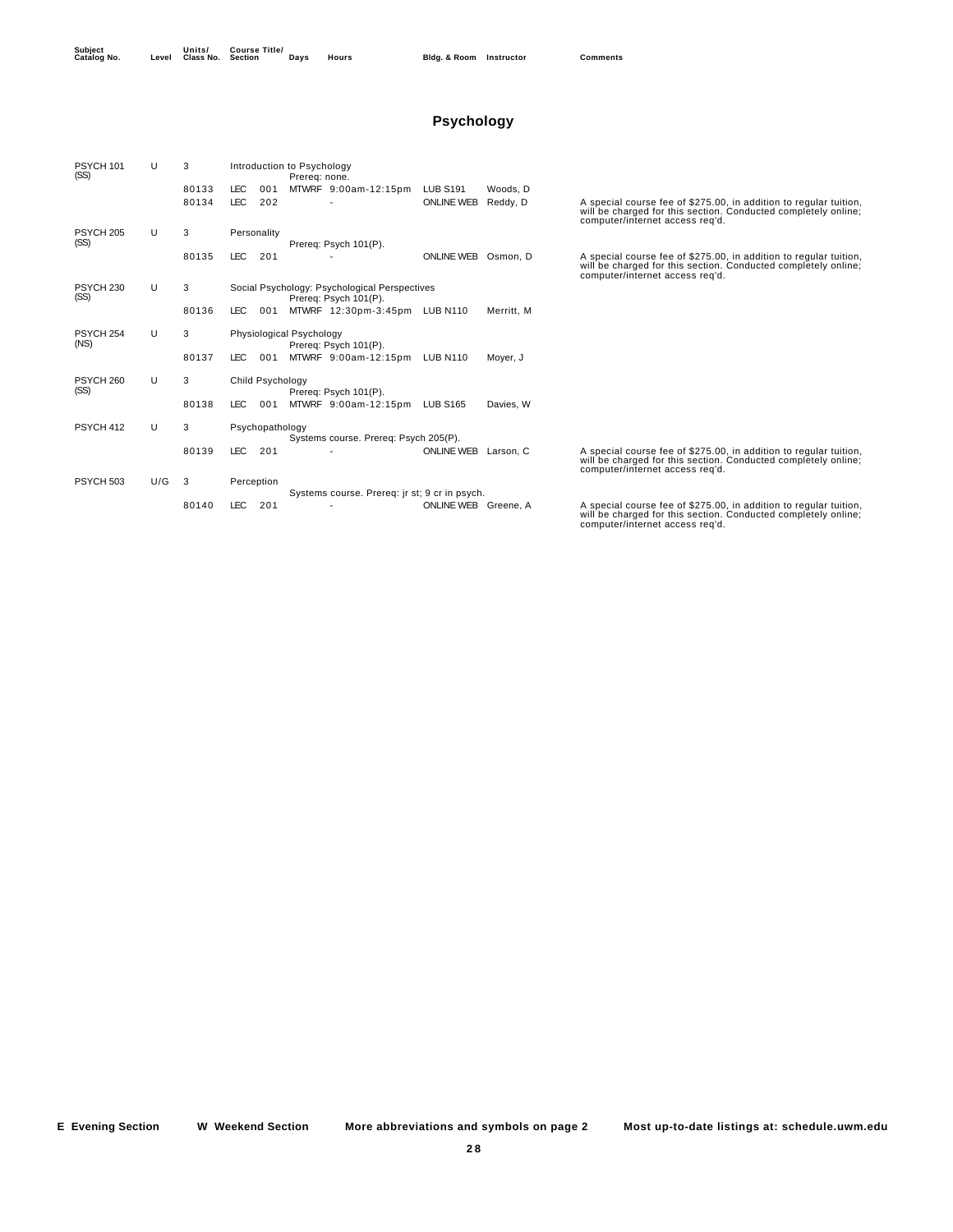| <b>Subject</b> | Level | Units/    | <b>Course Title</b> |
|----------------|-------|-----------|---------------------|
| Catalog No.    |       | Class No. | Section             |
|                |       |           |                     |

## **Sociology**

| SOCIOL 101<br>(SS)  | $\mathbf{U}$ | 3        |                              | Introduction to Sociology<br>Prereg: none.                                        |                      |              |                                                                                                                                                                                                                                                                      |
|---------------------|--------------|----------|------------------------------|-----------------------------------------------------------------------------------|----------------------|--------------|----------------------------------------------------------------------------------------------------------------------------------------------------------------------------------------------------------------------------------------------------------------------|
|                     |              | 80141    | <b>LEC</b><br>001            | MTWRF 9:00am-12:15pm                                                              | BOL B84              | Bharadwaj, L |                                                                                                                                                                                                                                                                      |
| SOCIOL 150<br>(SS8) | U            | 3        | <b>Multicultural America</b> | English 150(ER), Hist 150(ER), or Wmns 150(ER). Prereg: none.                     |                      |              | Cultures and Communities Prog course; req'd service learning component. Not open to students who have cr in Anthro 150(ER),                                                                                                                                          |
|                     |              | 80142    | <b>LEC</b><br>201            |                                                                                   | ONLINE WEB Velez, W  |              | A special course fee of \$275.00, in addition to regular tuition,<br>will be charged for this section. Conducted completely online;<br>computer/internet access reg'd.<br>The Service Learning component of this course will not be<br>required during this session. |
| SOCIOL 241<br>(SS)  | U            | 3        | Criminology                  | Prereg: soph st or a Sociol 100-level course.                                     |                      |              |                                                                                                                                                                                                                                                                      |
|                     |              | 80143    | <b>LEC</b><br>001            | MTWRF 12:30pm-3:45pm BOL B84                                                      |                      | Mantyh, M    |                                                                                                                                                                                                                                                                      |
| SOCIOL 297          | U            | $1 - 12$ | Study Abroad:                | Retakable w/chg in topic. Prereq: acceptance for Study Abroad Prog.               |                      |              |                                                                                                                                                                                                                                                                      |
|                     |              | 80043    | <b>LEC</b><br>101            |                                                                                   | <b>STBA</b>          | Greer, A     | TOPIC: UK Field Rsrch: Perceptions of Ntnl Health Service 3<br>cr, London, England, January 2-22, 2010. Contact CIE<br>Overseas Programs, PER 166, 229-5182.                                                                                                         |
| SOCIOL 376          | U/G          | -3       |                              | Modern Sociological Theory<br>Prereq: jr st; Sociol 101 (P) & 375(R); or grad st. |                      |              |                                                                                                                                                                                                                                                                      |
|                     |              | 80144    | <b>LEC</b><br>201            |                                                                                   | ONLINE WEB Aneesh, A |              | A special course fee of \$275.00, in addition to regular tuition,<br>will be charged for this section. Conducted completely online;<br>computer/internet access reg'd.                                                                                               |
| SOCIOL 497          | U/G          | $1 - 12$ | Study Abroad:                | Retakable w/chg in topic. Prereq: jr st; acceptance for Study Abroad Prog.        |                      |              |                                                                                                                                                                                                                                                                      |
|                     |              | 80044    | <b>LEC</b><br>101            |                                                                                   | <b>STBA</b>          | Greer, A     | TOPIC: UK Field Rsrch: Perceptions of Ntnl Health Services 3<br>cr, London, England, January 2-22, 2010. Contact CIE<br>Overseas Programs, PER 166, 229-5182.                                                                                                        |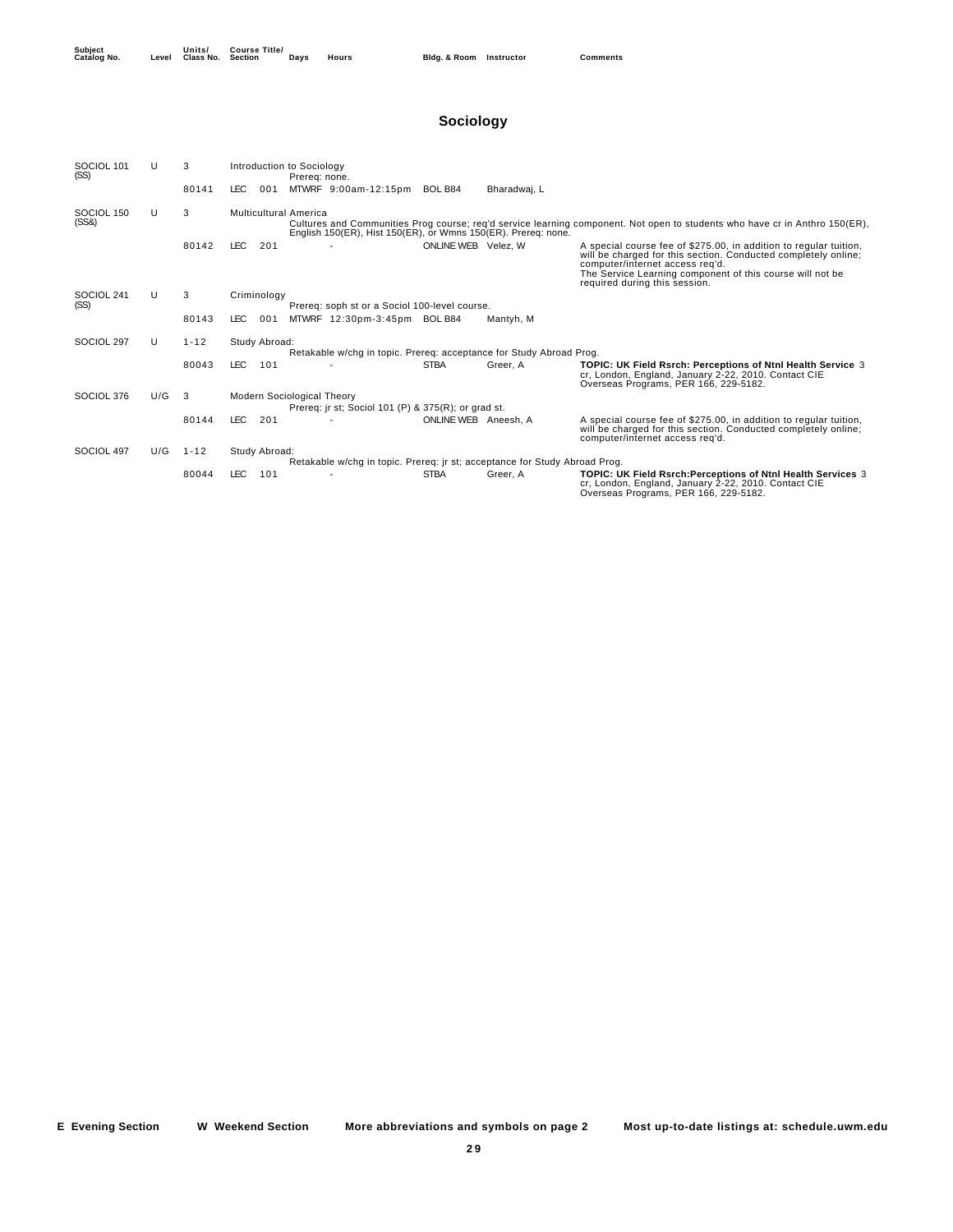## **Helen Bader School of Social Welfare**

#### **Criminal Justice**

CRM JST 480 U 3 Criminal Evidence and Investigation<br>Prereq: jr st; Crm Jst 110(P) &150(P). 80006 LEC 001 MTWRF 8:30am-12:00pm END 110 Brandl, S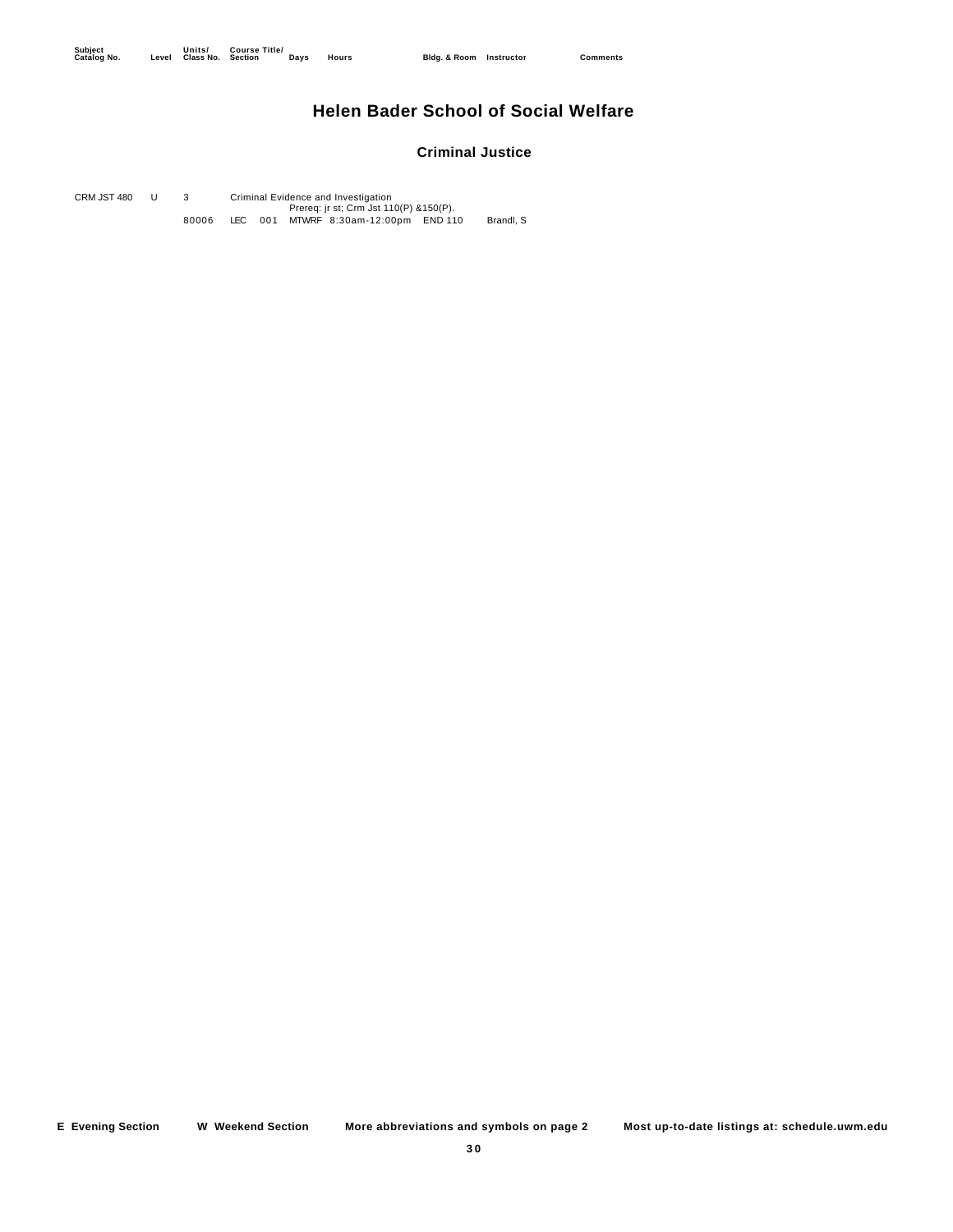#### **Social Work**

| # | SOC WRK 291 | 1 - 3   |               | Current Issues in Social Welfare and Social Work: |     | May be retaken with change in topic to max of 6 cr. Prereg: none.     |                                                                                                                              |
|---|-------------|---------|---------------|---------------------------------------------------|-----|-----------------------------------------------------------------------|------------------------------------------------------------------------------------------------------------------------------|
|   |             | 80007   | LEC.<br>101   |                                                   | TBA | Volz Daniels, W                                                       | <b>TOPIC: Roots Run Deep Here-New Orleans</b> 3 cr, Additional<br>Course Fee of \$1,000.00 will be assessed.                 |
|   | SOC WRK 591 | 1 - 3   |               | Special Topics: Social Welfare and Social Work:   |     |                                                                       | Retakable with change in topic to max of 6 cr. Prereg: ir st; satisfy English competency; one prior course in Soc Wrk recom. |
|   |             | 80008   | LEC.<br>- 101 |                                                   | TBA | Volz Daniels, W                                                       | <b>TOPIC: Roots Run Deep Here-New Orleans</b> 3 cr, Additional<br>Course Fee of \$1,000.00 will be assessed.                 |
|   | SOC WRK 791 | $1 - 3$ |               | <b>Current Topics in Social Work:</b>             |     | May be repeated with change in topic to max of 6 cr. Prereg: grad st. |                                                                                                                              |
|   |             | 80009   | 101<br>LEC.   |                                                   | TBA | Volz Daniels, W                                                       | <b>TOPIC: Roots Run Deep Here-New Orleans</b> 3 cr, Additional<br>Course Fee of \$1,000.00 will be assessed.                 |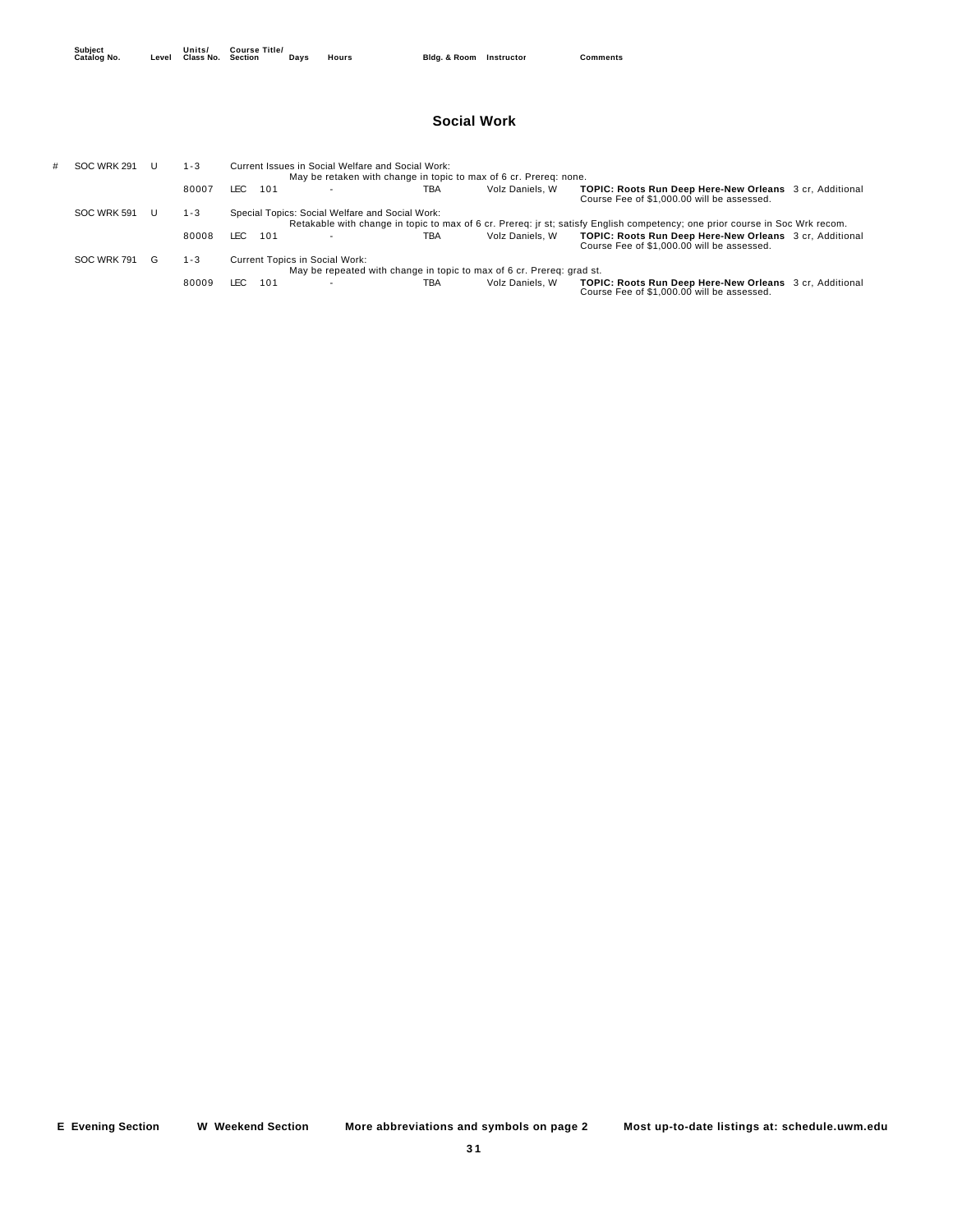## **Milton and Lillian Peck School of the Arts**

#### **Art**

| $-+$ ART 208   | U   | 3       |     | <b>Color Concepts</b> |                      |                                                                        |               |                  |                                                                                                                                                                                                    |
|----------------|-----|---------|-----|-----------------------|----------------------|------------------------------------------------------------------------|---------------|------------------|----------------------------------------------------------------------------------------------------------------------------------------------------------------------------------------------------|
|                |     |         |     |                       |                      | Prereq: Art 101(P), 106(P), & 108(P); or cons instr.                   |               |                  |                                                                                                                                                                                                    |
|                |     | 80030   | LAB | 801                   |                      | MTWRF 9:00am-12:40pm                                                   | ART 491       |                  | Open to University Special Students and Non-Art majors.<br>PSOA Differential tuition will be charged.                                                                                              |
| $-+$ ART 269   | U   | $1 - 3$ |     |                       | Sculpture Workshop:  |                                                                        |               |                  |                                                                                                                                                                                                    |
|                |     |         |     |                       |                      | Retakable w/chq in topic to 6 cr max. Prereq: see Schedule of Classes. |               |                  |                                                                                                                                                                                                    |
|                |     | 80031   | LAB | 501                   |                      | MTWRF 9:00am-12:40pm                                                   | <b>ART 51</b> | Martin Meurer, K | <b>TOPIC: Mixed Media 3 cr. Add'l Special Course Fee \$62.00</b><br>plus PSOA differential tuition.<br>Open to University Special Students and Non-Art majors.                                     |
| <b>ART 302</b> | U/G | 3       |     |                       | Visual Art Workshop: |                                                                        |               |                  |                                                                                                                                                                                                    |
|                |     |         |     |                       |                      |                                                                        |               |                  | May be retaken with topic change to 6 cr max. Prereq: jr st, & admis to visual art prog or to DIVAS; or grad st.                                                                                   |
|                |     | 80029   | LAB | 801                   |                      | MTWRF 9:00am-12:40pm                                                   | MIT 349       |                  | <b>TOPIC: Digital Portfolio on the Web 3 cr. Does not count as</b><br>Art 324 Web Design. Open to University Special Students and<br>Non-Art majors.<br>PSOA Differential Tuition will be charged. |
| <b>ART 469</b> | U/G | $1 - 3$ |     |                       | Sculpture Workshop:  |                                                                        |               |                  |                                                                                                                                                                                                    |
|                |     |         |     |                       |                      |                                                                        |               |                  | May be retaken with topic change to a 6 cr max. Prereq: jr standing or writ cons instr.                                                                                                            |
|                |     | 80032   | LAB | 501                   |                      | MTWRF 9:00am-12:40pm                                                   | <b>ART 51</b> | Martin Meurer, K | <b>TOPIC: Mixed Media 3 cr. Add'l Special Course Fee \$62.00</b><br>plus PSOA differential tuition.<br>Open to University Special Students and Non-Art majors.                                     |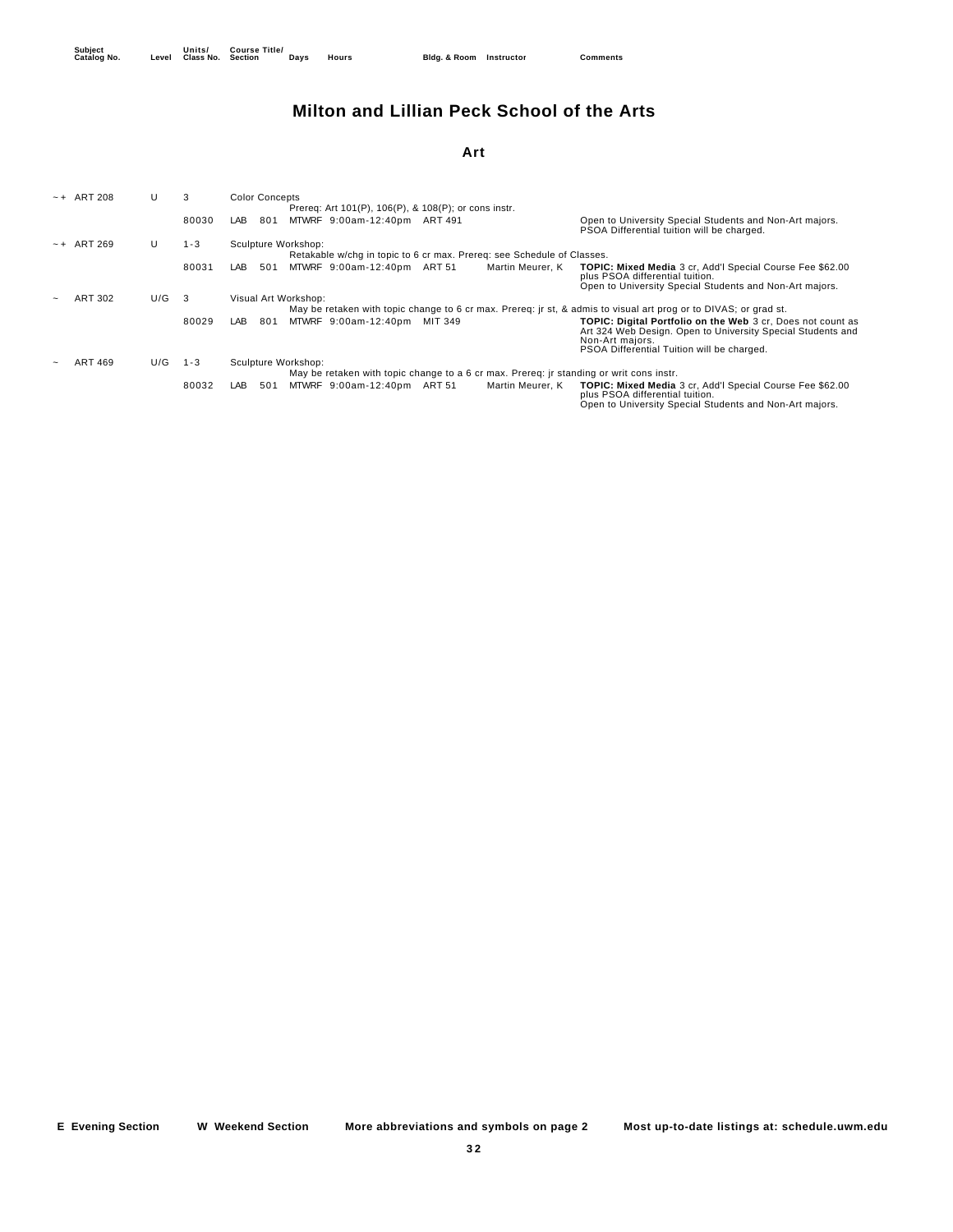#### **Art Education**

ART ED 130 U 3 Art and Visual Learning in Elementary Education<br>Not open for degree cr to Art & Art Ed majors. Prereq: admis to School of Educ & Art 100(P) or cons instr. 80028 LAB 801 MTWRF 9:00am-12:15pm ART 179 Cosier, K Add'l Special Course Fee \$26.00 plus PSOA differential tuition.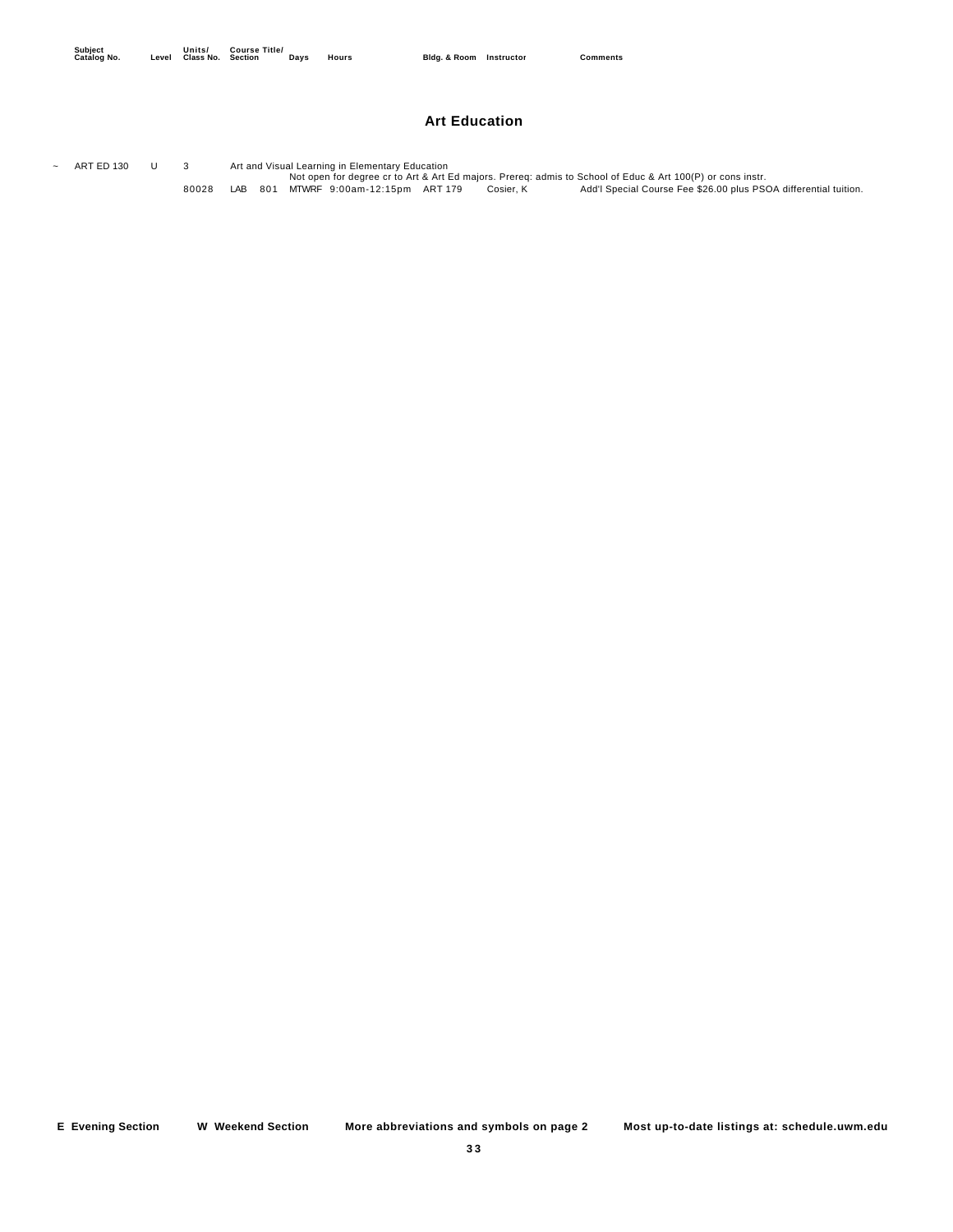#### **Dance**

| DANCE 103 |   | $2 - 3$ |                                              |                   | Introduction to Iyengar Yoga |                                              |         |            |                                                                                                             |  |  |
|-----------|---|---------|----------------------------------------------|-------------------|------------------------------|----------------------------------------------|---------|------------|-------------------------------------------------------------------------------------------------------------|--|--|
| (A)       |   |         |                                              |                   |                              |                                              |         |            | May be retaken to max of 3 sem. Dance majors register for 2 cr. Non-majors register for 3 cr. Prereg: none. |  |  |
|           |   | 80033   | $\overline{AB}$                              | 801               |                              | MTWRF 8:30am-11:20am                         | ZEL 378 | Lilly, J   | Dance majors only.<br>Differential Tuition of \$41.20 will be charged.                                      |  |  |
|           |   | 80034   | LAB                                          | 802               |                              | MTWRF 8:30am-11:20am                         | ZEL 378 | Lilly, J   | Non-Dance maiors only.<br>Differential Tuition of \$61.80 will be charged.                                  |  |  |
| DANCE 220 | U | 3       |                                              | <b>Body Sense</b> |                              |                                              |         |            |                                                                                                             |  |  |
| (A)       |   |         | May be retaken to max of 6 cr. Prereg: none. |                   |                              |                                              |         |            |                                                                                                             |  |  |
|           |   | 80035   | $\overline{AB}$                              | 801               |                              | MTWRF 9:00am-11:50am                         | MIT 254 | Parsons, M | Non-Dance majors only.<br>Differential Tuition of \$61.80 will be charged.                                  |  |  |
| DANCE 323 | U | $2 - 3$ |                                              |                   |                              | Body Conditioning: Pilates Method            |         |            |                                                                                                             |  |  |
|           |   |         |                                              |                   |                              | May be retaken to max of 6 cr. Prereg: none. |         |            |                                                                                                             |  |  |
|           |   | 80036   | LAB                                          | 801               |                              | MTWRF 11:00am-1:50pm                         | MIT 395 | Moberly, L | Dance majors only.<br>Differential Tuition of \$41.20 will be charged.                                      |  |  |
|           |   | 80037   | LAB                                          | 802               | <b>MTWRF</b>                 | 11:00am-1:50pm                               | MIT 395 | Moberly, L | Non-Dance majors only.<br>Differential Tuition of \$61.80 will be charged.                                  |  |  |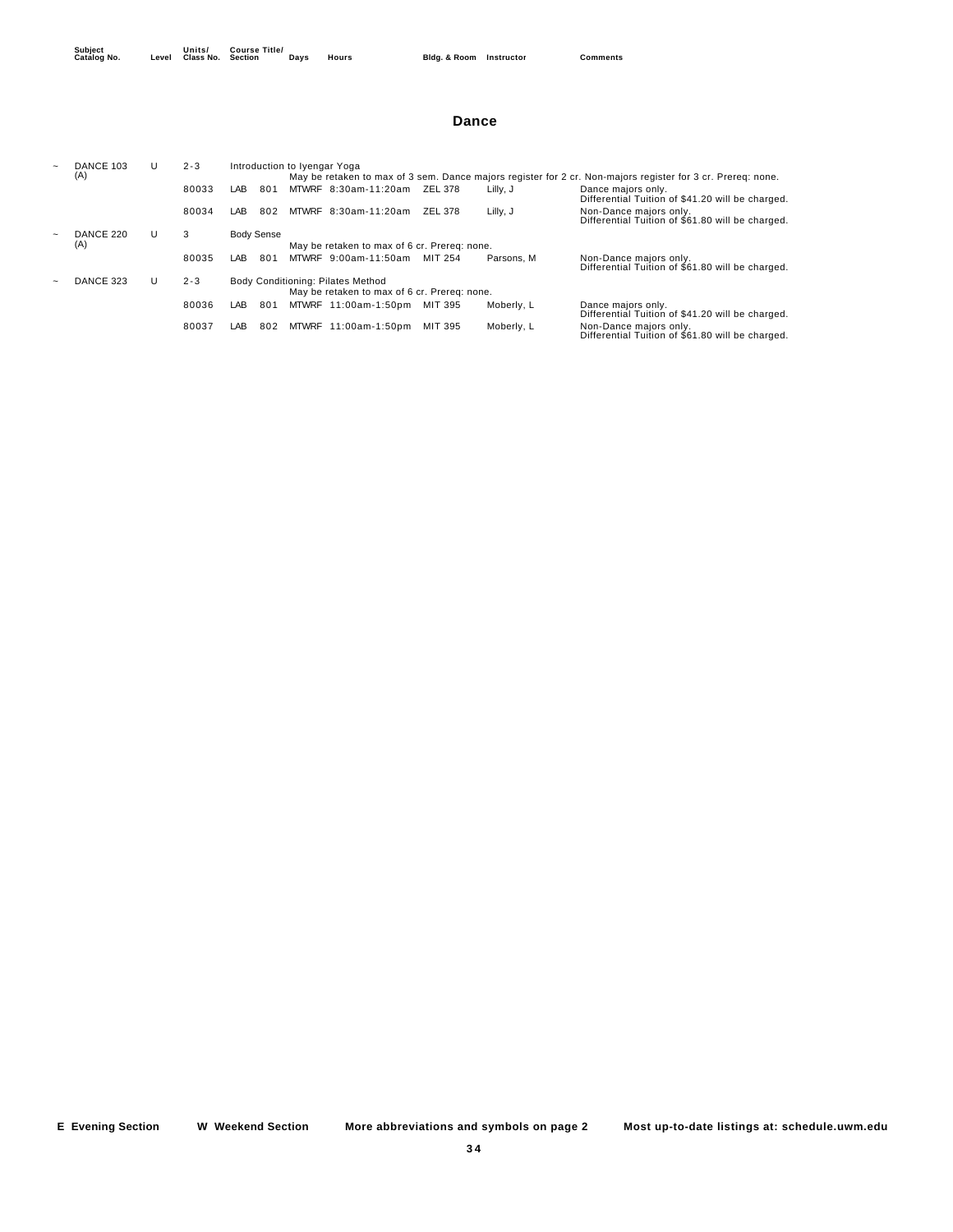**Units/ Class No. Course Title/**

#### **Music**

| <b>MUSIC 102</b><br>(A) | U   | 3       | American Popular Music                                    | Prereg: none. |                      |                |                                                                                  |                                                                                                                                                                                                |  |  |  |
|-------------------------|-----|---------|-----------------------------------------------------------|---------------|----------------------|----------------|----------------------------------------------------------------------------------|------------------------------------------------------------------------------------------------------------------------------------------------------------------------------------------------|--|--|--|
|                         |     | 80038   | LEC .<br>001                                              |               | MTWRF 9:00am-12:30pm | MUS 320        | Rosenblum, M                                                                     |                                                                                                                                                                                                |  |  |  |
| <b>MUSIC 280</b>        | U   | $1 - 3$ | Special Studies in Music:                                 |               |                      |                | May be retaken for cr when course content is different. Prereg: none.            |                                                                                                                                                                                                |  |  |  |
|                         |     | 80039   | LEC .<br>001                                              |               | MTWRF 1:00pm-4:30pm  | <b>MUS 230</b> | Carpenter, K                                                                     | <b>TOPIC: Music of the Beatles</b> 3 cr, Open to undergrad & grad<br>students, music major/non-music majors.<br>Differential Tuition of \$61.80 will be charged.                               |  |  |  |
| MUSIC 489               | U/G | $1 - 4$ | Workshop:                                                 |               |                      |                |                                                                                  |                                                                                                                                                                                                |  |  |  |
|                         |     |         | Prereg: ir st; additional prereg announced each offering. |               |                      |                |                                                                                  |                                                                                                                                                                                                |  |  |  |
|                         |     | 80040   | LEC .<br>001                                              | F.            | $9:00$ am-12:00pm    | MUS 340        | Rivera, J                                                                        | <b>TOPIC: Advanced Choral Methods 1 cr.</b><br>$01/11/2010 - 01/16/2010$ Students will complete a two-hour<br>video tape due Feb 19, 2010.<br>Differentail Tuition of \$20.60 will be charged. |  |  |  |
|                         | W   |         |                                                           | s             | $1:00$ pm- $3:00$ pm | <b>MUS 340</b> |                                                                                  | TOPIC: Advanced Choral Methods 1 cr.<br>01/11/2010-01/16/2010                                                                                                                                  |  |  |  |
| <b>MUSIC 680</b>        | U/G | $1 - 3$ | Special Studies in Music:                                 |               |                      |                |                                                                                  |                                                                                                                                                                                                |  |  |  |
|                         |     |         |                                                           |               |                      |                | May be retaken with change of topic to max of 9 cr. Prereg: ir st or cons instr. |                                                                                                                                                                                                |  |  |  |
|                         |     | 80041   | LEC .<br>001                                              |               | MTWRF 1:00pm-4:30pm  | <b>MUS 230</b> | Carpenter, K                                                                     | <b>TOPIC: Music of the Beatles</b> 3 cr, Open to undergrad & grad<br>students, music major/non-music majors.<br>Differential Tuition of \$61.80 will be charged.                               |  |  |  |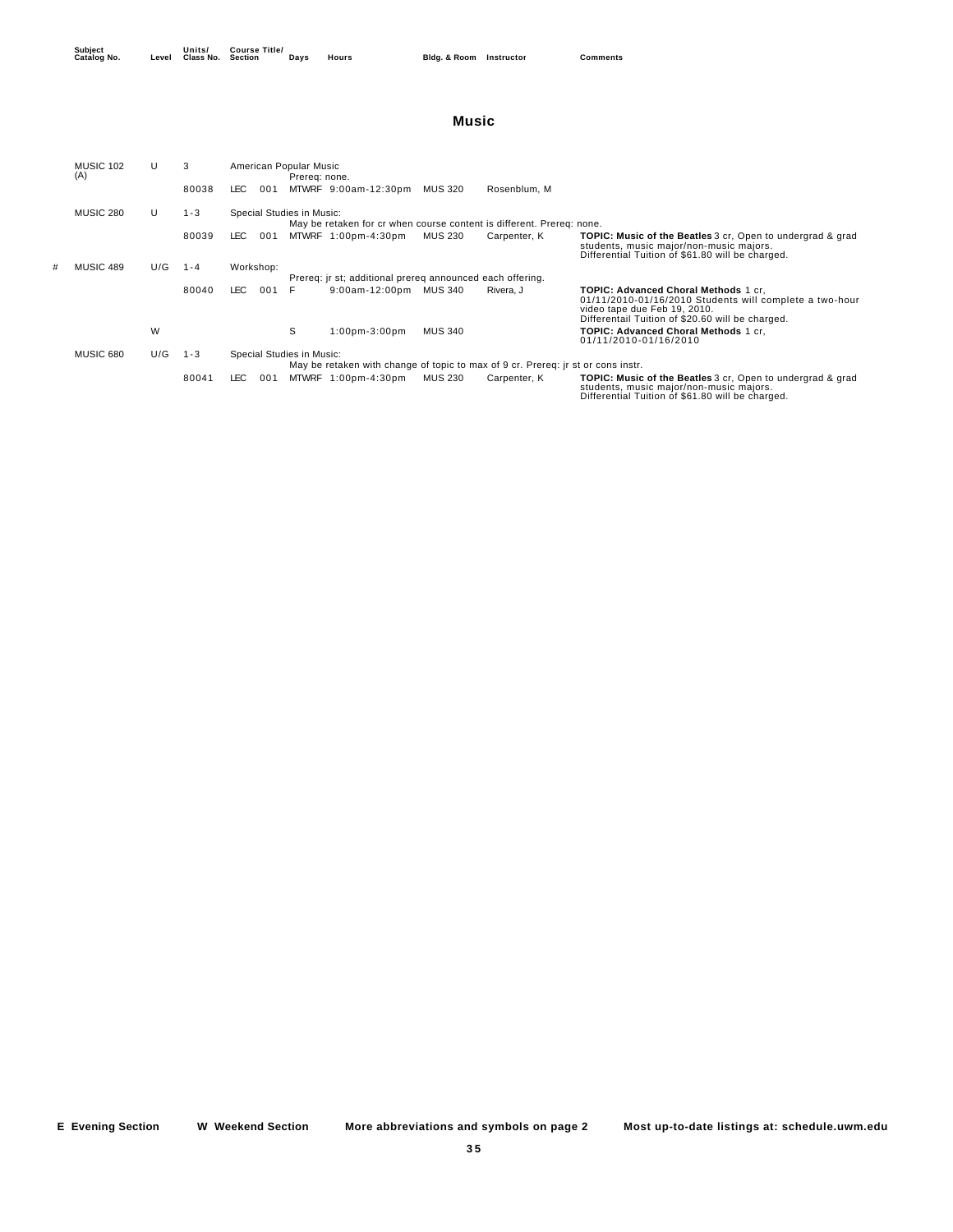## **School of Architecture and Urban Planning**

#### **Architecture**

|   | # + ARCH 390    | U | $1 - 3$  | <b>Special Topics:</b>                                                                                                                                    |
|---|-----------------|---|----------|-----------------------------------------------------------------------------------------------------------------------------------------------------------|
|   |                 |   |          | Retakeable with change in topic to max of 12 cr. Prereq: jr st; acceptance to Level 2 or arch studies minor.                                              |
|   |                 |   | 80108    | TOPIC: Portfolio Concepts 3 cr. Additional tuition: \$129.00<br>MTWRF 12:30pm-4:00pm AUP 194<br>001<br>LEC .<br>Forseth, K                                |
|   | # + ARCH 497    | U | $3 - 12$ | Study Abroad:                                                                                                                                             |
|   |                 |   |          | Retakeable w/chq in topic. Prereq: acceptance to Level 2 or arch studies minor & Study Abroad Program.                                                    |
|   |                 |   | 80061    | <b>STBA</b><br>LEC.<br>101<br>Sobti. M<br><b>TOPIC: The Making &amp; Un-Making of an Indian City 3 cr.</b><br>$\sim$<br>India, January 3-23, 2010.        |
| # | <b>ARCH 790</b> | G | $1 - 3$  | <b>Special Topics:</b>                                                                                                                                    |
|   |                 |   |          | Retakeable with change in topic to max of 9 cr. Prereg: grad st.                                                                                          |
|   |                 |   | 80109    | 001<br>MTWRF 12:30pm-4:00pm AUP 194<br><b>TOPIC: Portfolio Concepts</b> 3 cr. Additional tuition: \$129.00<br>LEC.<br>Forseth, K                          |
|   | <b>ARCH 797</b> | G | $3 - 12$ | Study Abroad:                                                                                                                                             |
|   |                 |   |          | Retakable to 12 cr max w/chq in topic. Prereq: grad st; acceptance to Study Abroad Program.                                                               |
|   |                 |   | 80062    | LEC.<br><b>STBA</b><br>101<br>Sobti. M<br>TOPIC: The Making & Un-Making of an Indian City 3 cr.<br>$\overline{\phantom{a}}$<br>India, January 3-23, 2010. |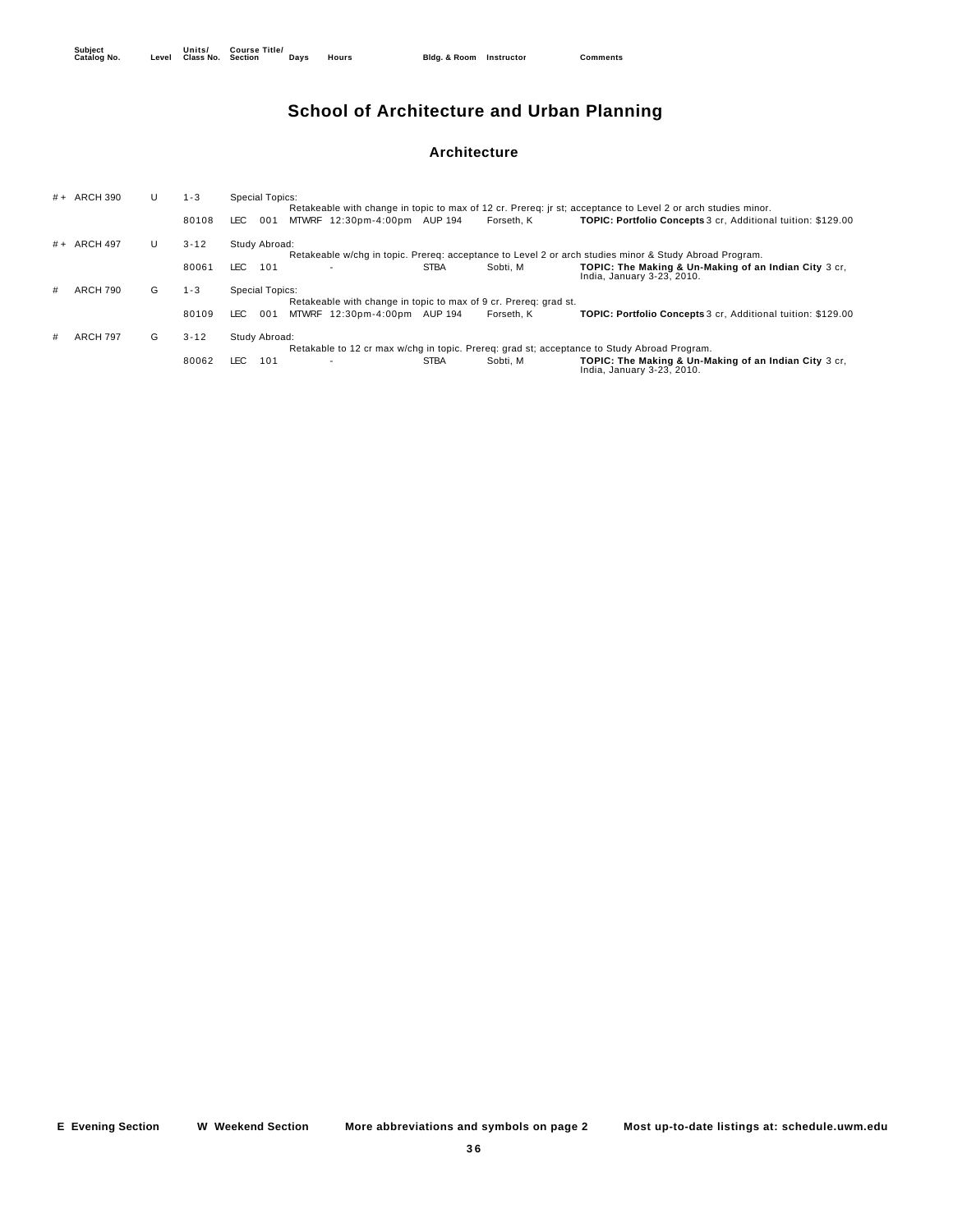## **School of Education**

#### **Curriculum and Instruction**

Retakable w/chg in topic. Prereq: jr st, cons instr, acceptance for Study Abroad Prog.<br>80065 LEC 101 STBA Pucci, S **TOPIC: Public Education Argentna:hstry,pltcs,cultr/curric3**<br>Cr, Buenos Aires, Argentina, January 2-22, 201 CURRINS 497 U/G 1-12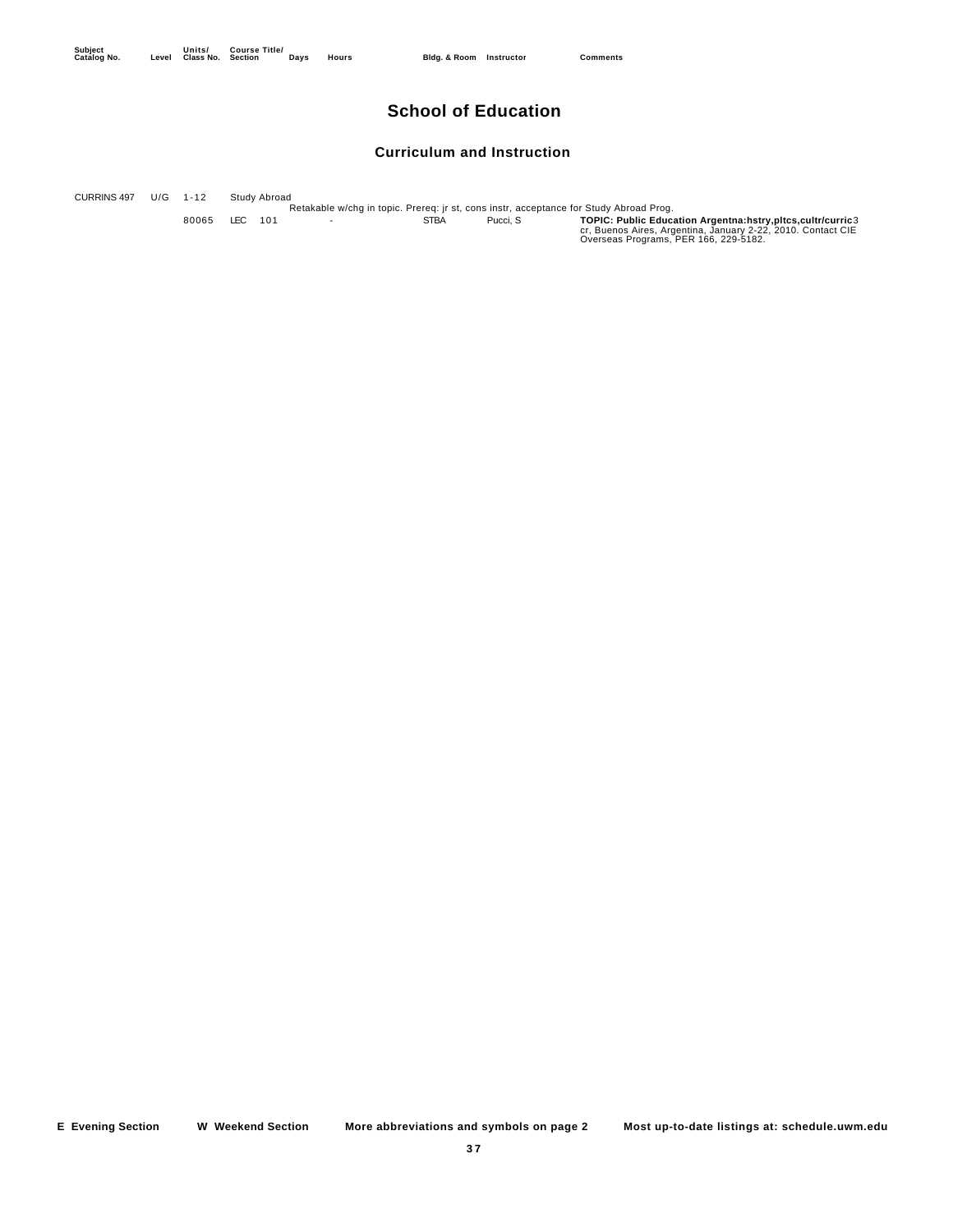## **Educational Policy and Community Studies**

Prereq: teacher cert & pre-cert students: Educ 100; non-cert students: soph st or cons instr. ED POL 375 U 3 Cultural Foundations of Education 80097 LEC 291 - ONLINE WEB Farmer-Hinton, R Taught completely on-line, internet access req'd. Regular UWM<br>off-campus tuition assessed.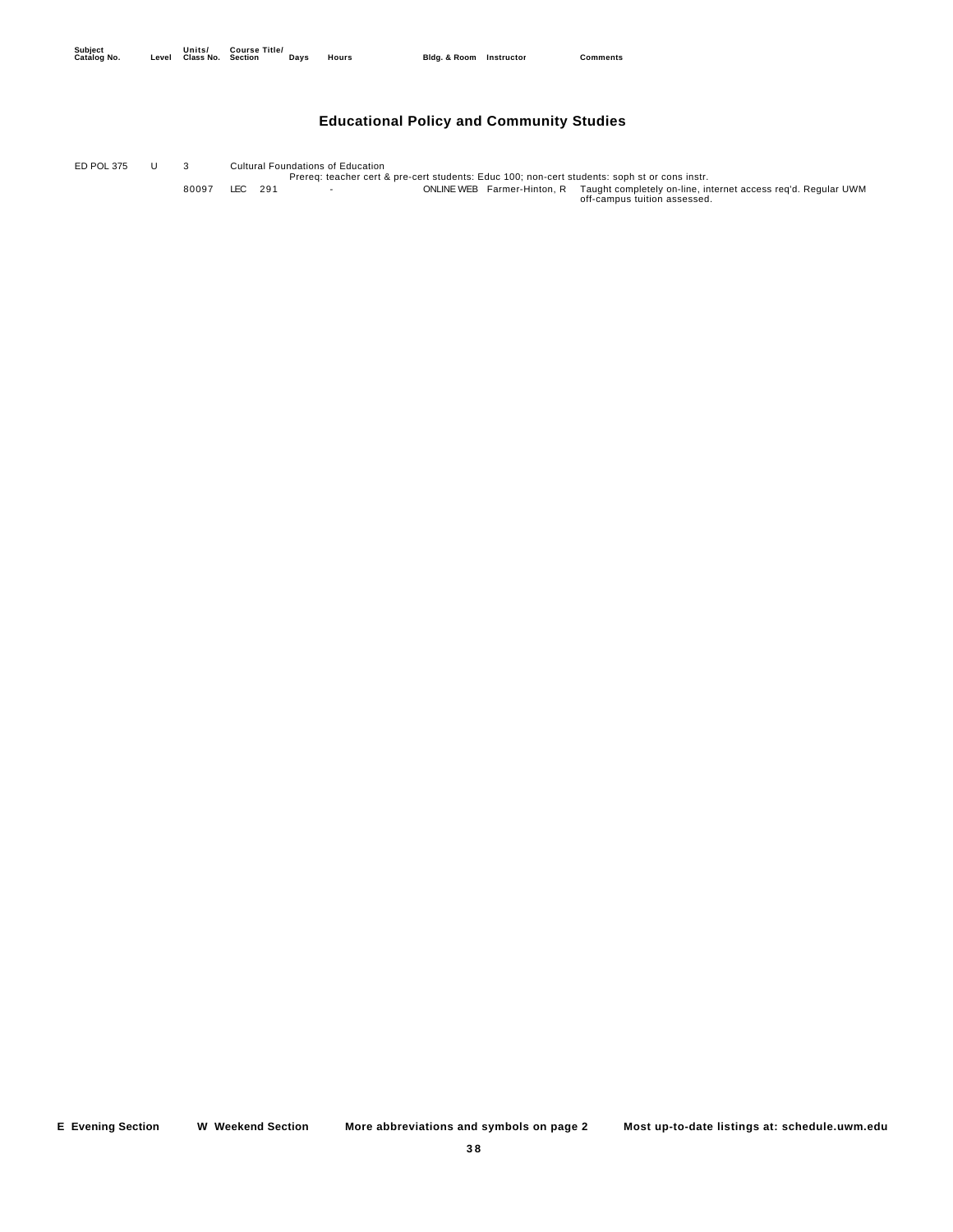## **School of Information Studies**

#### **Information Studies**

# L&I SCI 497 U/G 1-12 Study Abroad:<br>Retakable w/chg in topic. Prereq: jr st; acceptance for Study Abroad Prog.

80068 LEC 101 - STBA Britz, J **TOPIC: South Africa: International Information Literacy** 3 cr,<br>Du Plessis, J South Africa, January 3-21, 2010. Contact CIE Overseas<br>Programs, PER 166, 229-5182.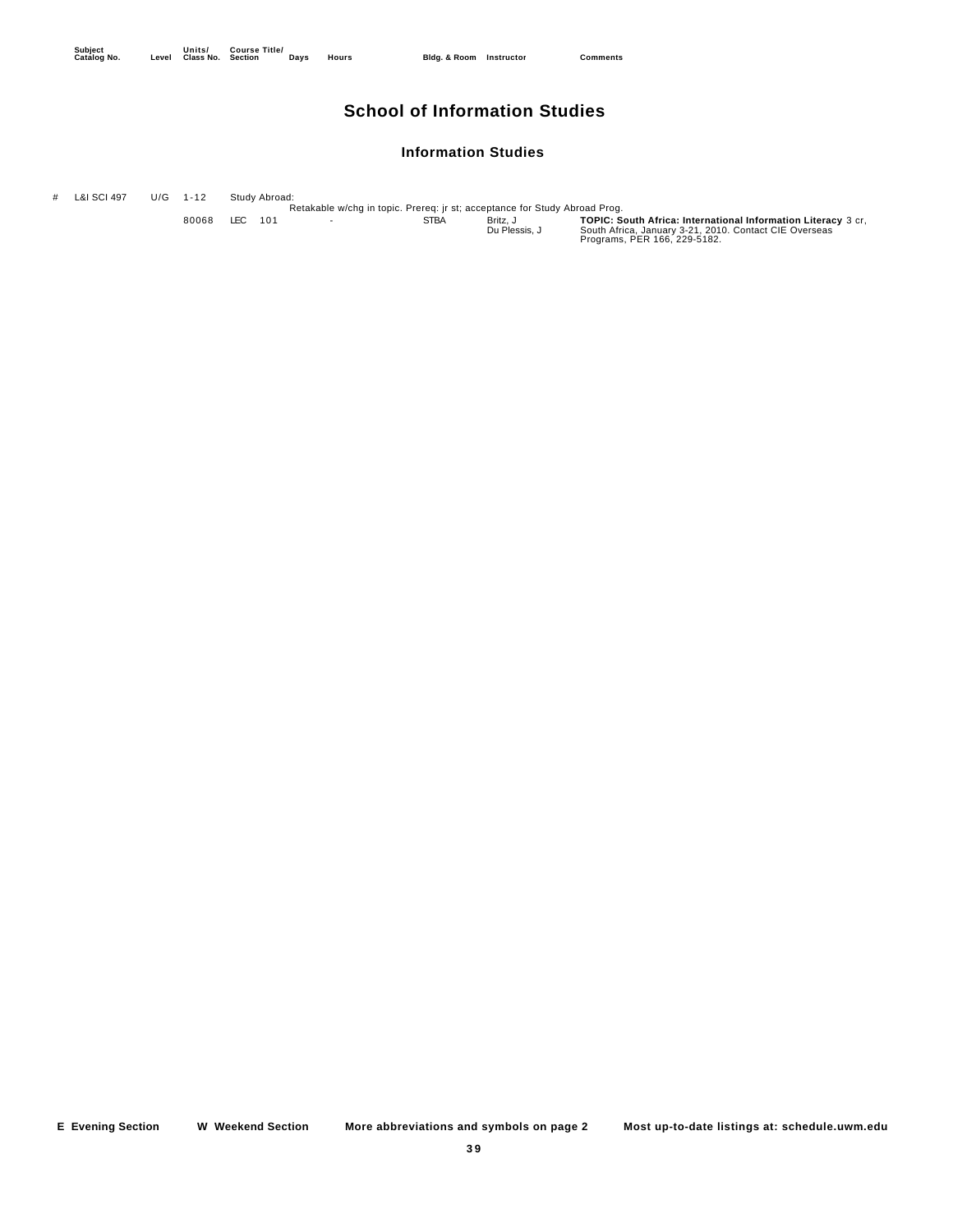## **School of Nursing**

## **Nursing**

| <b>NURS 101</b><br>(SS8) | U   | 3        |            |               | Prereg: none.   | Cultural Diversity in Health Care                                                                            |                |            |                                                                                                                                                               |
|--------------------------|-----|----------|------------|---------------|-----------------|--------------------------------------------------------------------------------------------------------------|----------------|------------|---------------------------------------------------------------------------------------------------------------------------------------------------------------|
|                          |     | 80023    | <b>LEC</b> | 001           |                 | MTWRF 9:00am-12:30pm                                                                                         | CUN G40        |            |                                                                                                                                                               |
| <b>NURS 102</b>          | U   | 2        |            |               | Prereg: none.   | Perspectives on Health Care Systems                                                                          |                |            |                                                                                                                                                               |
|                          |     | 80024    | LEC.       | 001           |                 | MTWRF 9:00am-12:15pm CUN 505                                                                                 |                |            | 01/04/2010-01/16/2010                                                                                                                                         |
| <b>NURS 297</b>          | U   | $1 - 12$ |            | Study Abroad: |                 | May be retaken with change in topic. Prereq: acceptance for Study Abroad Prog.                               |                |            |                                                                                                                                                               |
|                          |     | 80055    | <b>LEC</b> | 101           |                 |                                                                                                              | <b>STBA</b>    |            | Mkandawire-Valhmu, LTOPIC: Community Healthcare in Malawi 3 cr, Blantyre,<br>Malawi, January 7-21, 2010. Contact CIE Overseas Programs,<br>PER 166, 229-5182. |
| <b>NURS 497</b>          | U/G | $1 - 12$ |            | Study Abroad: |                 |                                                                                                              |                |            | May be retaken with change in topic; max of 9 cr for grad students. Prereq: acceptance for Study Abroad Prog.                                                 |
|                          |     | 80056    | <b>LEC</b> | 101           |                 |                                                                                                              | <b>STBA</b>    |            | Mkandawire-Valhmu, LTOPIC: Community Healthcare in Malawi 3 cr, Blantyre,<br>Malawi, January 7-21, 2010. Contact CIE Overseas Programs,<br>PER 166, 229-5182. |
| <b>NURS 725</b>          | G   | 3        |            |               |                 | Nursing Research and Knowledge Generation<br>Prereq: grad st; admis to Nursing degree program or cons instr. |                |            |                                                                                                                                                               |
|                          |     | 80025    | <b>LEC</b> | 001           |                 | MTWR 9:00am-3:00pm                                                                                           | <b>TBA</b>     | Rodgers, B | Meets M-R. 1/4/-1/14/2010. Online to 1/21.<br>Course taught partially online. Internet access req'd. Regular<br>UWM tuition assessed.                         |
| <b>NURS 752</b>          | G   | 3        |            |               | Prereq: grad st | Curriculum Development in Nursing Education                                                                  |                |            |                                                                                                                                                               |
|                          |     | 80026    | <b>LEC</b> | 001           | RF              | $8:30am-4:30pm$                                                                                              | <b>CUN 407</b> |            | 01/04/2010-01/16/2010                                                                                                                                         |
| <b>NURS 780</b>          | G   | $1 - 9$  |            | Study Abroad: |                 |                                                                                                              |                |            | May be taken w/chg in topic to 9 cr max. Prereg: Acceptance for Study Abroad Program.                                                                         |
|                          |     | 80057    | <b>LEC</b> | 101           |                 |                                                                                                              | <b>STBA</b>    |            | Mkandawire-Valhmu, LTOPIC: Community Healthcare in Malawi 3 cr, Blantyre,<br>Malawi, January 7-21, 2010. Contact CIE Overseas Programs,<br>PER 166, 229-5182. |
| <b>NURS 884</b>          | G   |          |            |               |                 | <b>Computer Applications for Qualitative Analysis</b>                                                        |                |            | Prereg: Nurs 882 (P), or Ad Ldsp 729 (P), or Urb Std 979 (P), or Educ 881 (P); or cons instr.                                                                 |
|                          |     | 80027    | LAB        | 801           | RF              | $8:30$ am-4:30pm                                                                                             | <b>CUN 307</b> | Rodgers, B | 01/11/2010-01/16/2010                                                                                                                                         |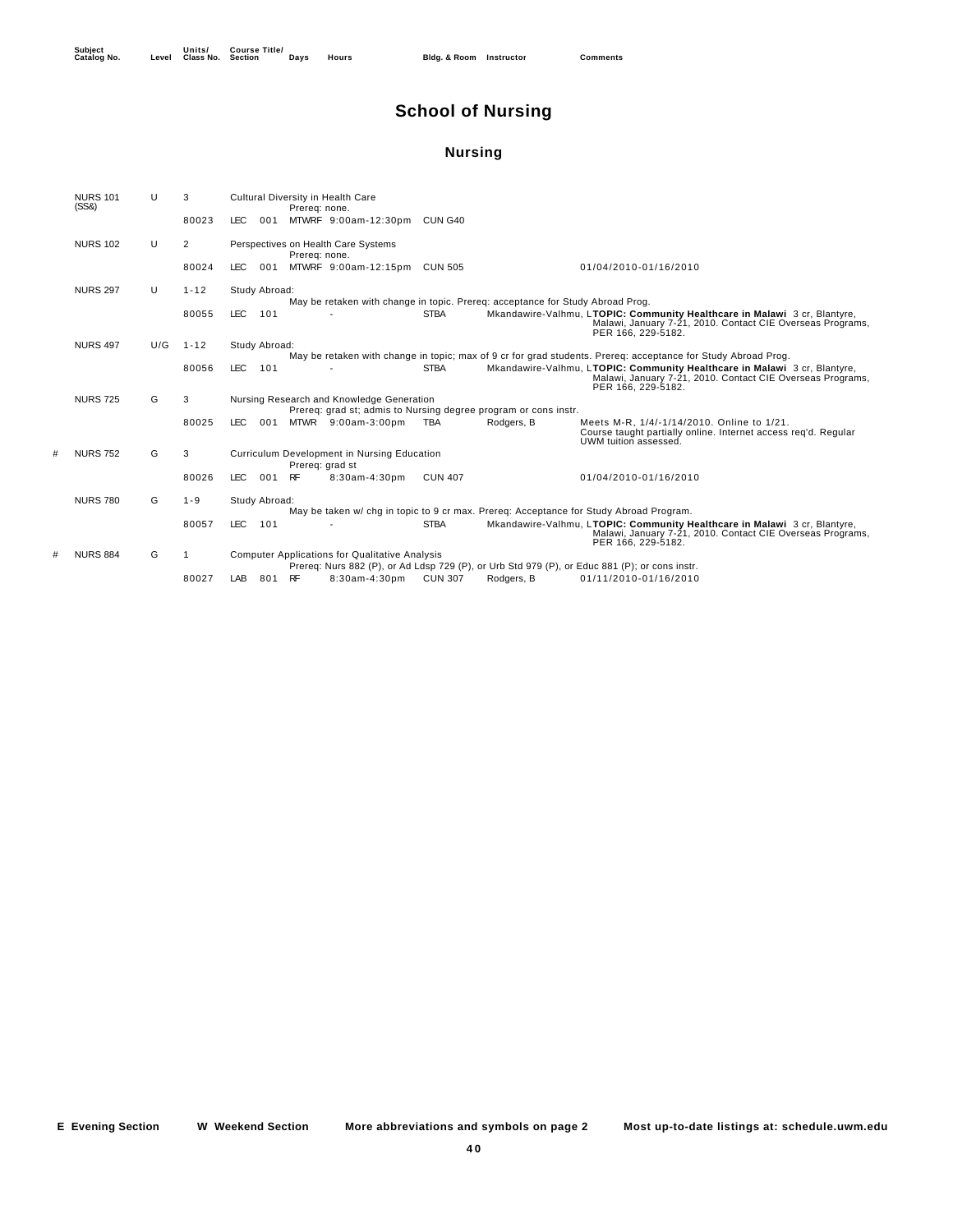## **Sheldon B. Lubar School of Business**

#### **Business Administration**

|   | BUS ADM 230        | <b>U</b> | 3     |            |                       |                                | Introduction to Information Systems<br>Counts as repeat of Bus Adm 231. Prereg: none. |                 |              |                                                                                                                                                                 |
|---|--------------------|----------|-------|------------|-----------------------|--------------------------------|---------------------------------------------------------------------------------------|-----------------|--------------|-----------------------------------------------------------------------------------------------------------------------------------------------------------------|
|   |                    |          | 80010 | LEC.       | 001                   |                                | MTWR 1:00pm-4:30pm                                                                    | <b>LUB S185</b> | Walia, N     | Additional Tuition \$60.00. This class does not meet on<br>Fridays.                                                                                             |
| # | BUS ADM 320        | U        | 3     |            |                       | <b>Managerial Economics</b>    |                                                                                       |                 |              |                                                                                                                                                                 |
|   |                    |          |       |            |                       |                                | Prereq: soph st; Econ 103(P); Bus Adm 210(C).                                         |                 |              |                                                                                                                                                                 |
|   |                    |          | 80011 | LEC.       |                       |                                | 001 MTWR 9:00am-12:30pm                                                               | <b>LUB S230</b> | Xiao, H      | Additional Tuition \$60.00. This class does not meet on<br>Fridays.                                                                                             |
| # | BUS ADM 330        | -U       | 3     |            | Organizations         |                                |                                                                                       |                 |              |                                                                                                                                                                 |
|   |                    |          |       |            |                       |                                | Counts as repeat of Bus Adm 331. Prereq: jr st.                                       |                 |              |                                                                                                                                                                 |
|   |                    |          | 80012 | LEC.       | 001                   |                                | MTWR 9:00am-12:30pm LUB N126                                                          |                 | Erwin, C     | Additional Tuition \$60.00. This class does not meet on<br>Fridays.                                                                                             |
| # | BUS ADM 350        | -U       | 3     |            |                       | <b>Principles of Finance</b>   |                                                                                       |                 |              |                                                                                                                                                                 |
|   |                    |          |       |            |                       |                                |                                                                                       |                 |              | Counts as repeat of Bus Adm 351. Prereq: soph st; Econ 103(P) & 104(P); Bus Adm 201(P) or 207(P); Bus Adm 210(P) or 211(P).                                     |
|   |                    |          | 80013 | LEC.       | 001                   |                                | MTWR 9:00am-12:30pm LUB S195                                                          |                 | Li, T        | Additional Tuition \$60.00. This class does not meet on<br>Fridays.                                                                                             |
| # | BUS ADM 360        | U        | 3     |            |                       | <b>Principles of Marketing</b> |                                                                                       |                 |              |                                                                                                                                                                 |
|   |                    |          |       |            |                       |                                | Counts as repeat of Bus Adm 361. Prereq: jr st; Econ 104(P).                          |                 |              |                                                                                                                                                                 |
|   |                    |          | 80014 | LEC.       | 001                   |                                | MTWR 9:00am-12:30pm LUB S185                                                          |                 | Brachman, L  | Additional Tuition \$60.00. This class does not meet on<br>Fridays.                                                                                             |
| # | BUS ADM 370        | U        | 3     |            |                       | <b>Operations Management</b>   |                                                                                       |                 |              |                                                                                                                                                                 |
|   |                    |          |       |            |                       |                                | Counts as repeat of Bus Adm 371. Prereq: jr st; Bus Adm 210(P) or 211(P).             |                 |              |                                                                                                                                                                 |
|   |                    | E        | 80015 | LEC.       | 001                   |                                | MTWR 5:30pm-9:00pm                                                                    | <b>LUB S230</b> | Murphy, D    | Additional Tuition \$60.00. This class does not meet on<br>Fridays.                                                                                             |
|   | BUS ADM 391        | U        | 3     |            | <b>Business Law I</b> |                                |                                                                                       |                 |              |                                                                                                                                                                 |
|   |                    |          |       |            |                       |                                | Counts as repeat of Bus Adm 390. Prereg: jr st.                                       |                 |              |                                                                                                                                                                 |
|   |                    |          | 80016 | LEC.       | 001                   |                                | MTWR 9:00am-12:30pm LUB S171                                                          |                 | Griffin, M   | Additional Tuition \$60.00. This class does not meet on<br>Fridays.                                                                                             |
| # | BUS ADM 465        | U        | 3     |            |                       | International Marketing        |                                                                                       |                 |              |                                                                                                                                                                 |
|   |                    |          |       |            |                       |                                | Prereq: jr st, Bus Adm 360(P).                                                        |                 |              |                                                                                                                                                                 |
|   |                    |          | 80017 | <b>LEC</b> | 001                   |                                | MTWR 9:00am-12:30pm LUB N116                                                          |                 | Barrett, W   | Additional Tuition \$60.00. This class does not meet on<br>Fridays.                                                                                             |
| # | BUS ADM 467        | U        | 3     |            |                       | <b>Marketing Seminar:</b>      |                                                                                       |                 |              |                                                                                                                                                                 |
|   |                    |          |       |            |                       |                                | Retakable w/chg in topic to max of 9 cr. Prereq: jr st; Bus Adm 360(P).               |                 |              |                                                                                                                                                                 |
|   |                    | E        | 80018 |            | SEM 001               |                                | MTWR 5:30pm-9:00pm                                                                    | <b>LUB N116</b> | Geiger, D    | TOPIC: Sports Marketing 3 cr. Additional Tuition \$60.00.<br>This class does not meet on Fridays.                                                               |
| # | BUS ADM 496        | U        | 3     |            |                       | <b>International Business</b>  |                                                                                       |                 |              |                                                                                                                                                                 |
|   |                    |          |       |            |                       |                                | Prereq: jr st; Bus Adm 330(P), 350(P), 360(P).                                        |                 |              |                                                                                                                                                                 |
|   |                    | E        | 80019 | <b>LEC</b> | 001                   |                                | MTWR 5:30pm-9:00pm                                                                    | <b>LUB S185</b> | Brachman, T  | Additional Tuition \$60.00. This class does not meet on<br>Fridays.                                                                                             |
| # | <b>BUS ADM 498</b> | U        | 3     |            |                       |                                | Study Abroad: Business Topics:                                                        |                 |              |                                                                                                                                                                 |
|   |                    |          |       |            |                       |                                |                                                                                       |                 |              | May be retaken with change in topic to max of 6 cr. Prereg: jr st; acceptance in Study Abroad Prog.                                                             |
|   |                    |          | 80059 | <b>LEC</b> | 101                   |                                |                                                                                       | <b>STBA</b>     | Bhatnagar, A | TOPIC: Economy of the European Union 3 cr,<br>01/04/2010-01/16/2010 England and Spain, January 3-16,<br>2010. Contact CIE Overseas Programs, Per 166, 229-5182. |
| # | BUS ADM 600        | U        | 3     |            |                       | <b>Management Analysis</b>     |                                                                                       |                 |              |                                                                                                                                                                 |
|   |                    |          |       |            |                       |                                |                                                                                       |                 |              | Prereq: sr st & admis to Bus Adm major; Bus Adm 202(P) or 301(P); Bus Adm 330(P), 350(P), 360(P), & English 205(P).                                             |
|   |                    | E        | 80020 | <b>LEC</b> |                       |                                | 001 MTWR 5:30pm-9:00pm                                                                | <b>LUB S171</b> | Levitas, E   | Additional Tuition \$60.00. This class does not meet on<br>Fridays.                                                                                             |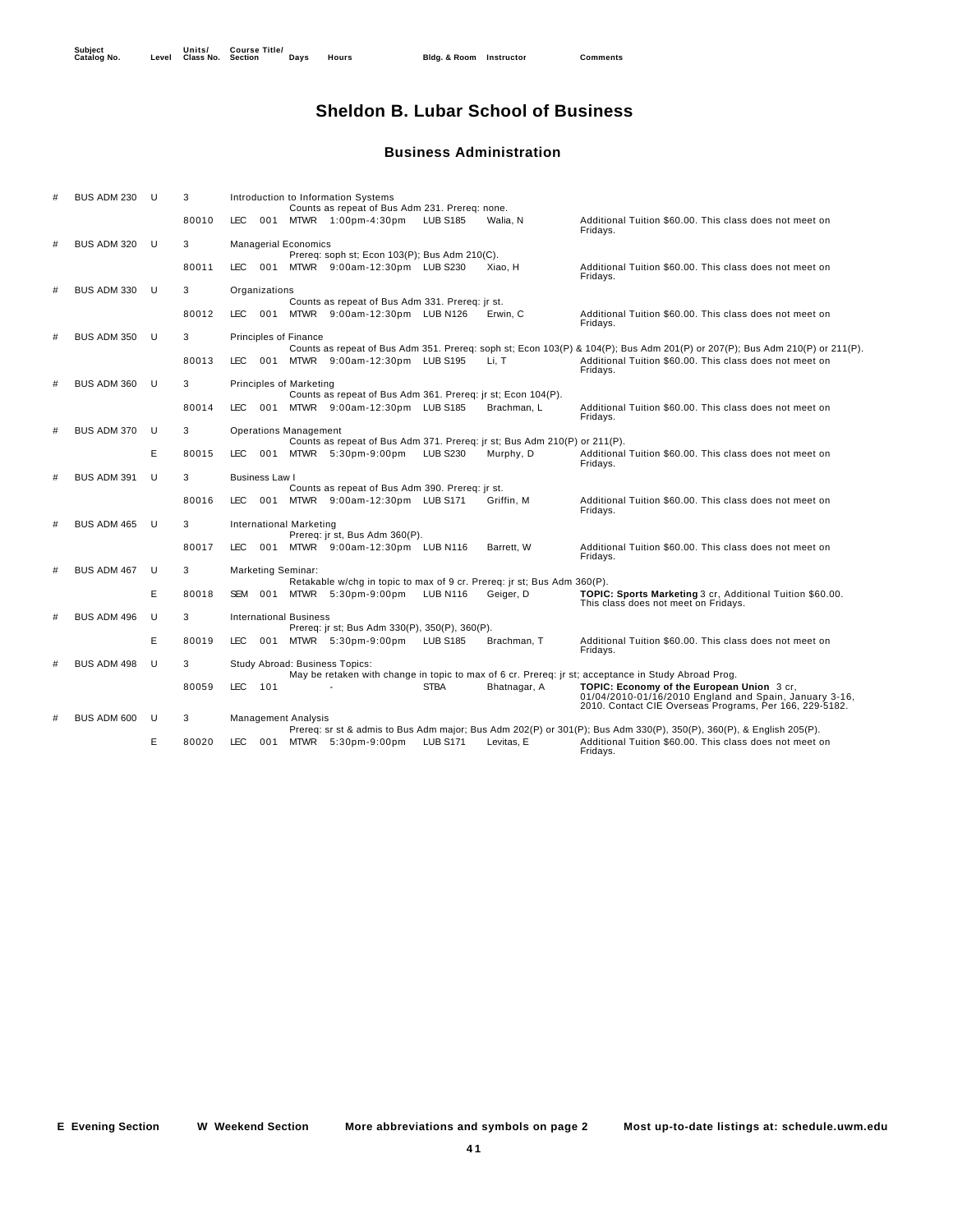**Units/ Class No. Course Title/**

**Section Days Hours Bldg. & Room Instructor Comments**

## **Business Management**

| # | <b>BUSMGMT 711</b> |    | 3       |            |     |             | <b>Competitive Operations Strategy</b><br>Prereq: grad st; BusMgmt 709(P).            |                 |              |                                                                                                                                                                                                                                                                                                                                                                                                                                                                                                                        |
|---|--------------------|----|---------|------------|-----|-------------|---------------------------------------------------------------------------------------|-----------------|--------------|------------------------------------------------------------------------------------------------------------------------------------------------------------------------------------------------------------------------------------------------------------------------------------------------------------------------------------------------------------------------------------------------------------------------------------------------------------------------------------------------------------------------|
|   |                    | E. | 80021   | LEC.       | 001 | <b>MTWR</b> | $5:30pm-9:00pm$                                                                       | <b>LUB N126</b> | Paylov, V    |                                                                                                                                                                                                                                                                                                                                                                                                                                                                                                                        |
|   | <b>BUSMGMT 715</b> | G  | 3       |            |     |             | Leadership, Team Building, and Effective Management<br>Prereg: grad st.               |                 |              |                                                                                                                                                                                                                                                                                                                                                                                                                                                                                                                        |
|   |                    | Е. | 80022   | LEC.       | 501 | <b>MTWR</b> | $5:30pm-8:30pm$                                                                       | <b>UWWK</b>     | Sterling, D  | This course has additional fee of \$100 above other UWM<br>tuition charges payable by all enrolling students. Hybrid<br>course-partially online. Must have Internet access. Six<br>face-to-face meetings at UW-Waukesha campus on Tuesday<br>Jan 5, Thursday Jan 7, Tuesday Jan 12, Thursday Jan 14,<br>Tuesday Jan 19, and Thursday Jan 21, from 5:30-8:30pm.<br>Room TBA. First priority given to UWMMBA@UW Waukesha<br>students. Others should email uwm-wkmba@uwm.edu to<br>declare their interest in this course. |
| # | <b>BUSMGMT 726</b> | G  | $1 - 3$ |            |     |             | Study Abroad: Business Topics:<br>Prereg: grad st & acceptance for Study Abroad Prog. |                 |              |                                                                                                                                                                                                                                                                                                                                                                                                                                                                                                                        |
|   |                    |    | 80060   | <b>FLD</b> | 101 |             |                                                                                       | <b>STBA</b>     | Bhatnagar, A | TOPIC: Economy of the European Union 3 cr.                                                                                                                                                                                                                                                                                                                                                                                                                                                                             |
|   |                    |    |         |            |     |             |                                                                                       |                 |              | 01/04/2010-01/16/2010 England and Spain, January 3-16,<br>2010. Contact CIE Overseas Programs, Per 166, 229-5182.                                                                                                                                                                                                                                                                                                                                                                                                      |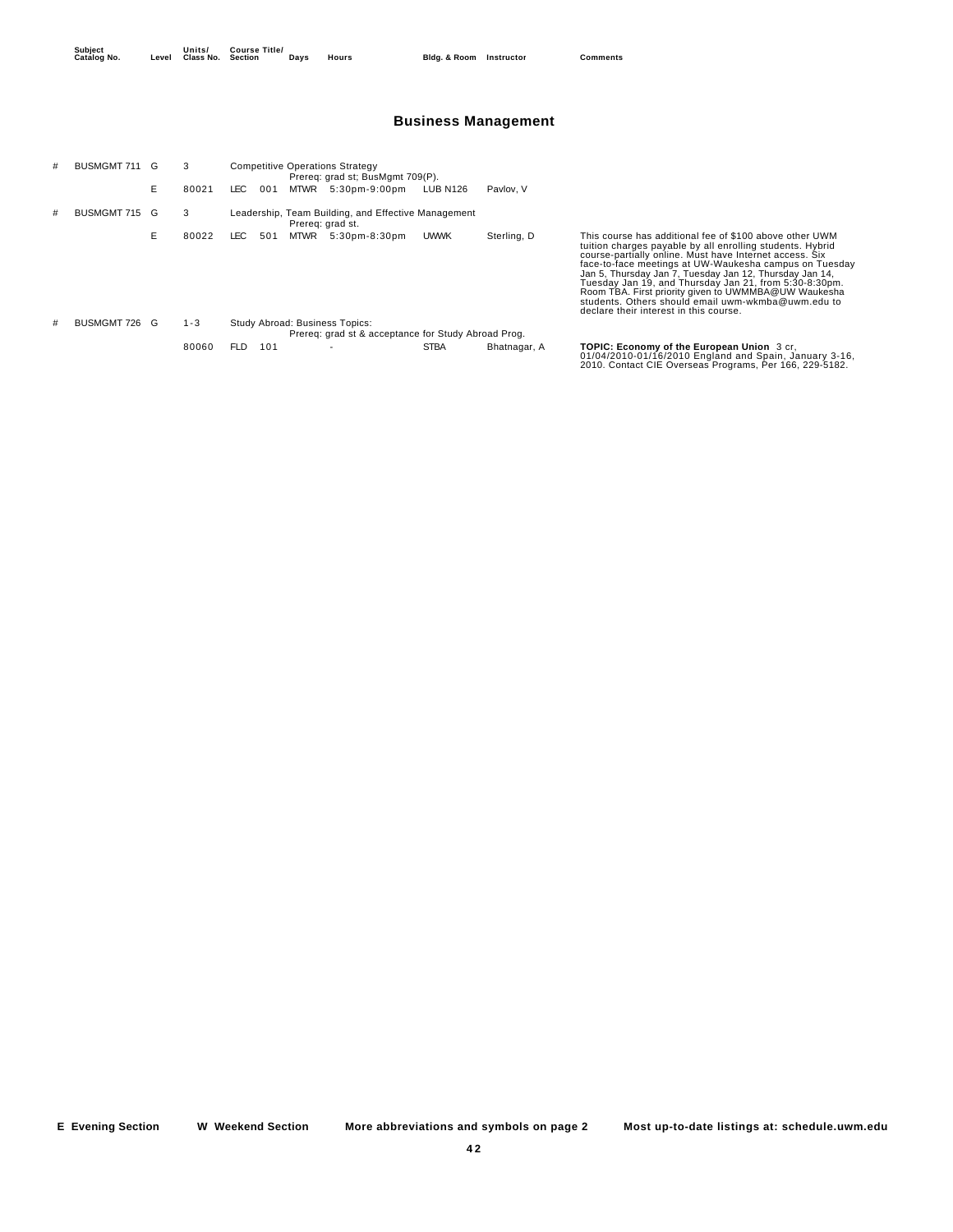#### **American Indian Studies**

Retakable w/chg in topic to 9 cr max. Prereq: grade of C or better in English 102(P) or score at level 4 on EPT.<br>ONLINE WEB Wilson, M<br>ONLINE WEB Wilson, M TOPIC: Hist, Lit & Sovereignty of Wisconsin Tribes3 cr, A<br>Decial co ENGLISH 276 (HU&) U 3 Introduction to American Indian Literature: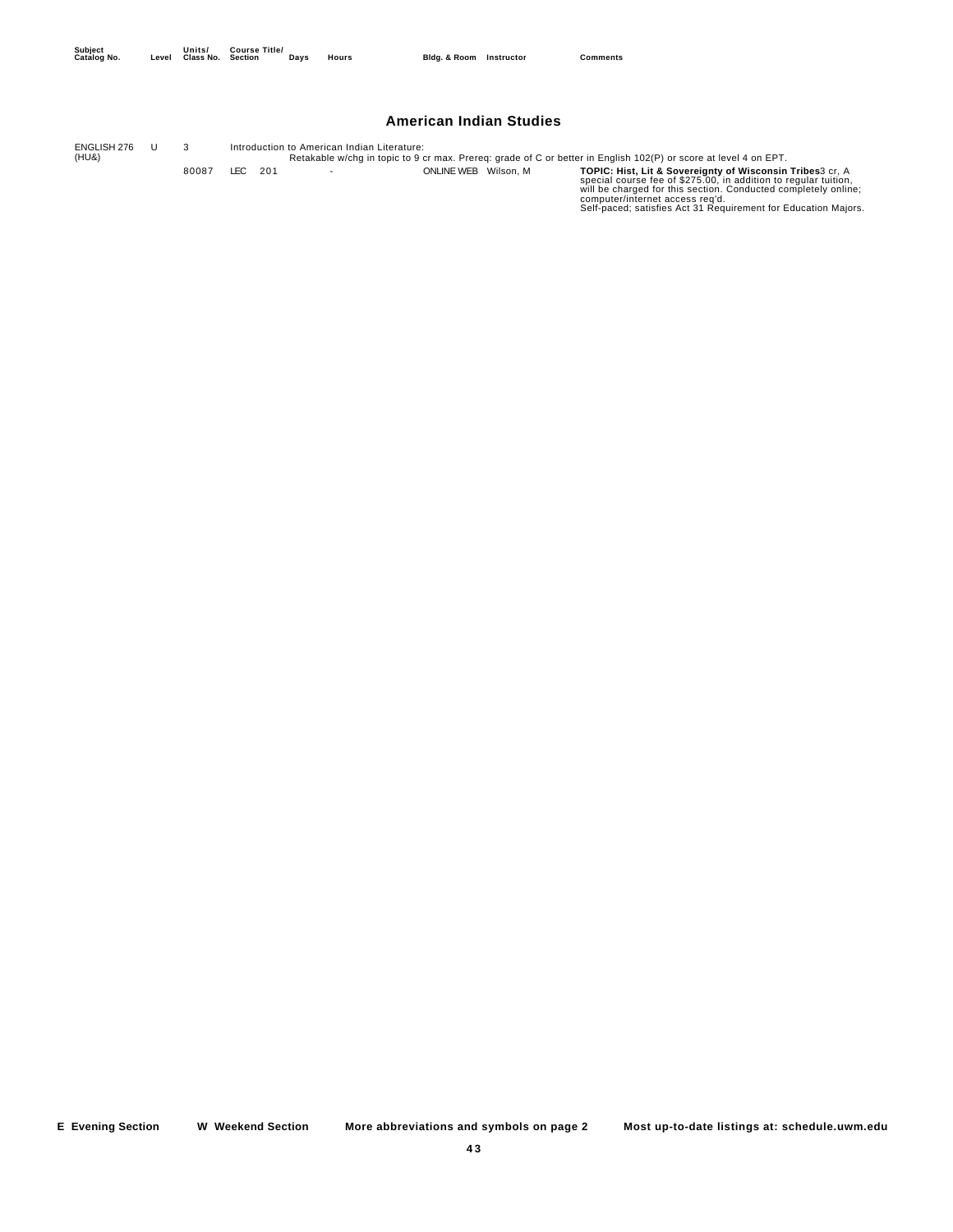#### **Ancient Mediterranean Studies**

| CLASSIC 170<br>(HU) |     |       | Classical Mythology<br>Students seeking 3 cr toward the GER reg must enroll conc in Classic 171. Prereg: none.                                                                                                                                                                                     |
|---------------------|-----|-------|----------------------------------------------------------------------------------------------------------------------------------------------------------------------------------------------------------------------------------------------------------------------------------------------------|
|                     |     | 80052 | MTWRF 12:30pm-2:30pm CRT 109<br>LEC.<br>001<br>Monti, R                                                                                                                                                                                                                                            |
| CLASSIC 171<br>(HU) |     |       | Classical Mythology: An Audio-Visual Supplement<br>Not open for cr to students who have earned 3 or more cr in Classic 170(ER). Prereg: Classic 170(C).                                                                                                                                            |
|                     |     | 80053 | MTWRF 2:40pm-3:45pm<br>LEC.<br>001<br>CRT 109<br>Monti. R                                                                                                                                                                                                                                          |
| CLASSIC 304<br>(HU) | U/G | - 3   | The Graeco-Roman World:<br>Retakable w/chq in topic to 9 cr max. Prereq: jr st; Classic 301(R), 302(R), or 303(R).                                                                                                                                                                                 |
|                     |     | 80054 | LEC.<br>201<br>ONLINE WEB Porter, A<br><b>TOPIC: Law &amp; Order in Ancient Greece 3 cr. A special course</b><br>$\overline{\phantom{a}}$<br>fee of \$275.00, in addition to regular tuition, will be charged<br>for this section. Conducted completely online;<br>computer/internet access reg'd. |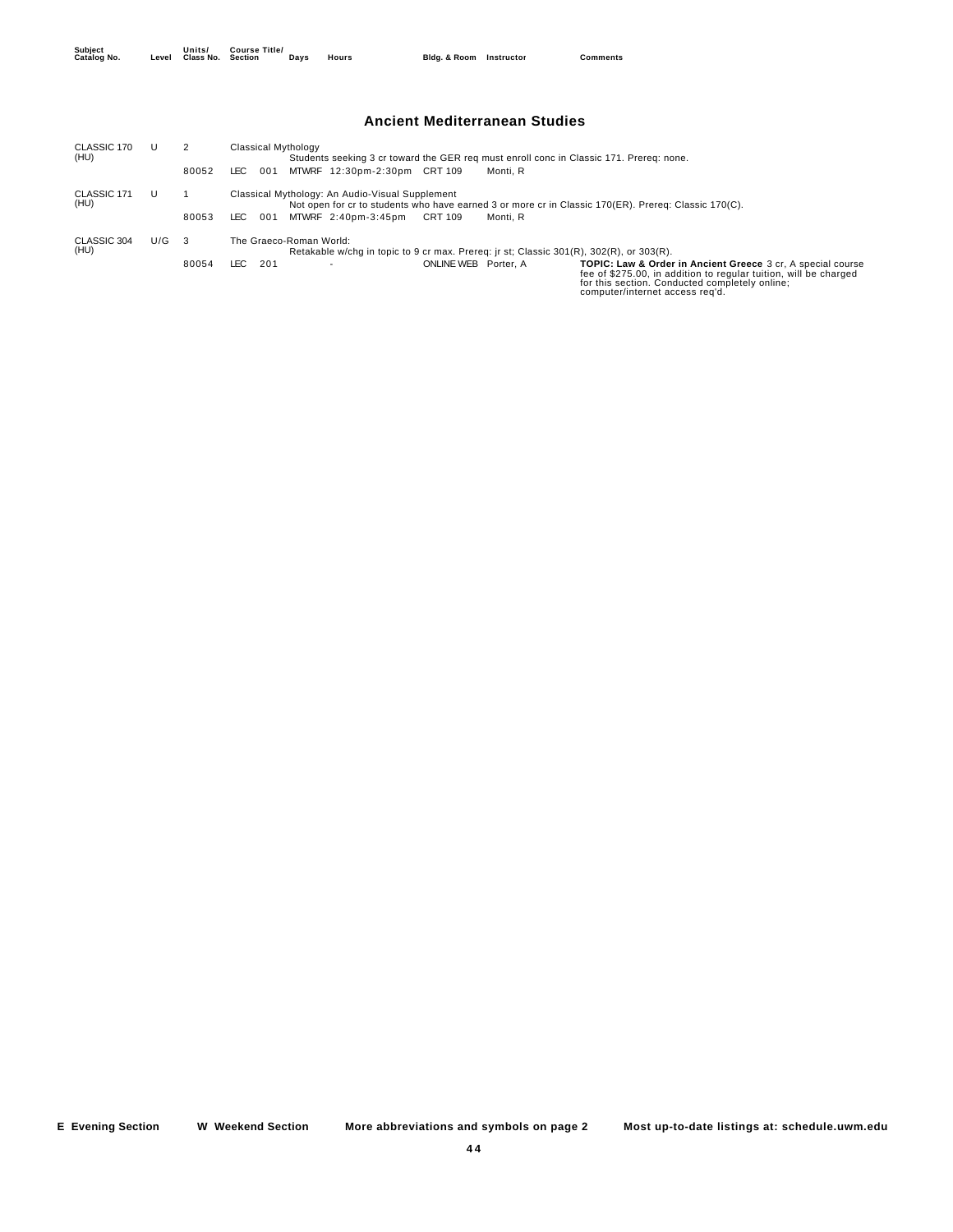## **Asian Studies**

| <b>HIST 287</b><br>(SS) |       | The Vietnam War | Prereg: none. |                                      |         |
|-------------------------|-------|-----------------|---------------|--------------------------------------|---------|
|                         | 80114 |                 |               | LEC 001 MTWRF 9:00am-12:15pm HLT 180 | Vang, C |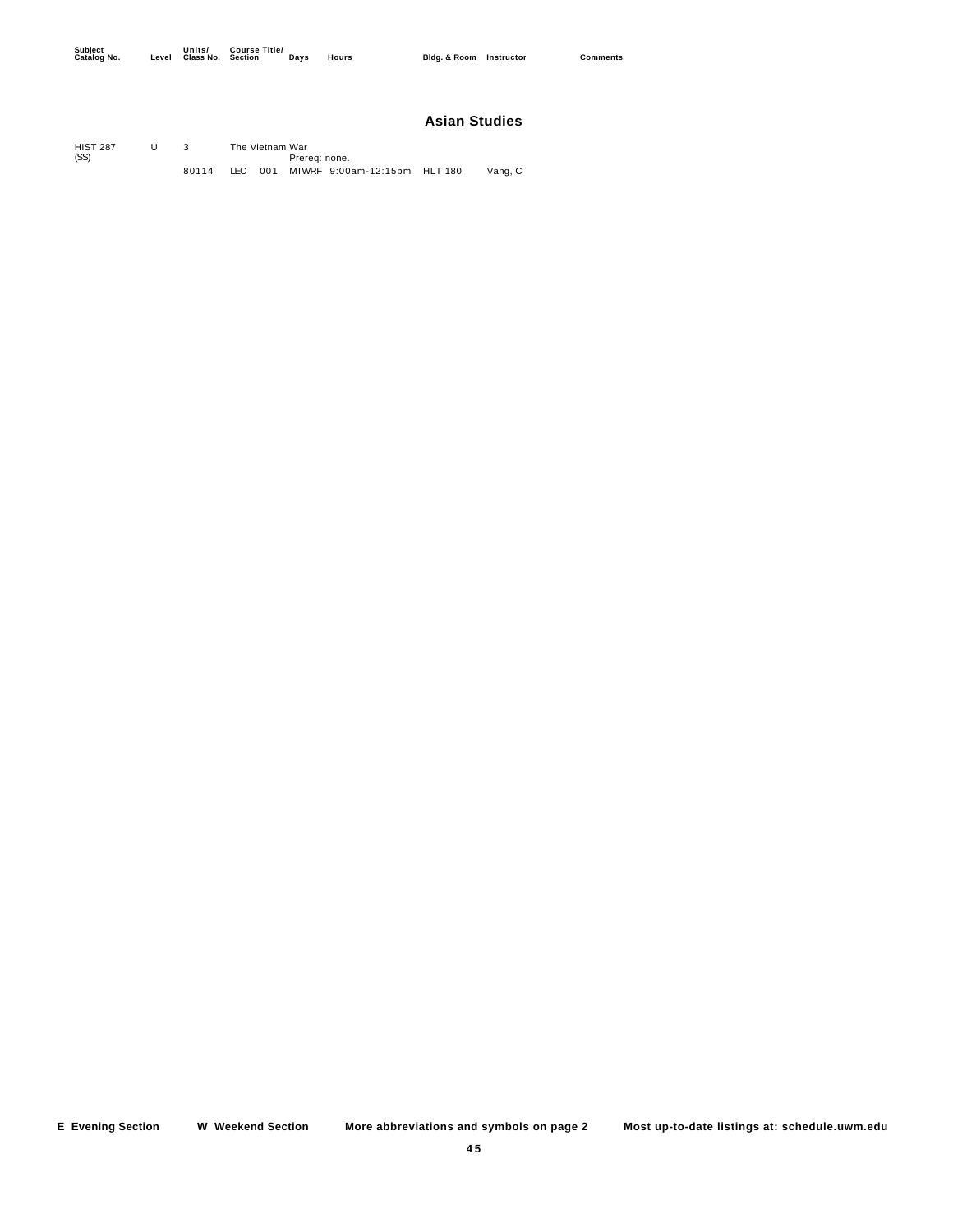## **Childhood and Adolescence Studies**

| PSYCH 205<br>(SS) |       | Personality<br>Prereq: Psych 101(P).      |                   |           |                                                                                                                                                                        |
|-------------------|-------|-------------------------------------------|-------------------|-----------|------------------------------------------------------------------------------------------------------------------------------------------------------------------------|
|                   | 80135 | LEC<br>-201                               | <b>ONLINE WEB</b> | Osmon. D  | A special course fee of \$275.00, in addition to regular tuition,<br>will be charged for this section. Conducted completely online;<br>computer/internet access reg'd. |
| PSYCH 260<br>(SS) |       | Child Psychology<br>Prereg: Psych 101(P). |                   |           |                                                                                                                                                                        |
|                   | 80138 | MTWRF 9:00am-12:15pm<br>LEC<br>001        | <b>LUB S165</b>   | Davies, W |                                                                                                                                                                        |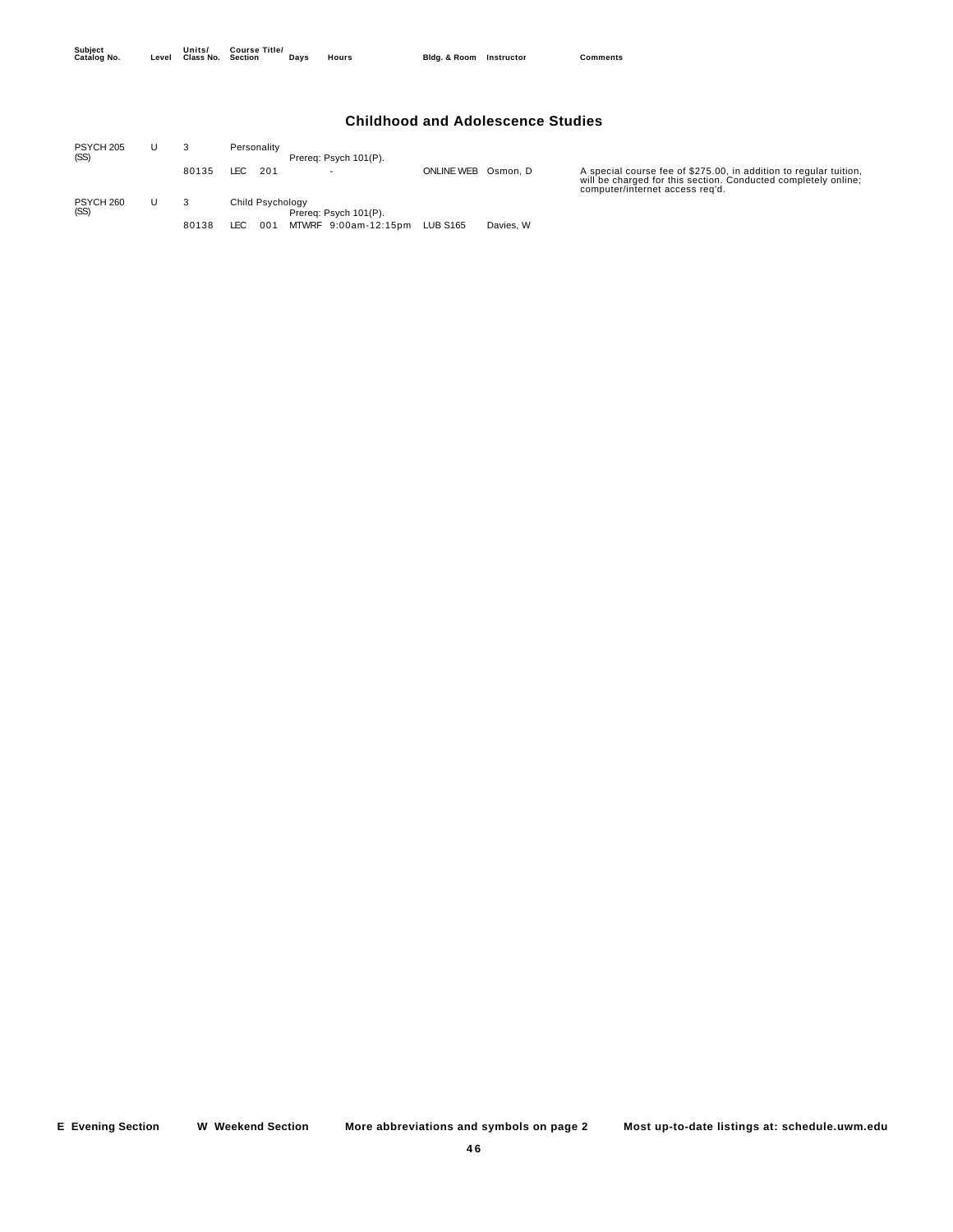## **Cultures and Communities**

|   | AFRICOL 100<br>(HU&)        | U | 3     |                              | Black Reality: Survey of African-American Society<br>Prereq: none.                          |                        |              |                                                                                                                                                                                                                                                                                                                                                                                                                         |
|---|-----------------------------|---|-------|------------------------------|---------------------------------------------------------------------------------------------|------------------------|--------------|-------------------------------------------------------------------------------------------------------------------------------------------------------------------------------------------------------------------------------------------------------------------------------------------------------------------------------------------------------------------------------------------------------------------------|
|   |                             |   | 80098 | LEC.                         | 001 MTWRF 9:00am-12:15pm MIT 361                                                            |                        | Rogers, W    |                                                                                                                                                                                                                                                                                                                                                                                                                         |
|   | ANTHRO 150<br>(SS8)         | U | 3     | <b>Multicultural America</b> | Hist 150(ER), Sociol 150(ER), or Wmns 150(ER). Prereq: none.                                |                        |              | Cultures and Communities Prog course; req'd service learning component. Not open to students who have cr in English 150(ER),                                                                                                                                                                                                                                                                                            |
|   |                             |   | 80100 | <b>LEC</b><br>101            | MTWRF 9:00am-12:15pm NEWORL                                                                 |                        | Ajirotutu, C | A special course fee of \$1000.00 will be assessed for this<br>course.                                                                                                                                                                                                                                                                                                                                                  |
| # | COMMUN 350<br>(SS8)         | U | 3     |                              | Intercultural Communication                                                                 |                        |              |                                                                                                                                                                                                                                                                                                                                                                                                                         |
|   |                             |   | 80080 | <b>LEC</b><br>201            | Prereq: jr st; satisfaction of GER English Composition competency req.                      | ONLINE WEB Kim, S      |              | A special course fee of \$275.00, in addition to regular tuition,<br>will be charged for this section. Conducted completely online;<br>computer/internet access req'd.                                                                                                                                                                                                                                                  |
|   | COMPLIT 133<br>(HU)         | U | 3     |                              | Contemporary Imagination in Literature and the Arts<br>Prereq: none.                        |                        |              |                                                                                                                                                                                                                                                                                                                                                                                                                         |
|   |                             |   | 80083 | <b>LEC</b><br>201            |                                                                                             | ONLINE WEB Bolduc, M   |              | A special course fee of \$275.00, in addition to regular tuition,<br>will be charged for this section. Conducted completely online;<br>computer/internet access req'd.                                                                                                                                                                                                                                                  |
|   | ENGLISH 276<br>(HU&)        | U | 3     |                              | Introduction to American Indian Literature:                                                 |                        |              |                                                                                                                                                                                                                                                                                                                                                                                                                         |
|   |                             |   | 80087 | <b>LEC</b><br>201            |                                                                                             | ONLINE WEB Wilson, M   |              | Retakable w/chg in topic to 9 cr max. Prereq: grade of C or better in English 102(P) or score at level 4 on EPT.<br>TOPIC: Hist, Lit & Sovereignty of Wisconsin Tribes3 cr, A<br>special course fee of \$275.00, in addition to regular tuition,<br>will be charged for this section. Conducted completely online;<br>computer/internet access req'd.<br>Self-paced; satisfies Act 31 Requirement for Education Majors. |
|   | <b>ENGLISH 277</b><br>(HU&) | U | 3     |                              | Introduction to Ethnic Minority Literature:                                                 |                        |              | Retakable w/chg in topic to 9 cr max. Prereq: grade of C or better in English 102(P) or score at level 4 on EPT.                                                                                                                                                                                                                                                                                                        |
|   |                             |   | 80088 | <b>LEC</b><br>001            | MTWRF 9:00am-12:15pm CRT 109                                                                |                        | Hazard, J    | TOPIC: Ethnic Energy in American Literature 3 cr                                                                                                                                                                                                                                                                                                                                                                        |
|   | ENGLISH 281<br>(HU&)        | U | 3     |                              | Introduction to African-American Literature:                                                |                        |              |                                                                                                                                                                                                                                                                                                                                                                                                                         |
|   |                             |   | 80089 | LEC.<br>001                  | MTWRF 1:00pm-4:15pm                                                                         | <b>CRT 119</b>         | Clark, R     | Retakable w/chg in topic to 9 cr max. Prereq grad of C or better in English 102(P) or score at level 4 of EPT.<br>TOPIC: Slave & Neo-Slave Narratives 3 cr                                                                                                                                                                                                                                                              |
|   | ETHNIC 102<br>(HU&)         | U | 3     |                              | Transnational Migrations: Asian-, Arab-, Euro-American and Latino Identity<br>Prereq: none. |                        |              |                                                                                                                                                                                                                                                                                                                                                                                                                         |
|   |                             |   | 80099 | LEC.<br>001                  | MTWRF 1:00pm-4:15pm                                                                         | <b>CRT 209</b>         | Walter, S    |                                                                                                                                                                                                                                                                                                                                                                                                                         |
|   | <b>HIST 150</b><br>(HU&)    | U | 3     | <b>Multicultural America</b> | English 150(ER), Sociol 150(ER), or Wmns 150(ER). Prereq: none.                             |                        |              | Cultures and Communities Prog course; req'd service learning component. Not open to students who have cr in Anthro 150(ER),                                                                                                                                                                                                                                                                                             |
|   |                             |   | 80112 | LEC<br>201                   |                                                                                             | ONLINE WEB Alinder, J  |              | A special course fee of \$275.00, in addition to regular tuition,<br>will be charged for this section. Conducted completely online;<br>computer/internet access req'd.                                                                                                                                                                                                                                                  |
|   | <b>HIST 287</b>             | U | 3     | The Vietnam War              |                                                                                             |                        |              |                                                                                                                                                                                                                                                                                                                                                                                                                         |
|   | (SS)                        |   | 80114 | <b>LEC</b><br>001            | Prereq: none.<br>MTWRF 9:00am-12:15pm HLT 180                                               |                        | Vang, C      |                                                                                                                                                                                                                                                                                                                                                                                                                         |
|   | MUSIC 102                   | U | 3     | American Popular Music       |                                                                                             |                        |              |                                                                                                                                                                                                                                                                                                                                                                                                                         |
|   | (A)                         |   | 80038 | LEC.<br>001                  | Prereq: none.<br>MTWRF 9:00am-12:30pm                                                       | MUS 320                | Rosenblum, M |                                                                                                                                                                                                                                                                                                                                                                                                                         |
|   | <b>NURS 101</b>             | U | 3     |                              | Cultural Diversity in Health Care                                                           |                        |              |                                                                                                                                                                                                                                                                                                                                                                                                                         |
|   | (SS8)                       |   | 80023 | LEC.<br>001                  | Prereq: none.<br>MTWRF 9:00am-12:30pm                                                       | CUN G40                |              |                                                                                                                                                                                                                                                                                                                                                                                                                         |
|   | POL SCI 175                 | U | 3     |                              | Introduction to International Relations                                                     |                        |              |                                                                                                                                                                                                                                                                                                                                                                                                                         |
|   | (SS)                        |   | 80129 | <b>LEC</b><br>201            | Prereq: none.                                                                               | ONLINE WEB Heo, U      |              | A special course fee of \$275.00, in addition to regular tuition,<br>will be charged for this section. Conducted completely online;                                                                                                                                                                                                                                                                                     |
| # | POL SCI 371                 | U | 3     |                              | Nationalism and Ethnic Conflict                                                             |                        |              | computer/internet access req'd.                                                                                                                                                                                                                                                                                                                                                                                         |
|   | (SS)                        |   |       |                              | Comparative or international politics course. Prereq: jr st.                                |                        |              |                                                                                                                                                                                                                                                                                                                                                                                                                         |
|   |                             |   | 80130 | <b>LEC</b><br>201            |                                                                                             | ONLINE WEB Horowitz, S |              | A special course fee of \$275.00, in addition to regular tuition,<br>will be charged for this section. Conducted completely online;<br>computer/internet access req'd.                                                                                                                                                                                                                                                  |
|   | SOCIOL 150<br>(SS8)         | U | 3     | <b>Multicultural America</b> |                                                                                             |                        |              | Cultures and Communities Prog course; regid service learning component. Not open to students who have cr in Anthro 150(ER),                                                                                                                                                                                                                                                                                             |
|   |                             |   | 80142 | <b>LEC</b><br>201            | English 150(ER), Hist 150(ER), or Wmns 150(ER). Prereq: none.                               |                        |              |                                                                                                                                                                                                                                                                                                                                                                                                                         |
|   |                             |   |       |                              |                                                                                             | ONLINE WEB Velez, W    |              | A special course fee of \$275.00, in addition to regular tuition,<br>will be charged for this section. Conducted completely online;<br>computer/internet access req'd.<br>The Service Learning component of this course will not be<br>required during this session.                                                                                                                                                    |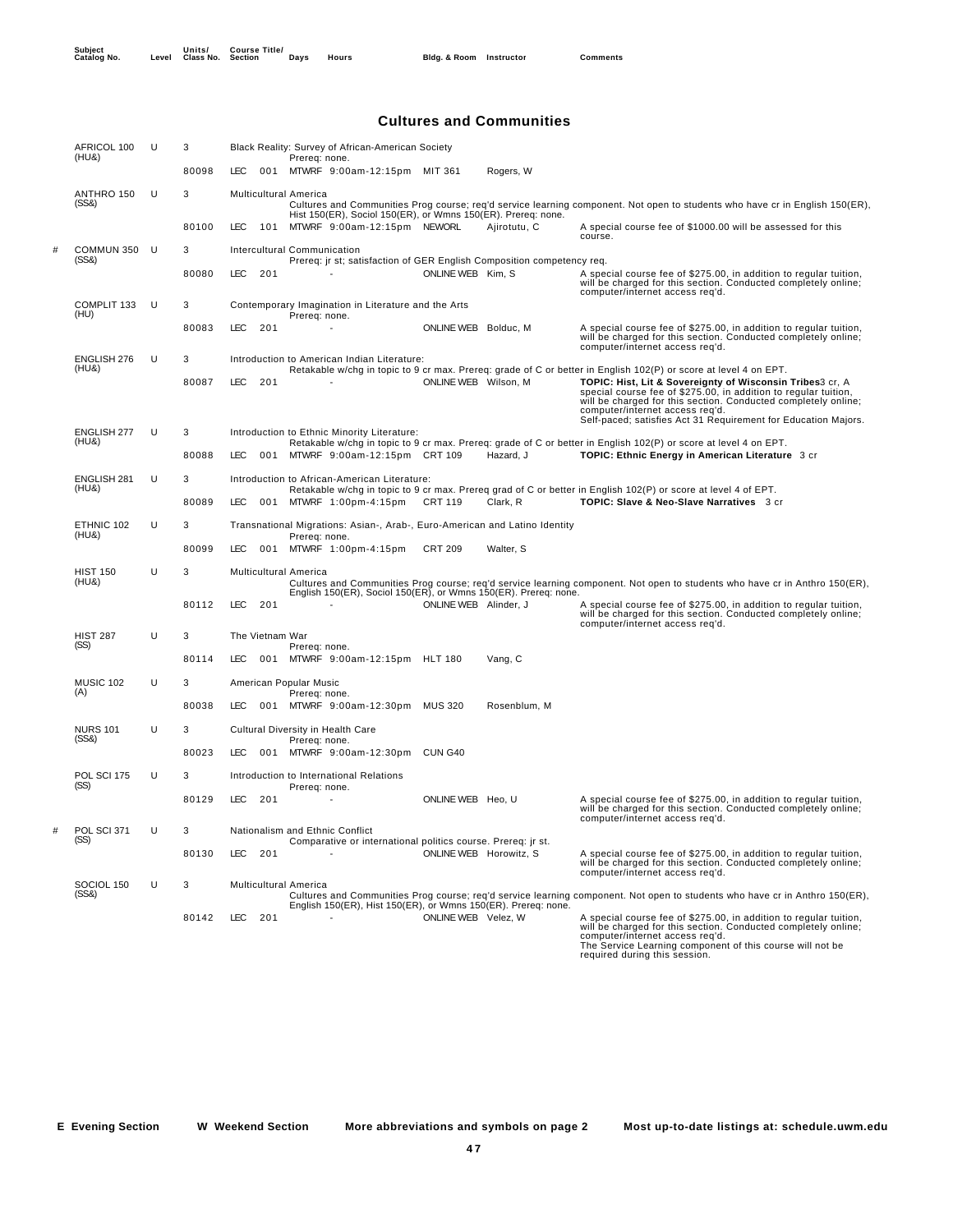|--|

## **Digital Arts and Culture**

| COMMUN 313 U           |       |              | Human Communication and Technology<br>Prereg: jr st; satisfaction of GER English Composition competency reg; or cons instr. |                      |                                                                                                                                                                        |
|------------------------|-------|--------------|-----------------------------------------------------------------------------------------------------------------------------|----------------------|------------------------------------------------------------------------------------------------------------------------------------------------------------------------|
|                        | 80071 | LEC 201      |                                                                                                                             | ONLINE WEB Braman, S | A special course fee of \$275.00, in addition to regular tuition,<br>will be charged for this section. Conducted completely online;<br>computer/internet access reg'd. |
| <b>JMC 361</b><br>(HU) |       | Media Ethics | Prereg: ir st.                                                                                                              |                      |                                                                                                                                                                        |
|                        | 80111 | LEC 201      |                                                                                                                             | ONLINE WEB Allen, D  | A special course fee of \$275.00, in addition to regular tuition,<br>will be charged for this section. Conducted completely online;<br>computer/internet access reg'd. |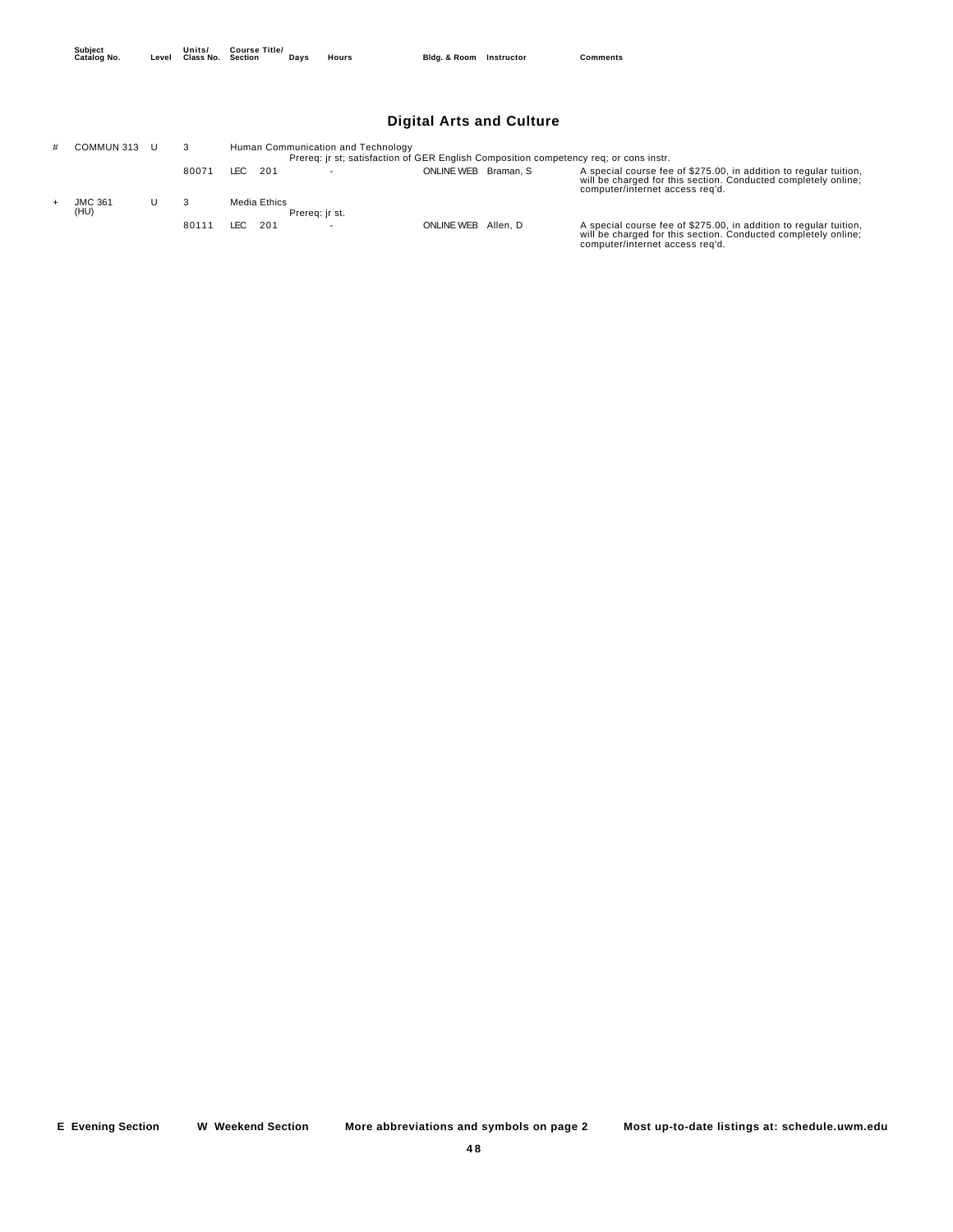#### **Forensic Sciences**

| ANTHRO 403<br>(NS) | U/G |       | The Human Skeleton<br>Prereq: jr st; Anthro 301(P) or cons instr. |     |  |                                                                                |         |           |
|--------------------|-----|-------|-------------------------------------------------------------------|-----|--|--------------------------------------------------------------------------------|---------|-----------|
|                    |     | 80101 | LEC.                                                              | 001 |  | MTWRF 9:00am-12:15pm SAB 165                                                   |         | Anapol. F |
| CRM JST 480        | U   | 3     |                                                                   |     |  | Criminal Evidence and Investigation<br>Prereq: jr st; Crm Jst 110(P) & 150(P). |         |           |
|                    |     | 80006 | LEC.                                                              | 001 |  | MTWRF 8:30am-12:00pm                                                           | END 110 | Brandl, S |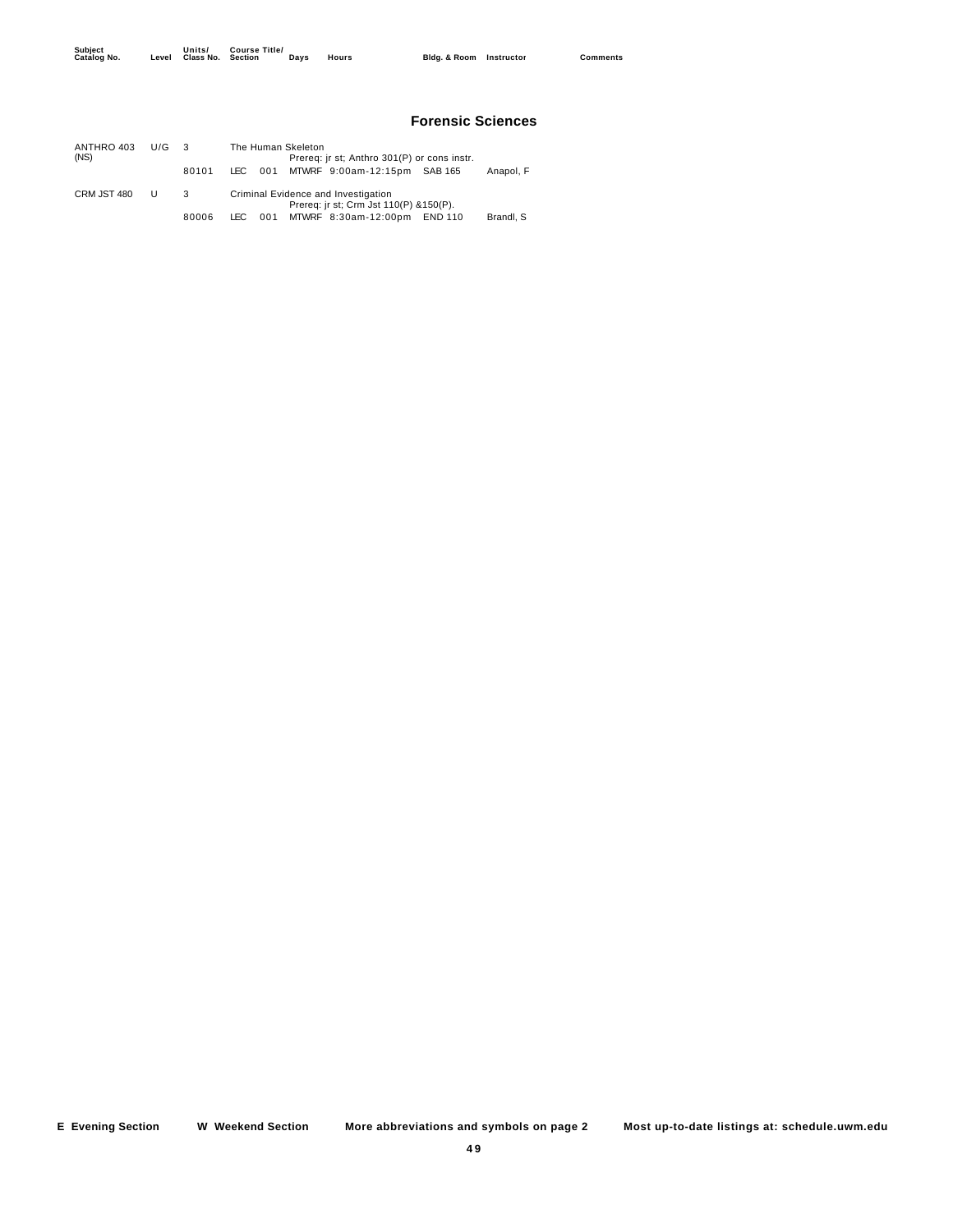## **Global Studies - Global Communications**

| COMMUN 350<br>(SS8) | 3                                                                                     |             | Intercultural Communication<br>Prereq: jr st; satisfaction of GER English Composition competency req. |                                                                        |  |                                                                                                                                                                        |  |  |  |  |  |
|---------------------|---------------------------------------------------------------------------------------|-------------|-------------------------------------------------------------------------------------------------------|------------------------------------------------------------------------|--|------------------------------------------------------------------------------------------------------------------------------------------------------------------------|--|--|--|--|--|
|                     | 80080                                                                                 | LEC.<br>201 |                                                                                                       | ONLINE WEB Kim. S                                                      |  | A special course fee of \$275.00, in addition to regular tuition.<br>will be charged for this section. Conducted completely online;<br>computer/internet access reg'd. |  |  |  |  |  |
| COMMUN 363          | 3                                                                                     |             | Communication in Human Conflict                                                                       |                                                                        |  |                                                                                                                                                                        |  |  |  |  |  |
|                     | Prereq: ir st; Commun 101(P); satisfaction of GER English Composition competency req. |             |                                                                                                       |                                                                        |  |                                                                                                                                                                        |  |  |  |  |  |
|                     | 80081                                                                                 | LEC.<br>201 |                                                                                                       | ONLINE WEB Burrell, N                                                  |  | A special course fee of \$275.00, in addition to regular tuition.<br>will be charged for this section. Conducted completely online;<br>computer/internet access reg'd. |  |  |  |  |  |
| COMMUN 450          | 3                                                                                     |             | Cross-Cultural Communication                                                                          |                                                                        |  |                                                                                                                                                                        |  |  |  |  |  |
|                     |                                                                                       |             |                                                                                                       | Prereg: ir st; satisfaction of GER English Composition competency reg. |  |                                                                                                                                                                        |  |  |  |  |  |
|                     | 80082                                                                                 | LEC.<br>201 |                                                                                                       | ONLINE WEB Lim. T                                                      |  | A special course fee of \$275.00, in addition to regular tuition,<br>will be charged for this section. Conducted completely online;<br>computer/internet access reg'd. |  |  |  |  |  |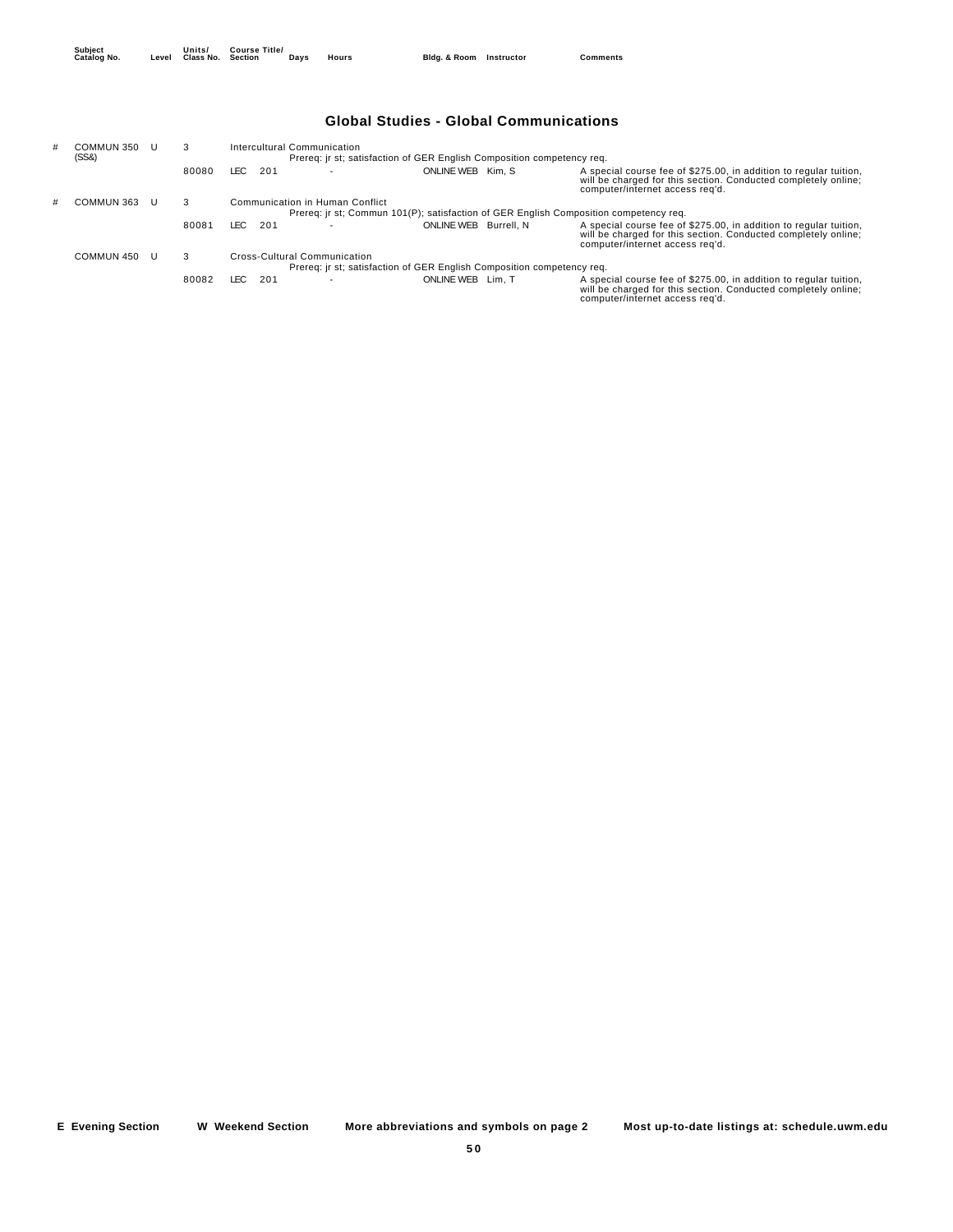## **Global Studies - Global Security**

| C L SCI 332             |       | Clinical Nutrition                                   |                                                                                    |                                                                                                                          |  |  |  |  |  |  |
|-------------------------|-------|------------------------------------------------------|------------------------------------------------------------------------------------|--------------------------------------------------------------------------------------------------------------------------|--|--|--|--|--|--|
|                         |       |                                                      | Prereq: Chem 103(P), Bio Sci 202(P) & 203(P), or C L Sci 232(P) or HithSci 232(P). |                                                                                                                          |  |  |  |  |  |  |
|                         | 80004 | MTWRF 5:30pm-8:20pm<br><b>END 107</b><br>LEC.<br>001 | Wright, L                                                                          | Class meets January 7-21, 2010.<br>Prereq: Chem 103(P), Bio Sci 202(P) & 203(P), or C L Sci 232(P)<br>or HithSci 232(P). |  |  |  |  |  |  |
| <b>HIST 287</b><br>(SS) |       | The Vietnam War<br>Prereg: none.                     |                                                                                    |                                                                                                                          |  |  |  |  |  |  |
|                         | 80114 | MTWRF 9:00am-12:15pm HLT 180<br>LEC<br>001           | Vang, C                                                                            |                                                                                                                          |  |  |  |  |  |  |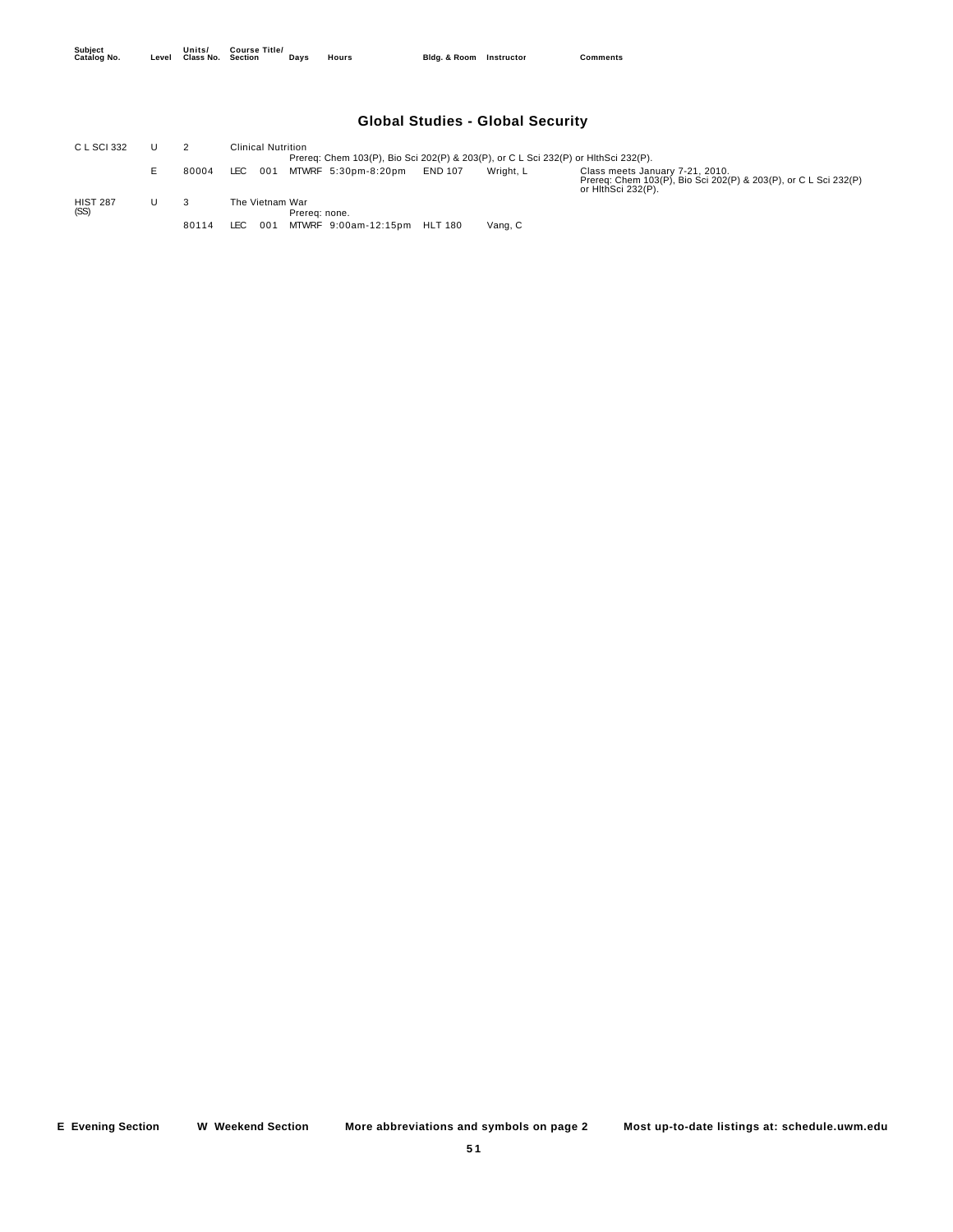| ANTHRO 150<br>(SS8)      |   | 3     |                 | <b>Multicultural America</b> | Cultures and Communities Prog course; reg'd service learning component. Not open to students who have cr in English 150(ER),<br>Hist 150(ER), Sociol 150(ER), or Wmns 150(ER). Prereq: none. |                |              |                                                                                                                                                                        |  |  |  |  |
|--------------------------|---|-------|-----------------|------------------------------|----------------------------------------------------------------------------------------------------------------------------------------------------------------------------------------------|----------------|--------------|------------------------------------------------------------------------------------------------------------------------------------------------------------------------|--|--|--|--|
|                          |   | 80100 | LEC.<br>101     |                              | MTWRF 9:00am-12:15pm                                                                                                                                                                         | NEWORL         | Aiirotutu. C | A special course fee of \$1000.00 will be assessed for this<br>course.                                                                                                 |  |  |  |  |
| <b>HIST 150</b><br>(HU&) | U | 3     |                 | <b>Multicultural America</b> | English 150(ER), Sociol 150(ER), or Wmns 150(ER). Prereg: none.                                                                                                                              |                |              | Cultures and Communities Prog course; reg'd service learning component. Not open to students who have cr in Anthro 150(ER),                                            |  |  |  |  |
|                          |   | 80112 | LEC<br>201      |                              |                                                                                                                                                                                              | ONLINE WEB     | Alinder, J   | A special course fee of \$275.00, in addition to regular tuition,<br>will be charged for this section. Conducted completely online;<br>computer/internet access reg'd. |  |  |  |  |
| <b>HIST 287</b><br>(SS)  | U | 3     | The Vietnam War | Prereg: none.                |                                                                                                                                                                                              |                |              |                                                                                                                                                                        |  |  |  |  |
|                          |   | 80114 | LEC<br>001      |                              | MTWRF 9:00am-12:15pm                                                                                                                                                                         | <b>HLT 180</b> | Vang, C      |                                                                                                                                                                        |  |  |  |  |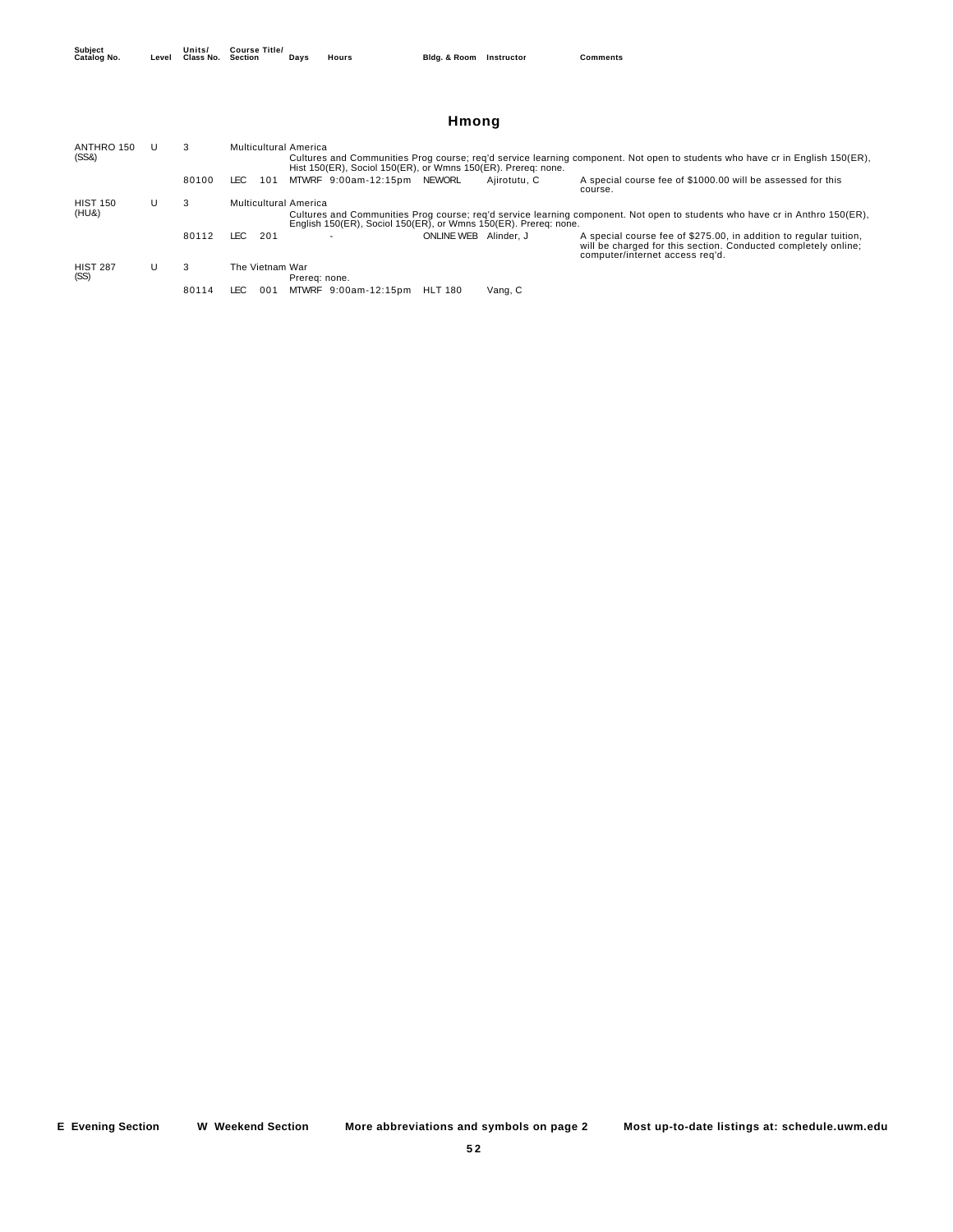| Subject<br>Catalog No. | Units/<br>Level Class No. Section | <b>Course Title/</b> | Davs | Hours | Bldg. & Room Instructor | <b>Comments</b> |
|------------------------|-----------------------------------|----------------------|------|-------|-------------------------|-----------------|
|                        |                                   |                      |      |       |                         |                 |

## **Literature in Translation**

| CLASSIC 304         | U/G |       |             | The Graeco-Roman World:                                                                 |                   |           |                                                                                                                                                                                                                                 |
|---------------------|-----|-------|-------------|-----------------------------------------------------------------------------------------|-------------------|-----------|---------------------------------------------------------------------------------------------------------------------------------------------------------------------------------------------------------------------------------|
| (HU)                |     |       |             | Retakable w/chq in topic to 9 cr max. Prereq: jr st; Classic 301(R), 302(R), or 303(R). |                   |           |                                                                                                                                                                                                                                 |
|                     |     | 80054 | LEC.<br>201 |                                                                                         | ONLINE WEB        | Porter, A | <b>TOPIC: Law &amp; Order in Ancient Greece</b> 3 cr, A special course<br>fee of \$275.00, in addition to regular tuition, will be charged<br>for this section. Conducted completely online;<br>computer/internet access reg'd. |
| COMPLIT 133<br>(HU) |     |       |             | Contemporary Imagination in Literature and the Arts<br>Prerea: none.                    |                   |           |                                                                                                                                                                                                                                 |
|                     |     | 80083 | LEC.<br>201 |                                                                                         | <b>ONLINE WEB</b> | Bolduc, M | A special course fee of \$275.00, in addition to regular tuition,<br>will be charged for this section. Conducted completely online;<br>computer/internet access reg'd.                                                          |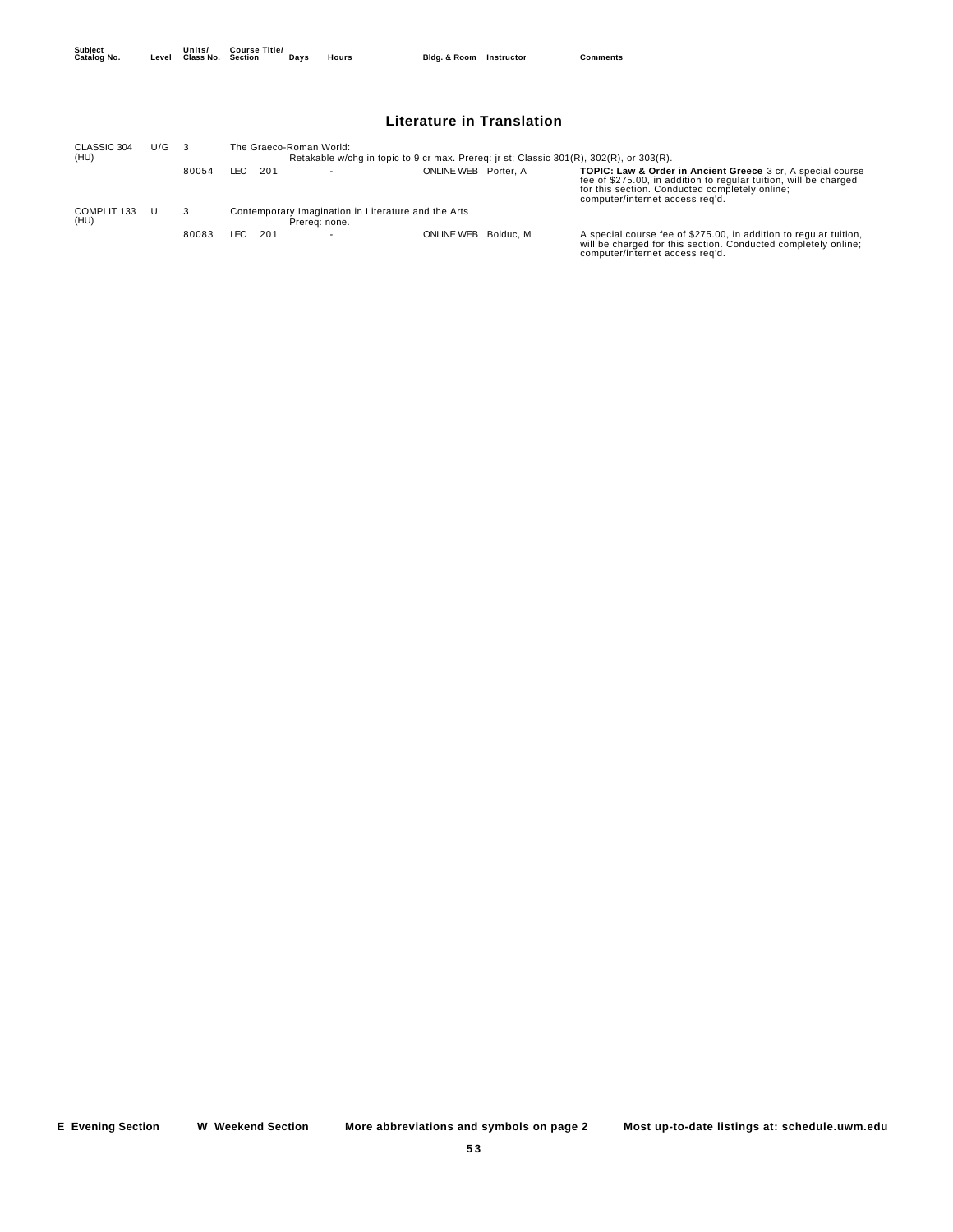## **Master of Human Resources and Labor Relations**

| # | BUSMGMT 715 G |       |  | Leadership, Team Building, and Effective Management<br>Prereg: grad st. |             |             |                                                                                                                                                                                                                                                                                                                                                                                                                                                                                                                        |
|---|---------------|-------|--|-------------------------------------------------------------------------|-------------|-------------|------------------------------------------------------------------------------------------------------------------------------------------------------------------------------------------------------------------------------------------------------------------------------------------------------------------------------------------------------------------------------------------------------------------------------------------------------------------------------------------------------------------------|
|   |               | 80022 |  | LEC 501 MTWR 5:30pm-8:30pm                                              | <b>UWWK</b> | Sterling, D | This course has additional fee of \$100 above other UWM<br>tuition charges payable by all enrolling students. Hybrid<br>course-partially online. Must have Internet access. Six<br>face-to-face meetings at UW-Waukesha campus on Tuesday<br>Jan 5, Thursday Jan 7, Tuesday Jan 12, Thursday Jan 14,<br>Tuesday Jan 19, and Thursday Jan 21, from 5:30-8:30pm.<br>Room TBA. First priority given to UWMMBA@UW Waukesha<br>students. Others should email uwm-wkmba@uwm.edu to<br>declare their interest in this course. |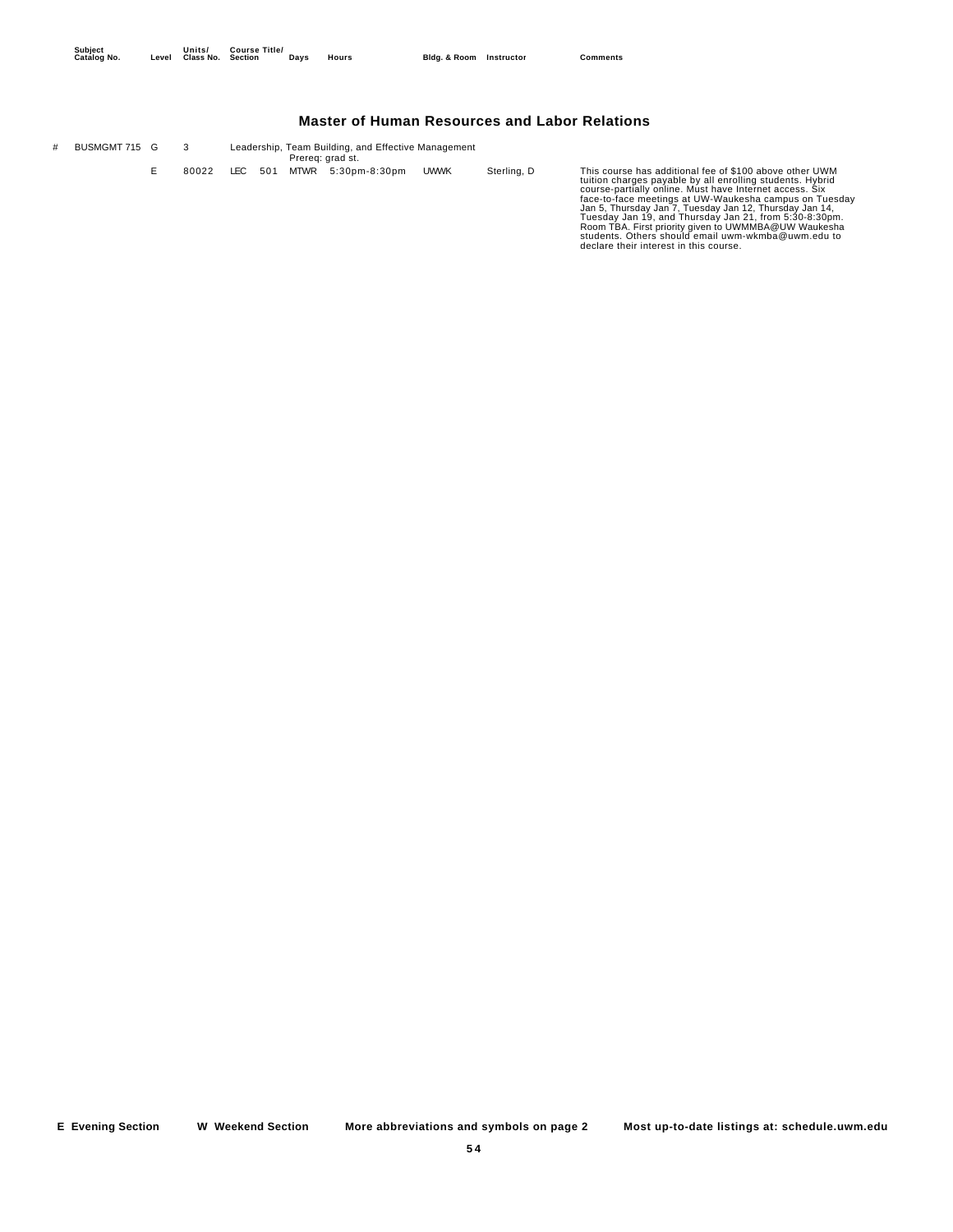## **Middle Eastern and North African Studies**

Comparative or international politics course. Prereq: jr st. # POL SCI 371 (SS) U 3 Nationalism and Ethnic Conflict

BO130 LEC 201 - ONLINE WEB Horowitz, S A special course fee of \$275.00, in addition to regular tuition,<br>will be charged for this section. Conducted completely online;<br>computer/internet access req'd.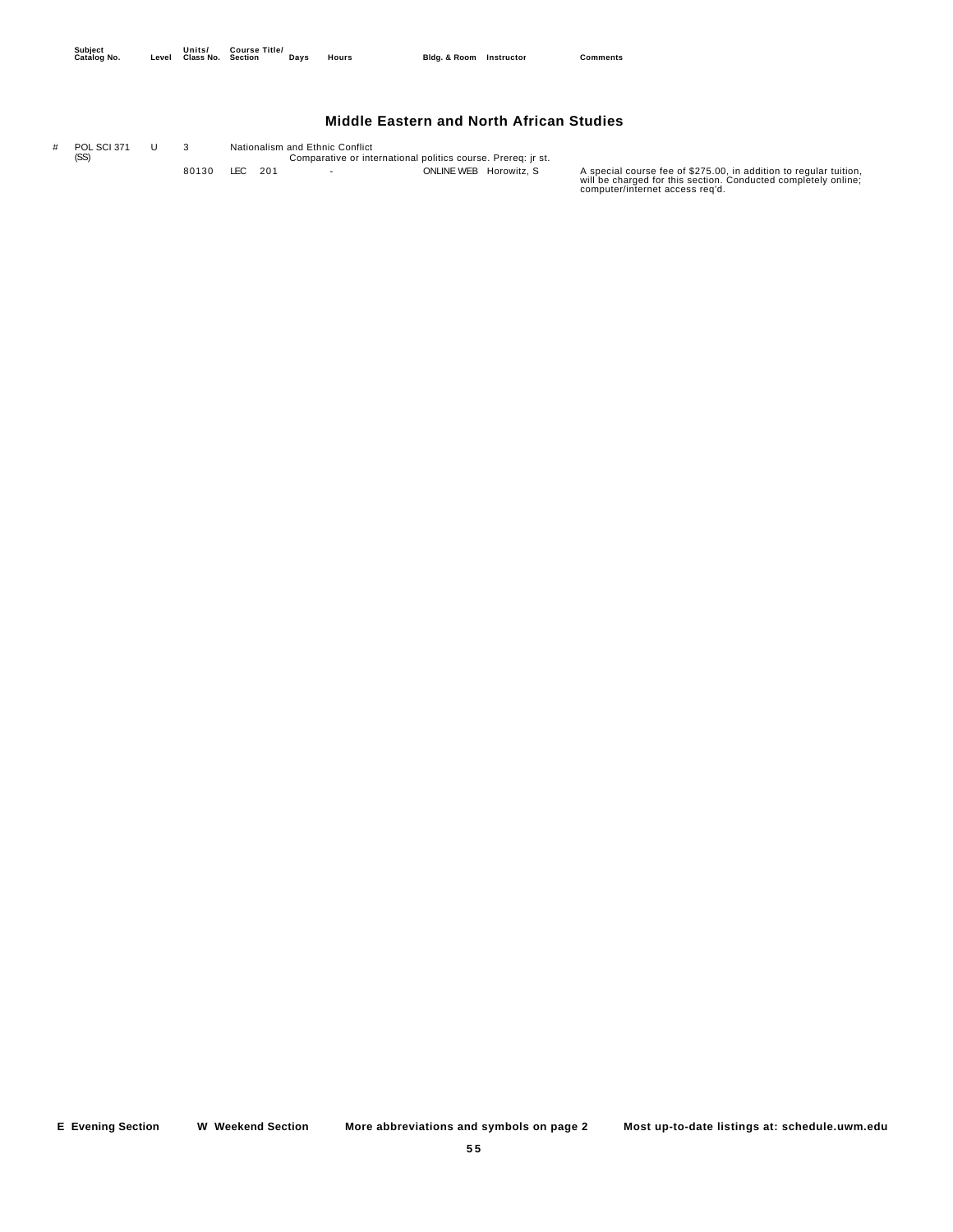## **Organizational Administration**

| # | COMMUN 101<br>(SS) | U | 3     |            |                         | Prereg: none.                  | Introduction to Interpersonal Communication                                                           |                      |                         |                                                                                                                                                                        |
|---|--------------------|---|-------|------------|-------------------------|--------------------------------|-------------------------------------------------------------------------------------------------------|----------------------|-------------------------|------------------------------------------------------------------------------------------------------------------------------------------------------------------------|
|   |                    |   | 80051 | LEC.       | 001                     |                                | MTWRF 9:00am-12:15pm MER 244                                                                          |                      |                         |                                                                                                                                                                        |
| # | COMMUN 103<br>(HU) | U | 3     |            | <b>Public Speaking</b>  | Prereg: none.                  |                                                                                                       |                      |                         |                                                                                                                                                                        |
|   |                    |   | 80069 | LEC.       | 001                     |                                | MTWRF 9:00am-12:15pm END 107                                                                          |                      | Keith, W                |                                                                                                                                                                        |
|   | COMMUN 310         | U | 3     |            |                         | Communication in Organizations | Prereg: ir st & Commun 105(P); satisfaction of GER English Composition competency reg; or cons instr. |                      |                         |                                                                                                                                                                        |
|   |                    |   | 80070 | <b>LEC</b> | 201                     |                                |                                                                                                       |                      | ONLINE WEB Timmerman, C | A special course fee of \$275.00, in addition to regular tuition,<br>will be charged for this section. Conducted completely online;<br>computer/internet access reg'd. |
|   | COMMUN 323         | U | 3     |            |                         |                                | Communication in Groups and Teams                                                                     |                      |                         |                                                                                                                                                                        |
|   |                    |   |       |            |                         |                                |                                                                                                       |                      |                         | Prereq: ir st; Commun 105(P); satisfaction of GER English Composition competency req; or cons instr.                                                                   |
|   |                    |   | 80078 | <b>LEC</b> | 201                     |                                |                                                                                                       | ONLINE WEB Fonner, K |                         | A special course fee of \$275.00, in addition to regular tuition,<br>will be charged for this section. Conducted completely online;<br>computer/internet access req'd. |
| # | <b>ENGLISH 205</b> | U | 3     |            | <b>Business Writing</b> |                                |                                                                                                       |                      |                         |                                                                                                                                                                        |
|   |                    |   |       |            |                         |                                |                                                                                                       |                      |                         | May not be taken cr/no cr. Prereq: soph st; grade of C or better in English 102(P) or score at level 4 on EPT.                                                         |
|   |                    |   | 80084 | <b>LEC</b> | 201                     |                                |                                                                                                       | ONLINE WEB Spilka, R |                         | A special course fee of \$275.00, in addition to regular tuition,<br>will be charged for this section. Conducted completely online;<br>computer/internet access req'd. |
|   |                    |   | 80085 | LEC.       | 202                     |                                |                                                                                                       | ONLINE WEB Clark, D  |                         | A special course fee of \$275.00, in addition to regular tuition,<br>will be charged for this section. Conducted completely online;<br>computer/internet access reg'd. |
|   | SOCIOL 101         | U | 3     |            |                         | Introduction to Sociology      |                                                                                                       |                      |                         |                                                                                                                                                                        |
|   | (SS)               |   |       |            |                         | Prereg: none.                  |                                                                                                       |                      |                         |                                                                                                                                                                        |
|   |                    |   | 80141 | LEC.       | 001                     |                                | MTWRF 9:00am-12:15pm                                                                                  | BOL B84              | Bharadwai. L            |                                                                                                                                                                        |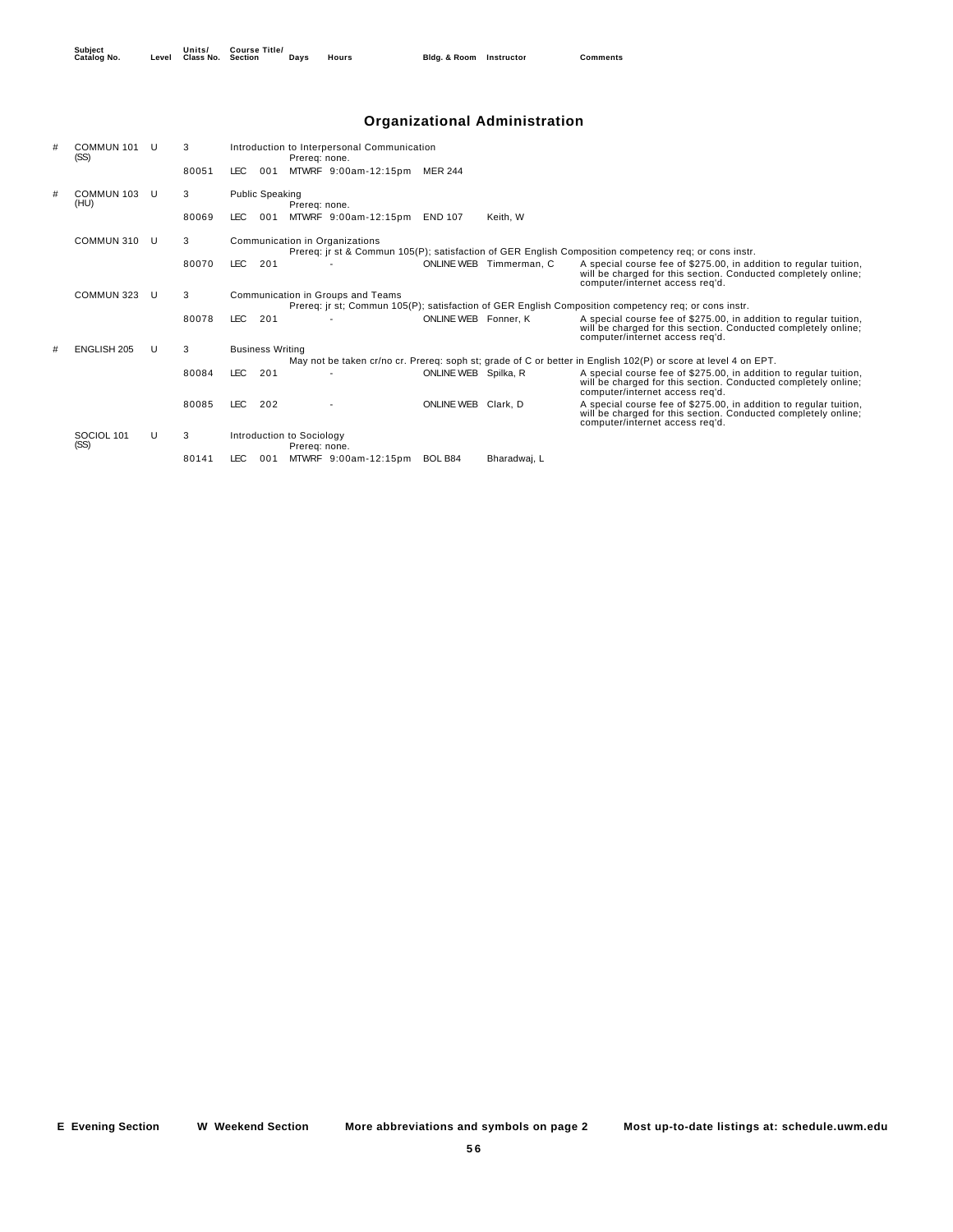**Units/ Class No. Course Title/**

#### **Premedical Studies**

| # | COMMUN 103<br>(HU) | U | 3              | <b>Public Speaking</b><br>Prereg: none.                                   |            |  |                           |                                      |                      |
|---|--------------------|---|----------------|---------------------------------------------------------------------------|------------|--|---------------------------|--------------------------------------|----------------------|
|   |                    |   | 80069          | <b>LEC</b>                                                                | 001        |  | MTWRF 9:00am-12:15pm      | <b>END 107</b>                       | Keith. W             |
|   | <b>MATH 117</b>    | U | 2              | Trigonometry<br>Repeats 2 cr of Math 115. Prereg: math placement level B. |            |  |                           |                                      |                      |
|   |                    |   | 80124          | LEC.                                                                      | 001        |  | MTWRF 9:00am-11:15am      | <b>EMS E159</b>                      | Swanson, K           |
|   | PSYCH 101<br>(SS)  | U | 3              | Introduction to Psychology<br>Prereg: none.                               |            |  |                           |                                      |                      |
|   |                    |   | 80133<br>80134 | LEC<br>LEC                                                                | 001<br>202 |  | MTWRF 9:00am-12:15pm<br>۰ | <b>LUB S191</b><br><b>ONLINE WEB</b> | Woods, D<br>Reddy, D |

80134 LEC 202 - ONLINE WEB Reddy, D A special course fee of \$275.00, in addition to regular tuition,<br>will be charged for this section. Conducted completely online;<br>computer/internet access req'd.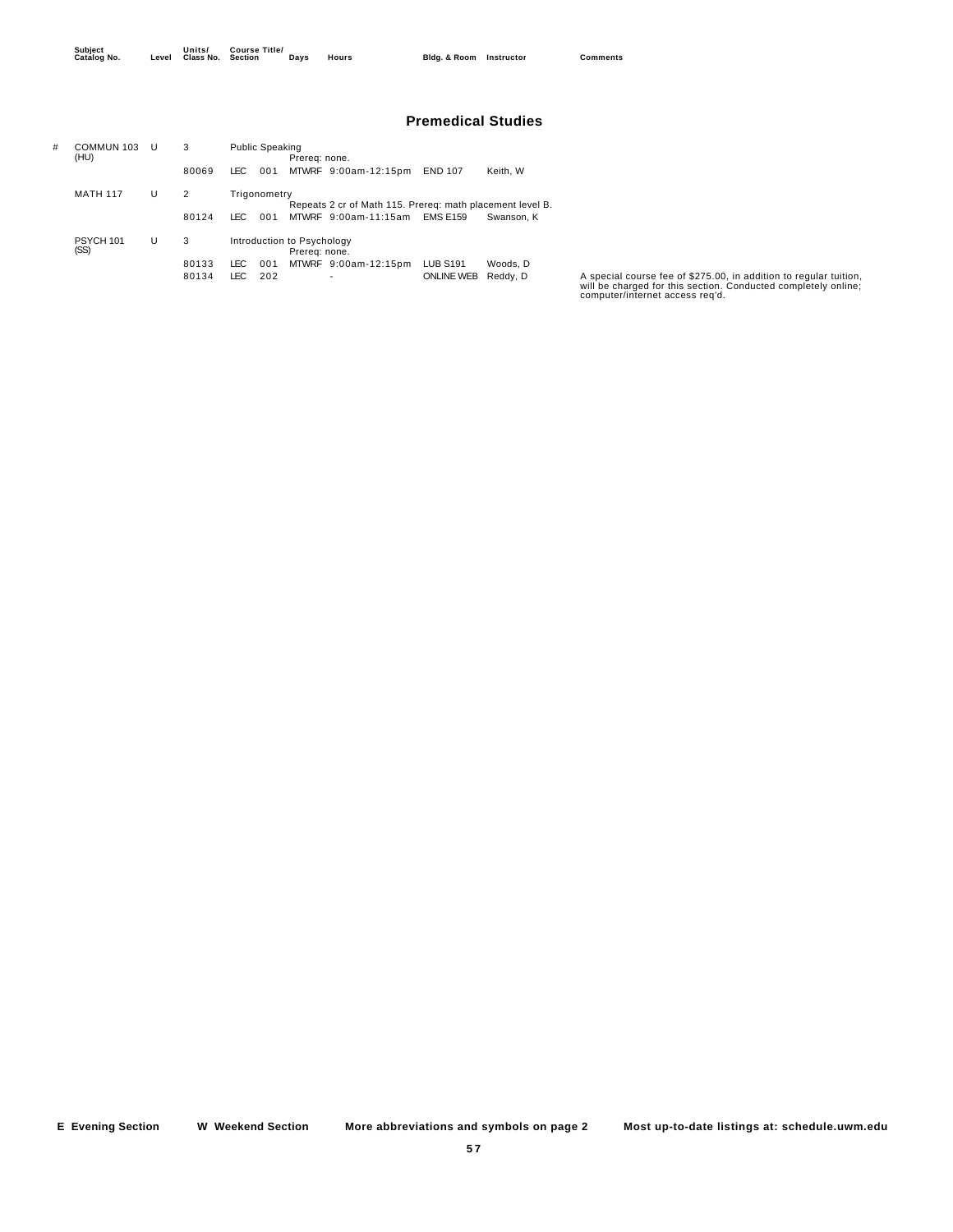## **Russian and East European Studies**

Comparative or international politics course. Prereq: jr st. # POL SCI 371 (SS) U 3 Nationalism and Ethnic Conflict

BO130 LEC 201 - ONLINE WEB Horowitz, S A special course fee of \$275.00, in addition to regular tuition,<br>will be charged for this section. Conducted completely online;<br>computer/internet access req'd.